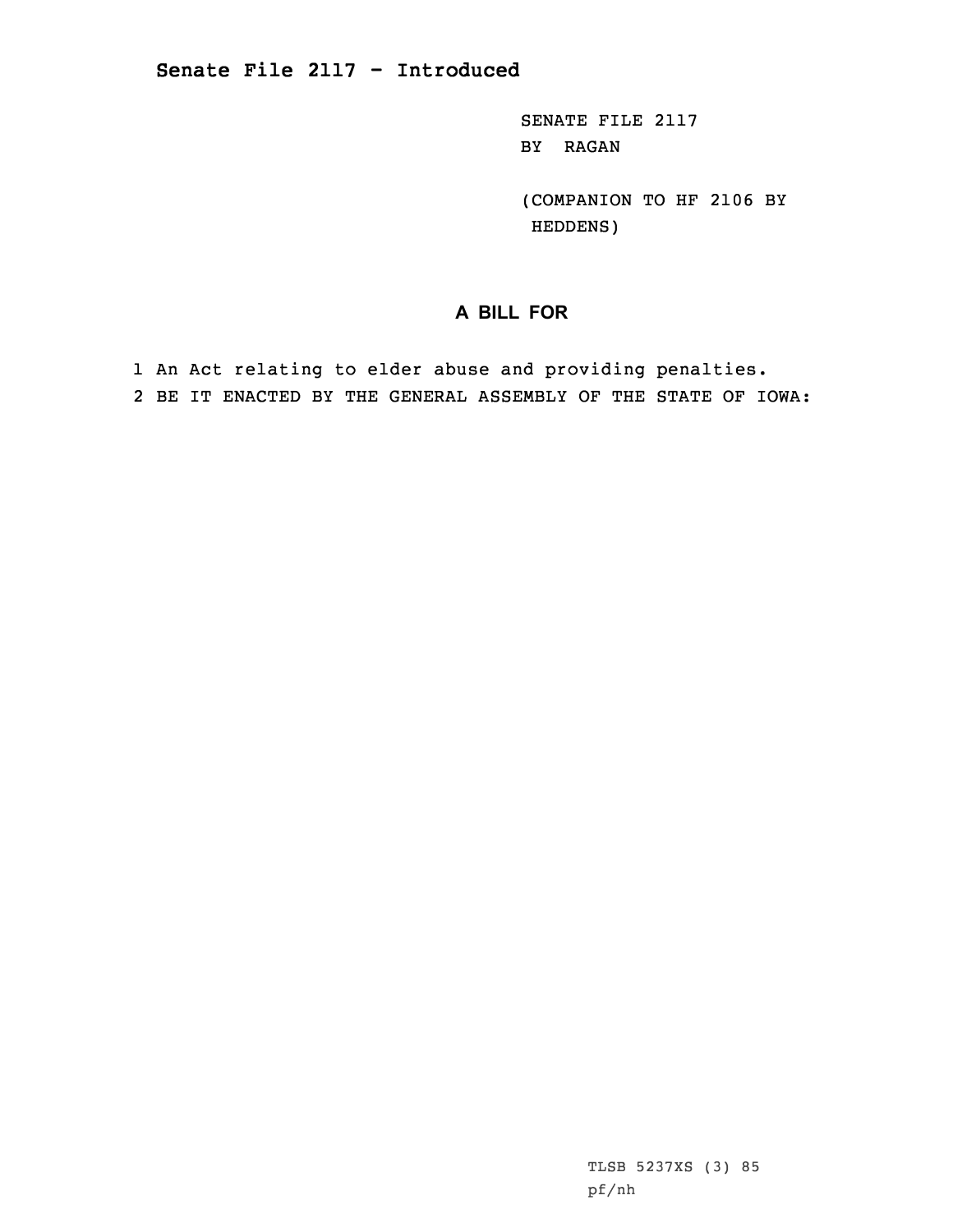1 DIVISION I 2 ELDER ABUSE RESPONSE INITIATIVE Section 1. NEW SECTION. **231G.1 Definitions.** 4 As used in this chapter, unless the context otherwise requires: 1. *"Abuse"* means the knowing infliction of physical or psychological harm or the knowing deprivation of goods or services that are necessary to meet essential needs or to avoid physical or psychological harm. *"Abuse"* includes but is not limited to: 11 *a.* Physical injury to, or injury which is at <sup>a</sup> variance with 12 the history given of the injury, or unreasonable confinement, unreasonable punishment, or assault of an older individual. 14 *b.* The commission of <sup>a</sup> sexual offense under chapter 709 or section 726.2 with or against an older individual. *c.* The commission of elder abuse assault under section 17 708.2D. 2. *"Aging and disability resource center"* means the same as defined in section 231.4. 3. *"Area agency on aging"* means the same as defined in section 231.4. 22 4. *"Attorney in fact"* means an attorney in fact under <sup>a</sup> power of attorney pursuant to chapter 633B or an attorney in fact under <sup>a</sup> durable power of attorney for health care pursuant to chapter 144B. 5. *"Caregiver"* means an individual who has the responsibility for the care or custody of an older individual, whether voluntarily, by contract, through employment, or as <sup>a</sup> result of the operation of law, and includes but is not limited to <sup>a</sup> family member or other individual who provides compensated or uncompensated care to an older individual. 6. *"Conservator"* means the same as defined in section 633.3. 7. *"Department"* means the department on aging. 8. *"Director"* means the director of the department on aging. 9. *"Elder abuse"* means the abuse, neglect, or financial

-1-

LSB 5237XS (3) 85 pf/nh 1/60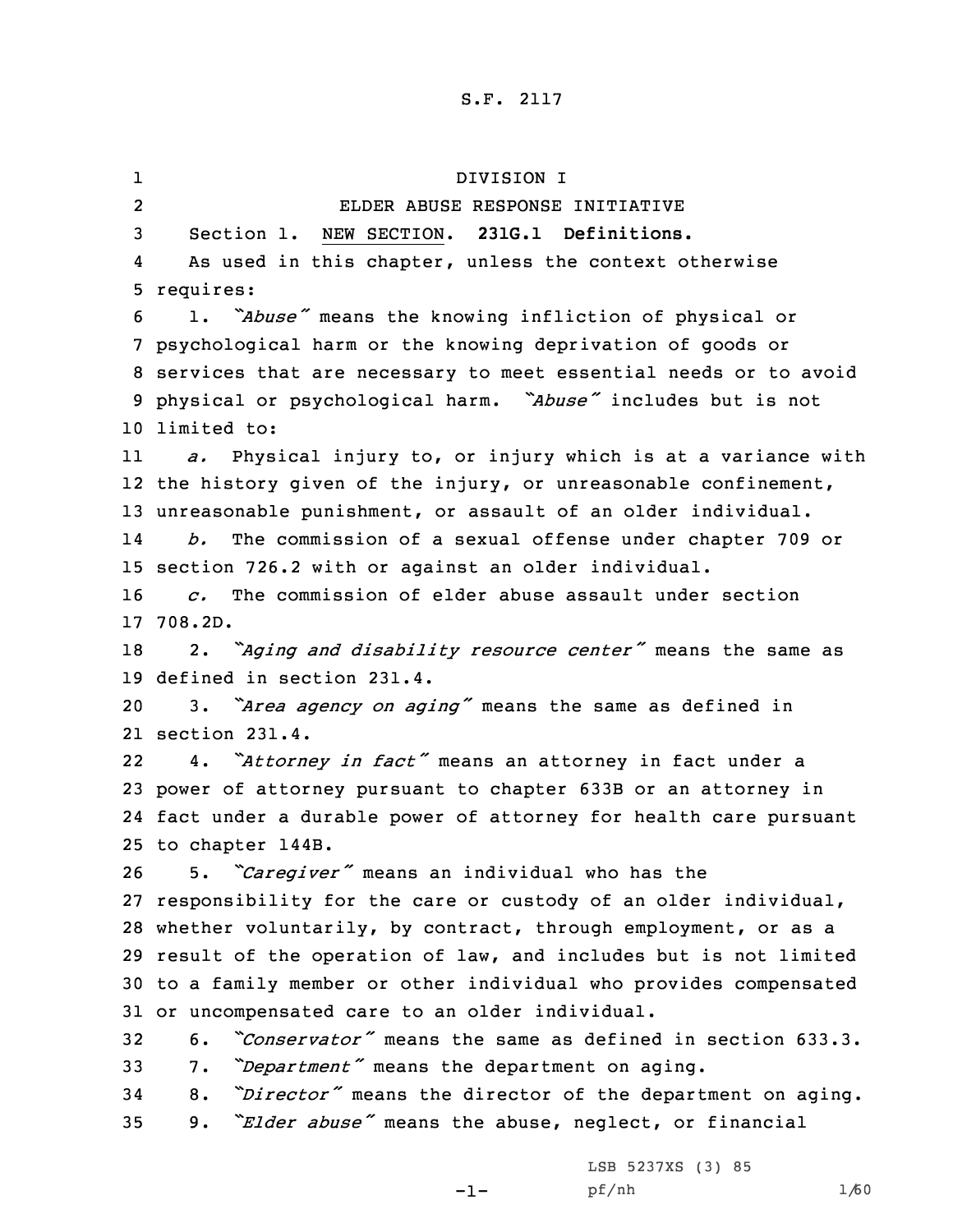1 exploitation of an older individual. *"Elder abuse"* does not 2 include any of the following:

 *a.* Circumstances in which an older individual declines medical treatment if the older individual holds <sup>a</sup> belief or is an adherent of <sup>a</sup> religion whose tenets and practices call for reliance on spiritual means in place of reliance on medical treatment.

 *b.* Circumstances in which an older individual's caregiver or fiduciary, acting in accordance with the older individual's stated or implied consent, declines medical treatment if the older individual holds <sup>a</sup> belief or is an adherent of <sup>a</sup> religion whose tenets and practices call for reliance on spiritual means in place of reliance on medical treatment.

14 *c.* The withholding or withdrawing of medical treatment from an older individual who is terminally ill in the opinion of <sup>a</sup> licensed physician, when the withholding or withdrawing of medical treatment is done at the request of the older individual or at the request of the older individual's next of kin, attorney in fact, or guardian pursuant to the applicable procedures under chapter 125, 144A, 144B, 222, 229, or 633. 21 10. *"Elder abuse assault"* means the same as defined in section 708.2D.

<sup>23</sup> 11. *"Emergency shelter services"* means and includes but is 24 not limited to secure crisis shelters or housing for <sup>a</sup> victim 25 of elder abuse.

26 12. *"Federal Act"* means the Older Americans Act of 1965, 42 27 U.S.C. §3001 et seq., as amended.

 13. *"Fiduciary"* means <sup>a</sup> person or entity with the legal responsibility to make decisions on behalf of and for the benefit of an older individual and to act in good faith and with fairness. *"Fiduciary"* includes <sup>a</sup> guardian, trustee, executor, administrator, receiver, conservator, attorney in fact, representative payee, or any person acting in any fiduciary capacity for or on behalf of an older individual. 14. *"Financial exploitation"* means financial exploitation

 $-2-$ 

LSB 5237XS (3) 85 pf/nh 2/60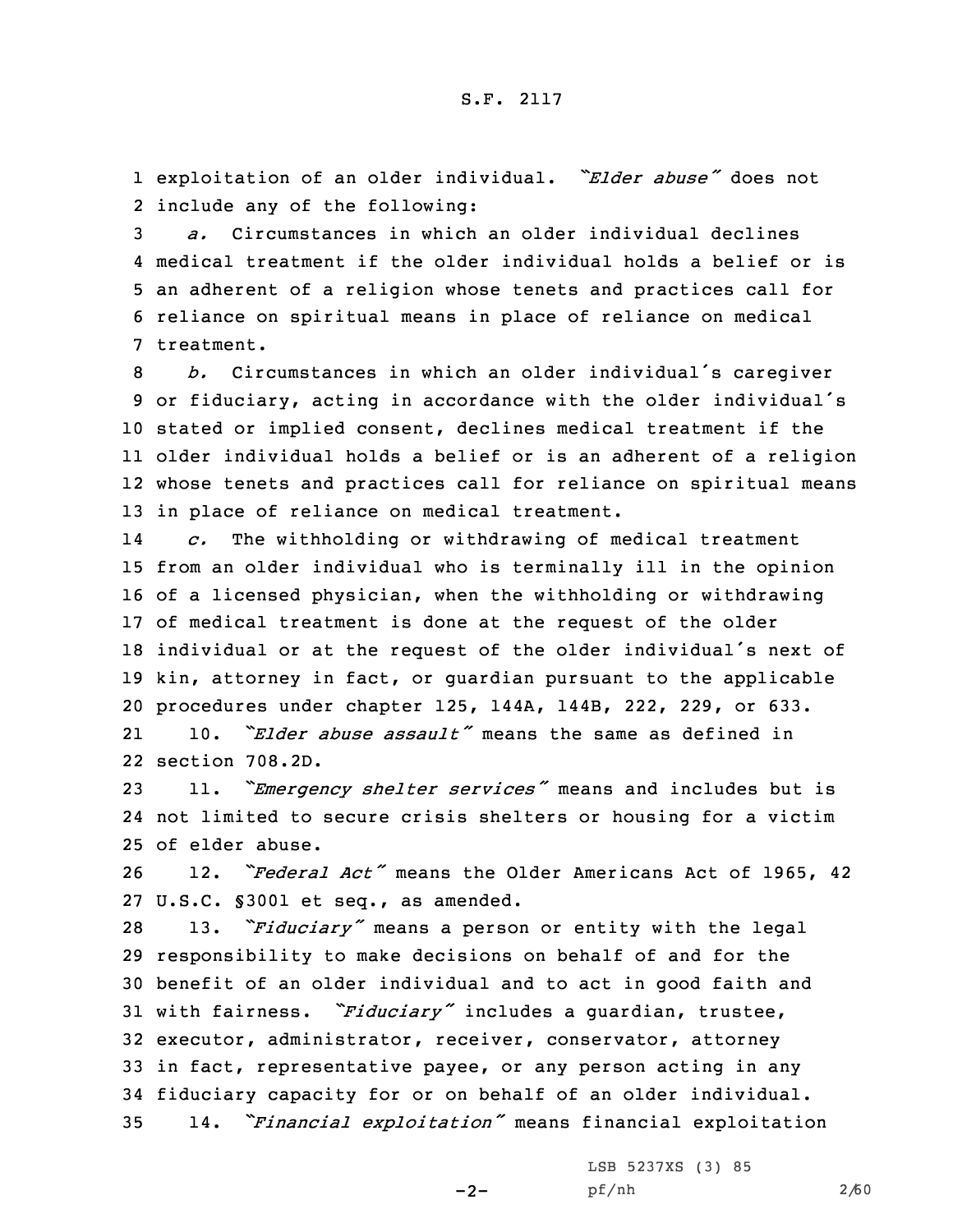1 as provided in section 726.25.

2 15. *"Guardian"* means the same as defined in section 633.3. <sup>3</sup> 16. *"Health care facility"* means the same as defined in 4 section 135C.1.

<sup>5</sup> 17. *"Interfere with"* means to interpose in <sup>a</sup> manner that 6 hinders or impedes or to take part in concerns of others.

<sup>7</sup> 18. *"Intimidate"* means to compel or deter conduct by <sup>a</sup> 8 threat.

9 19. *"Menace"* means to show intention to harm or to act in 10 threatening manner.

11 20. *"Molest"* means to annoy, disturb, or persecute, 12 especially with hostile intent or injurious effect, and 13 includes general harassment.

14 21. *"Neglect"* means the failure of <sup>a</sup> caregiver or fiduciary to provide adequate food, shelter, clothing, supervision, physical or mental health care, or goods or services necessary to maintain the life, health, or safety of an older individual, which if not provided would constitute denial of critical care. 22. *"Older individual"* means an individual who is sixty years of age or older.

21 23. *"Physical harm"* means bodily injury, impairment, or 22 disease.

 24. *"Plaintiff"* means an older individual who files <sup>a</sup> petition under this chapter and includes <sup>a</sup> substitute petitioner who files <sup>a</sup> petition on behalf of an older individual under this chapter.

 25. *"Present danger of elder abuse"* means <sup>a</sup> situation in which the defendant has recently threatened the older individual with initial or additional elder abuse, or the potential for misappropriation, misuse, or removal of the benefits, property, resources, belongings, or assets of the older individual.

<sup>33</sup> 26. *"Pro se"* means <sup>a</sup> person proceeding on the person's own 34 behalf without legal representation.

<sup>35</sup> 27. *"Psychological harm"* means the infliction of anguish,

 $-3-$ 

LSB 5237XS (3) 85 pf/nh 3/60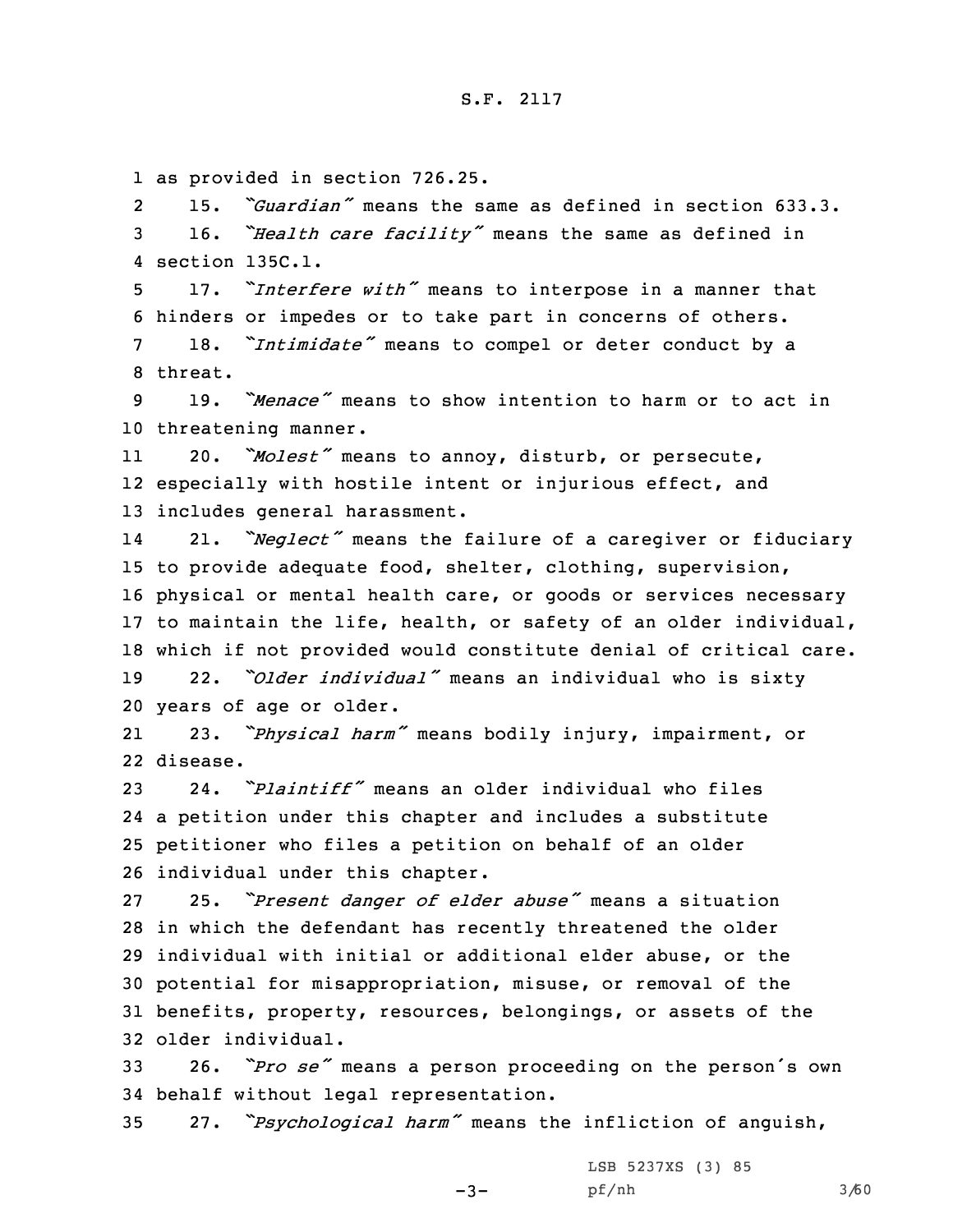1 emotional pain, or distress through verbal or nonverbal acts. 2 28. *"Substitute petitioner"* means the guardian, conservator, 3 attorney in fact, or guardian ad litem for an older individual 4 who files <sup>a</sup> petition under this chapter.

 29. *"Undue influence"* means taking advantage of <sup>a</sup> person's role, relationship, or authority to improperly change or obtain control over the actions or decision making of an older individual.

9 Sec. 2. NEW SECTION. **231G.2 Elder abuse resource and** 10 **referral program.**

11 1. The department shall establish and operate an elder abuse 12 resource and referral program. The purposes of the program 13 are:

14 *a.* To empower older individuals to maximize their autonomy. 15 *b.* To recognize the rights of older individuals, including 16 the right to be free of abuse, neglect, and financial 17 exploitation.

18 *c.* To increase the awareness of elder abuse and provide 19 options for older individuals at risk of elder abuse.

20 *d.* To provide <sup>a</sup> mechanism to address prevention, detection, 21 and reporting of and intervention in cases of abuse, neglect, 22 and financial exploitation of older individuals.

 2. The department shall utilize the area agencies on aging to implement the program in each designated planning and service area. Each area agency on aging shall designate an elder rights specialist to administer the local program. The elder rights specialist shall assemble <sup>a</sup> local network of partners and stakeholders to coordinate services for older individuals through the program. The network shall include individuals who possess knowledge and skills related to older individuals or elder abuse and who are professionals practicing in the disciplines of medicine, nursing, geriatrics, public health, mental health, social work, gerontology, law, law enforcement, or other disciplines relative to older individuals. The network shall include but is not limited to

 $-4-$ 

LSB 5237XS (3) 85 pf/nh 4/60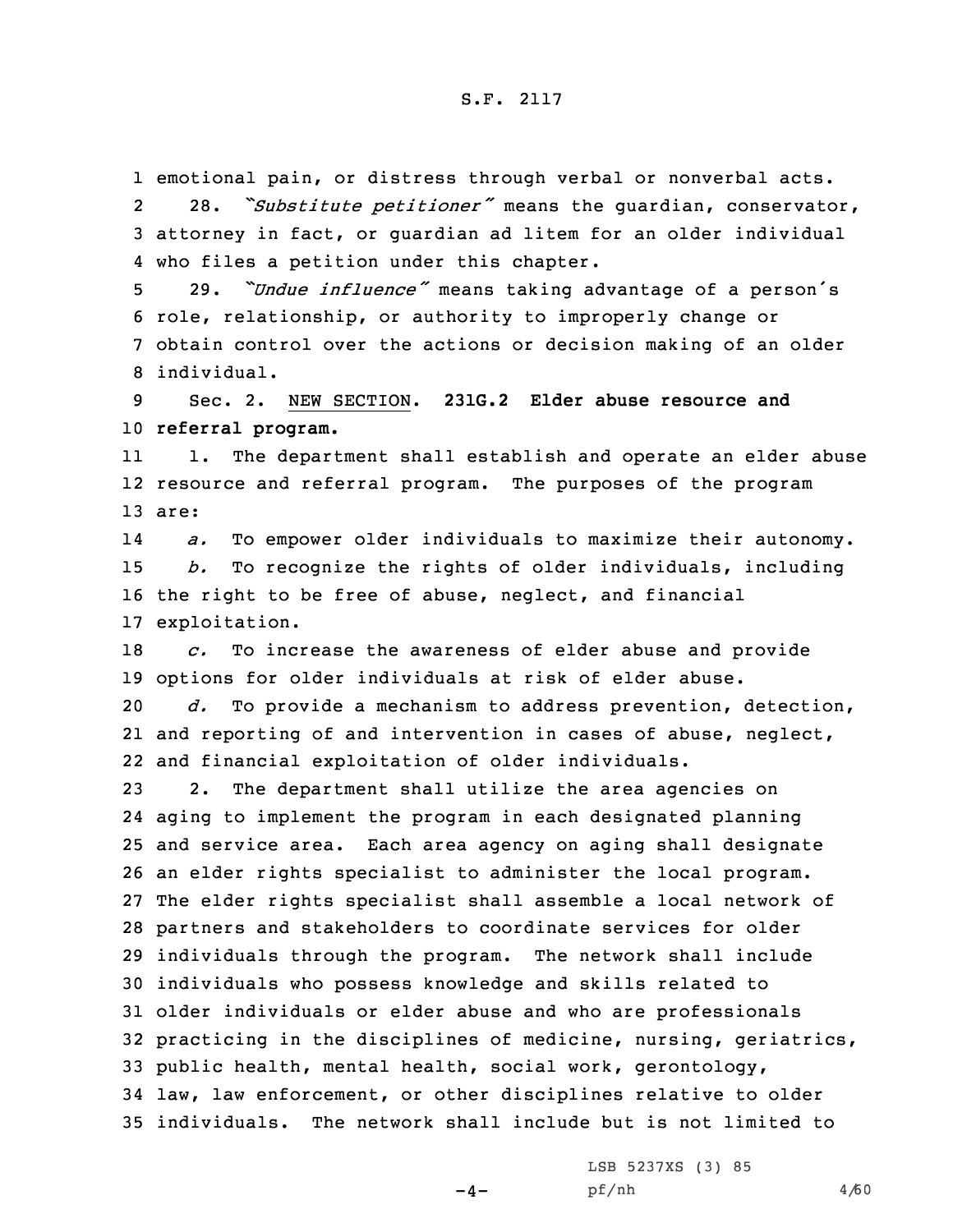persons representing the area agencies on aging, the office of the attorney general, county attorneys, health care providers, law enforcement, service providers, and other community resources and persons involved in advocating for or providing services to older individuals.

6 3. The aging and disability resource center network shall 7 act as the primary point of entry for individuals seeking 8 information and assistance regarding elder abuse.

9 4. The program shall include <sup>a</sup> public education component 10 to increase awareness regarding elder abuse and the services 11 provided through the program.

12 5. The program shall include <sup>a</sup> component to provide for response to reports of suspected elder abuse, and any reports of suspected elder abuse may be transmitted to the office of the attorney general and the appropriate law enforcement agency and county attorney. The program shall cooperate with and provide information to the office of the attorney general, law enforcement agencies, and county attorneys upon request.

 6. All program records that disclose the identity of an older individual seeking information or receiving services shall be maintained as confidential records pursuant to section 22.7 and shall not be disclosed except with the written consent of the older individual or the older individual's guardian, conservator, or attorney in fact, or if required by court order. The department shall have access to program records. 7. The department shall adopt rules to administer the program including rules regarding qualifications for elder rights specialists, and intake, assessment, care plans, referral of cases, and the provision of information sharing and case consultation among those involved in intake, assessment, investigation, diagnosis, disposition, and service delivery related to older individuals through the program.

33 Sec. 3. NEW SECTION. **231G.3 Commencement of actions ——** 34 **waiver to juvenile court.**

 $-5-$ 

35 1. An older individual, or the guardian, conservator,

LSB 5237XS (3) 85 pf/nh 5/60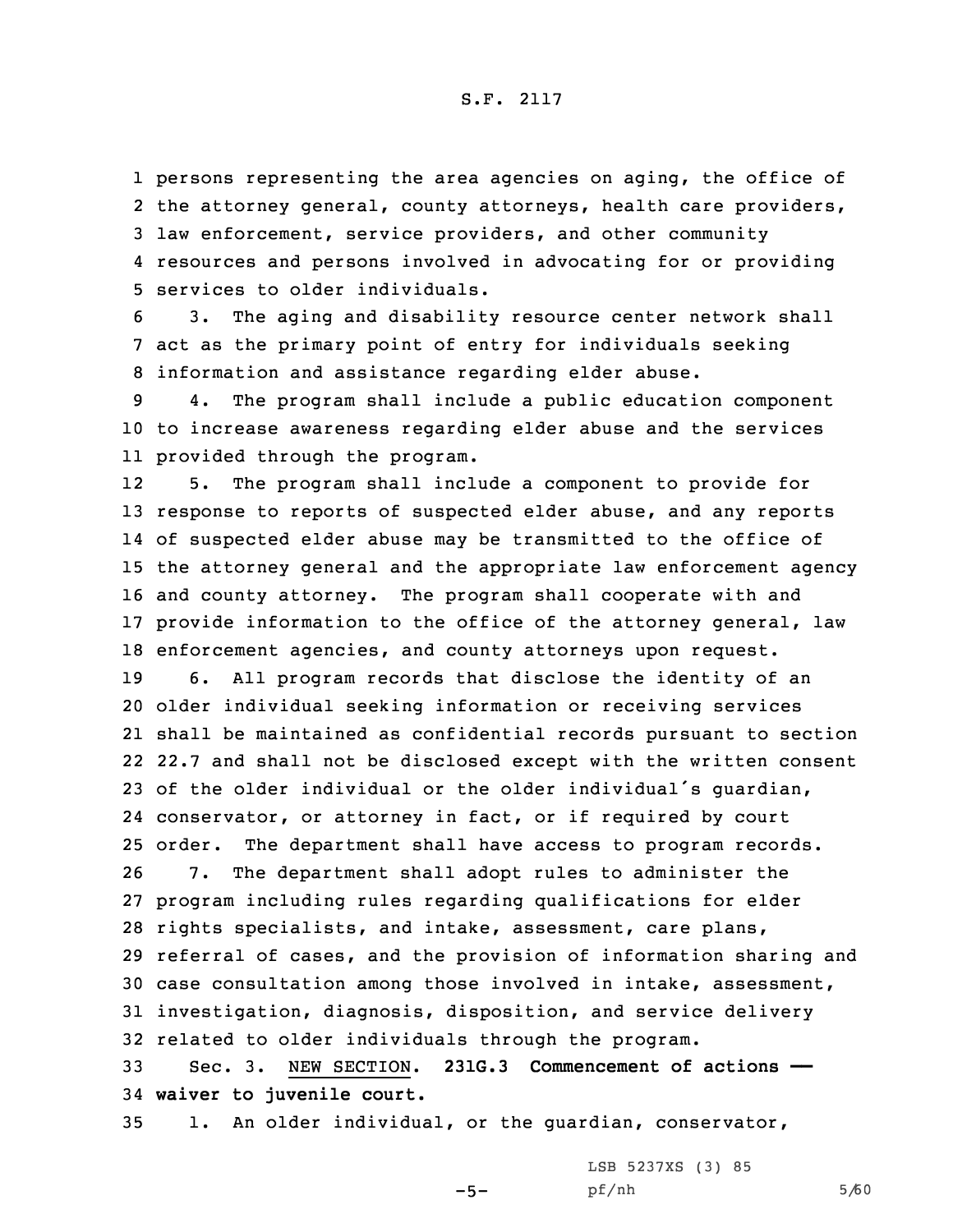attorney in fact, or guardian ad litem of an older individual, may seek relief from elder abuse by filing <sup>a</sup> verified petition in the district court. Venue shall lie where either party 4 resides. The petition shall state all of the following: *a.* The name of the older individual and the name and address of the older individual's attorney, if any. If the older individual is proceeding pro se, the petition shall state <sup>a</sup> mailing address for the older individual. <sup>A</sup> mailing address may be provided by the older individual pursuant to section 10 231G.12.

11 *b.* The name of the substitute petitioner if the petition is being filed on behalf of an older individual, and the name and address of the attorney of the substitute petitioner. If the substitute petitioner is proceeding pro se, the petition shall state <sup>a</sup> mailing address for the substitute petitioner. <sup>A</sup> mailing address may be provided by the substitute petitioner pursuant to section 231G.12.

18 *c.* The name and address, if known, of the defendant. 19 *d.* The relationship of the older individual to the 20 defendant.

21*e.* The nature of the alleged elder abuse.

22 *f.* The name and age of any other individual whose welfare 23 may be affected.

24 *g.* The desired relief, including <sup>a</sup> request for temporary or 25 emergency orders.

 2. <sup>A</sup> temporary or emergency order shall be based on <sup>a</sup> showing of <sup>a</sup> prima facie case of elder abuse. If the factual basis for the alleged elder abuse is contested, the court shall issue <sup>a</sup> protective order based upon <sup>a</sup> finding of elder abuse by <sup>a</sup> preponderance of the evidence.

 3. *a.* The filing fee and court costs for an order for protection and in <sup>a</sup> contempt action resulting from an order granted under this chapter or chapter 664A shall be waived for the plaintiff.

35 *b.* The clerk of court, the sheriff of any county in this

-6-

LSB 5237XS (3) 85 pf/nh 6/60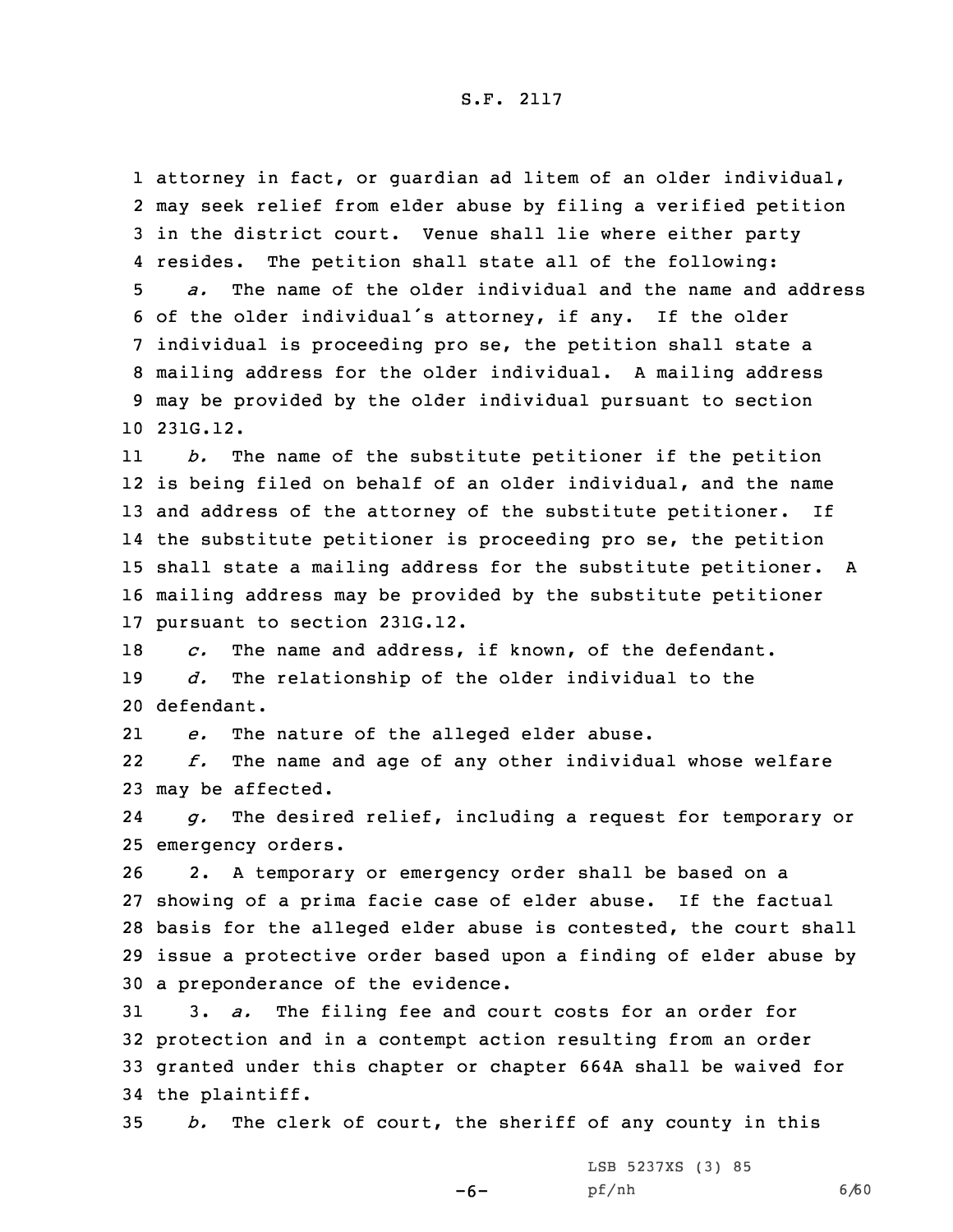1 state, and other law enforcement and corrections officers shall 2 perform their duties relating to service of process without 3 charge to the plaintiff.

4 *c.* When an order for protection is entered by the court, the court may direct the defendant to pay to the clerk of court the fees for the filing of the petition and reasonable costs of service of process if the court determines the defendant has the ability to pay the plaintiff's fees and costs.

 *d.* In lieu of personal service of an order for protection issued pursuant to this section, the sheriff of any county in the state, and any other law enforcement and corrections officers may serve <sup>a</sup> defendant with <sup>a</sup> short-form notification pursuant to section 664A.4A.

14 4. If the person against whom relief from elder abuse is 15 being sought is seventeen years of age or younger, the district 16 court shall waive its jurisdiction over the action to the 17 juvenile court.

18 5. If <sup>a</sup> substitute petitioner files <sup>a</sup> petition under this 19 section on behalf of an older individual, the older individual 20 shall retain the right to all of the following:

21*a.* To contact and retain counsel.

22*b.* To have access to personal records.

23 *c.* To file objections to the protective order.

24*d.* To request <sup>a</sup> hearing on the petition.

25 *e.* To present evidence and cross-examine witnesses at the 26 hearing.

 6. The relief provided under this chapter shall not be available if the action involves <sup>a</sup> guardian or conservator of the older individual and the relief sought is more appropriately obtained in <sup>a</sup> protective proceeding filed under chapter 633.

32 Sec. 4. NEW SECTION. **231G.4 Plaintiffs proceeding pro se ——** 33 **provision of forms and assistance.**

34 1. The department of justice shall prescribe standard forms 35 to be used by older individuals or substitute petitioners

 $-7-$ 

LSB 5237XS (3) 85 pf/nh 7/60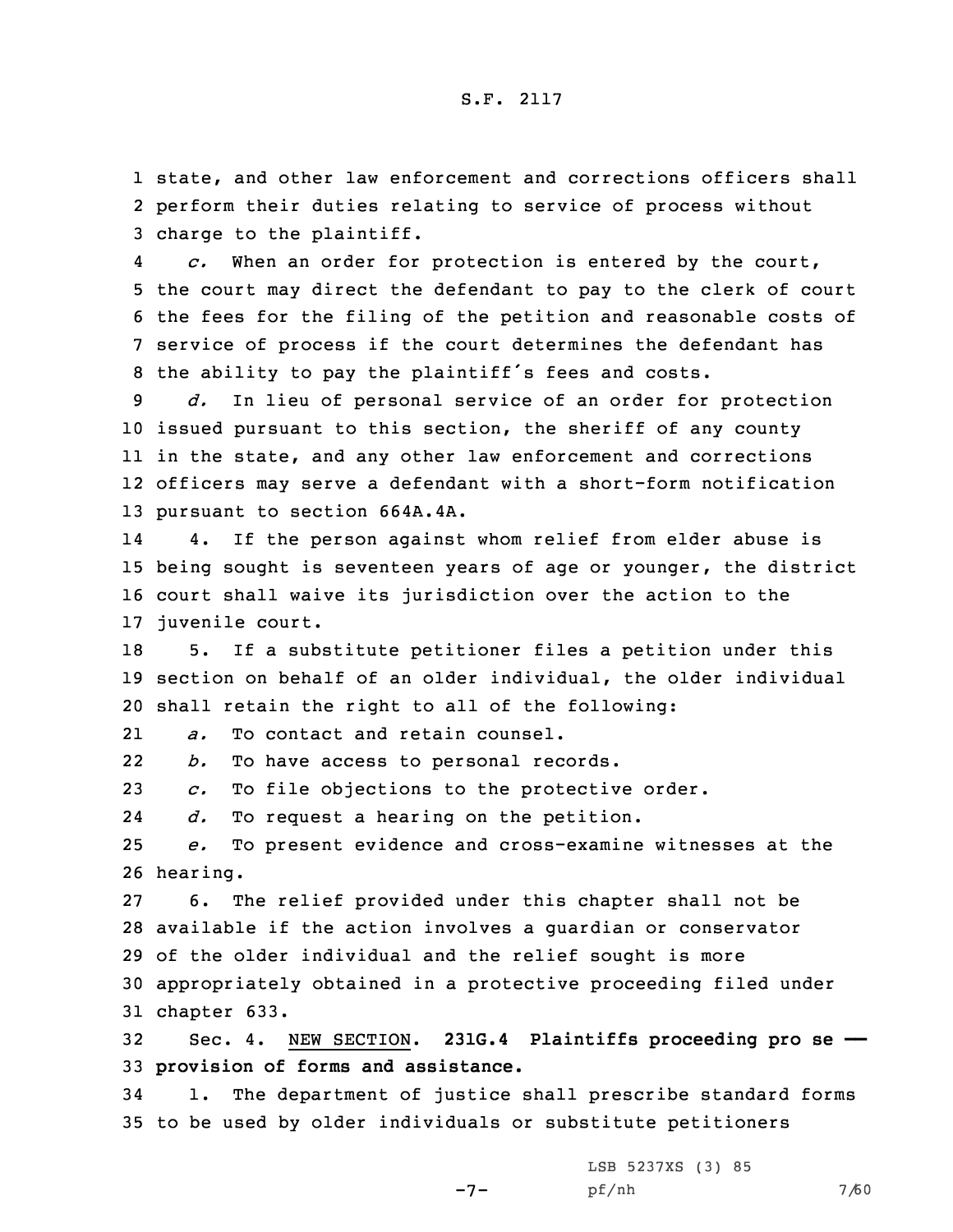seeking protective orders by proceeding pro se in actions under this chapter. The standard forms shall include language in fourteen point boldface type. Standard forms prescribed by the department of justice shall be the exclusive forms used by plaintiffs proceeding pro se under this chapter. The department of justice shall distribute the forms to the clerks of the district courts.

8 2. The clerk of the district court shall furnish the 9 required forms to persons seeking protective orders through pro 10 se proceedings pursuant to this chapter.

11 Sec. 5. NEW SECTION. **231G.5 Assistance by county attorney.** 12 <sup>A</sup> county attorney's office may provide assistance to <sup>a</sup> person wishing to initiate proceedings pursuant to this chapter or to <sup>a</sup> plaintiff at any stage of <sup>a</sup> proceeding under this chapter if the plaintiff does not have sufficient funds to pay for legal assistance and if the assistance does not create <sup>a</sup> conflict of interest for the county attorney's office. The assistance provided may include but is not limited to assistance in obtaining or completing forms, filing <sup>a</sup> petition or other necessary pleading, presenting evidence to the court, and enforcing the orders of the court entered pursuant to this chapter. Providing assistance pursuant to this section shall not be considered the private practice of law for the purposes of section 331.752.

25 Sec. 6. NEW SECTION. **231G.6 Appointment of guardian ad** 26 **litem.**

 The court may on its own motion or on the motion of <sup>a</sup> party appoint <sup>a</sup> guardian ad litem for an older individual if justice requires. The older individual's attorney shall not also serve as the guardian ad litem.

 Sec. 7. NEW SECTION. **231G.7 Hearings —— temporary orders.** 1. Not less than five and not more than fifteen days after commencing <sup>a</sup> proceeding and upon notice to the other party, <sup>a</sup> hearing shall be held at which the plaintiff must prove the allegation of elder abuse by <sup>a</sup> preponderance of the evidence.

 $-8-$ 

LSB 5237XS (3) 85 pf/nh 8/60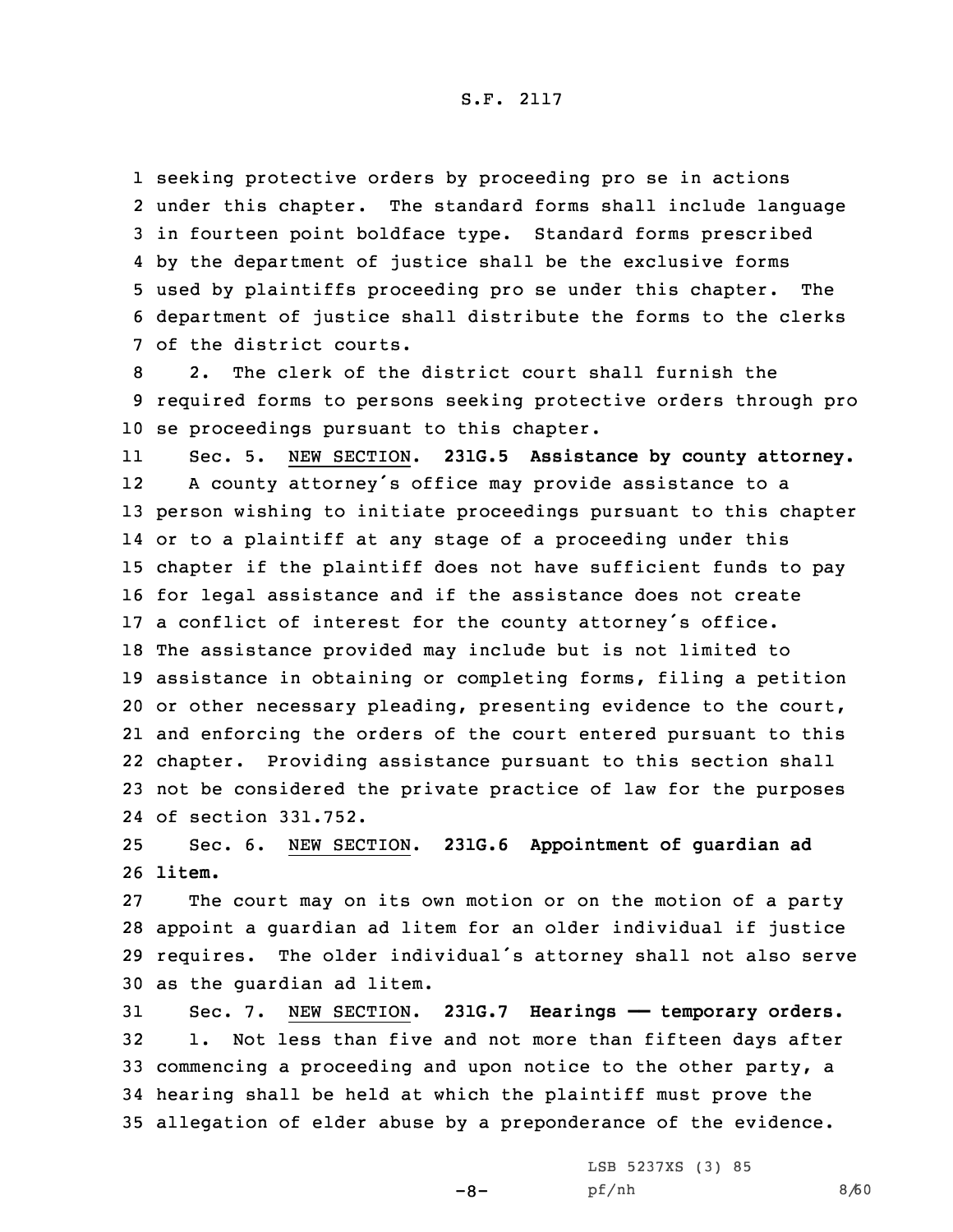1 2. The court may enter any temporary order it deems necessary to protect the older individual from elder abuse prior to the hearing, upon good cause shown in an ex parte proceeding. Present danger of elder abuse constitutes good cause for purposes of this subsection. <sup>A</sup> temporary order issued pursuant to this subsection shall specifically include notice that the defendant may be required to relinquish all firearms, offensive weapons, and ammunition upon the issuance of <sup>a</sup> permanent order pursuant to section 231G.8.

 3. If <sup>a</sup> hearing is continued, the court may make or extend any temporary order under subsection 2 that it deems necessary. 12 4. Upon application of <sup>a</sup> party, the court shall issue subpoenas requiring attendance and testimony of witnesses and production of papers.

15 5. The court shall advise the defendant of <sup>a</sup> right to be <sup>16</sup> represented by counsel of the defendant's choosing and to have 17 <sup>a</sup> continuance to secure counsel.

18 6. The showing required under subsection 1 may be made by, 19 but is not limited to the testimony at the hearing of, any of 20 the following:

21*a.* The older individual.

22 *b.* The guardian, conservator, attorney in fact, or guardian 23 ad litem of the older individual.

24*c.* Witnesses to the elder abuse.

25 *d.* Adult protective services workers who have conducted an 26 investigation.

 7. The hearing may be held in person, telephonically, or electronically. If the defendant or plaintiff seeks to raise an issue at the hearing not previously raised, the defendant or plaintiff is entitled to reasonable continuance for the purpose of preparing <sup>a</sup> response to the issue.

32 8. The court shall exercise its discretion in <sup>a</sup> manner that 33 protects the older individual from traumatic confrontation with 34 the defendant.

 $-9-$ 

35 9. Hearings shall be recorded.

LSB 5237XS (3) 85 pf/nh 9/60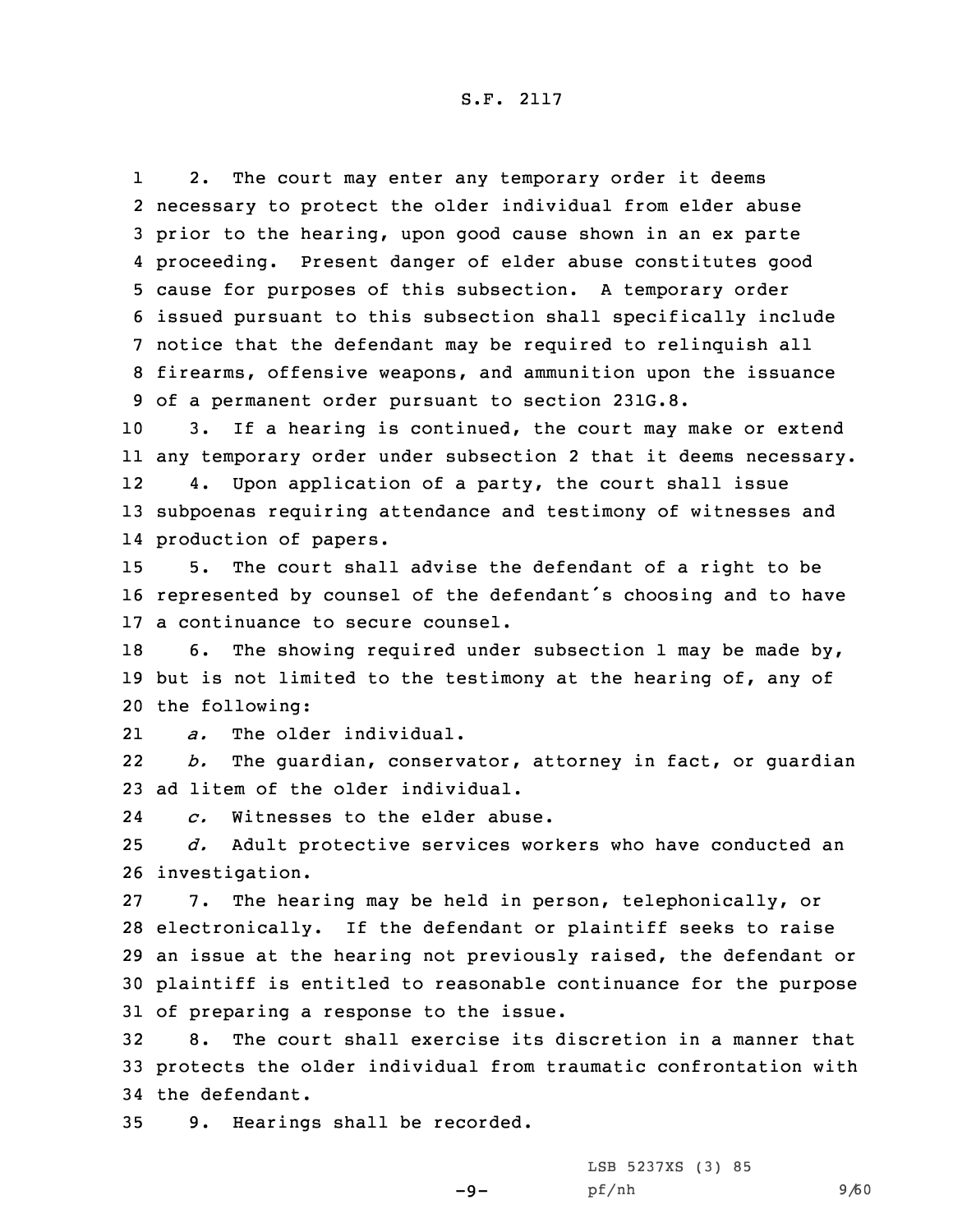1Sec. 8. NEW SECTION. **231G.8 Disposition.**

2 1. Upon <sup>a</sup> finding that the defendant has engaged in elder 3 abuse, the court shall, if requested by the plaintiff, order 4 any of the following:

 *a.* That the defendant be required to move from the residence of the older individual if both the older individual and the defendant are titleholders or contract holders of record of the real property, are named as tenants in the rental agreement concerning the use and occupancy of the dwelling unit, or are married to each other.

11 *b.* That the defendant provide suitable alternative housing 12 for the older individual.

13 *c.* That <sup>a</sup> peace officer accompany the party who is leaving 14 or has left the party's residence to remove essential personal 15 effects of the party.

 *d.* That the defendant be restrained from abusing, intimidating, molesting, interfering with, or menacing the older individual, or attempting to abuse, intimidate, molest, interfere with, or menace the older individual.

 *e.* That the defendant be restrained from entering or attempting to enter on any premises when it appears to the court that such restraint is necessary to prevent the defendant from abusing, intimidating, molesting, interfering with, or menacing the older individual.

 *f.* That the defendant be restrained from exercising any powers on behalf of the older individual through <sup>a</sup> court-appointed guardian, conservator, or guardian ad litem, an attorney in fact, or another third party.

29 *g.* That the defendant be restrained from owning, possessing, 30 purchasing, receiving, or attempting to receive <sup>a</sup> firearm, 31 offensive weapon, or ammunition.

32 *h.* In addition to the relief provided in subsection 2, other 33 relief that the court considers necessary to provide for the 34 safety and welfare of the older individual.

35 2. If the court finds that the older individual has been

 $-10-$ 

LSB 5237XS (3) 85 pf/nh 10/60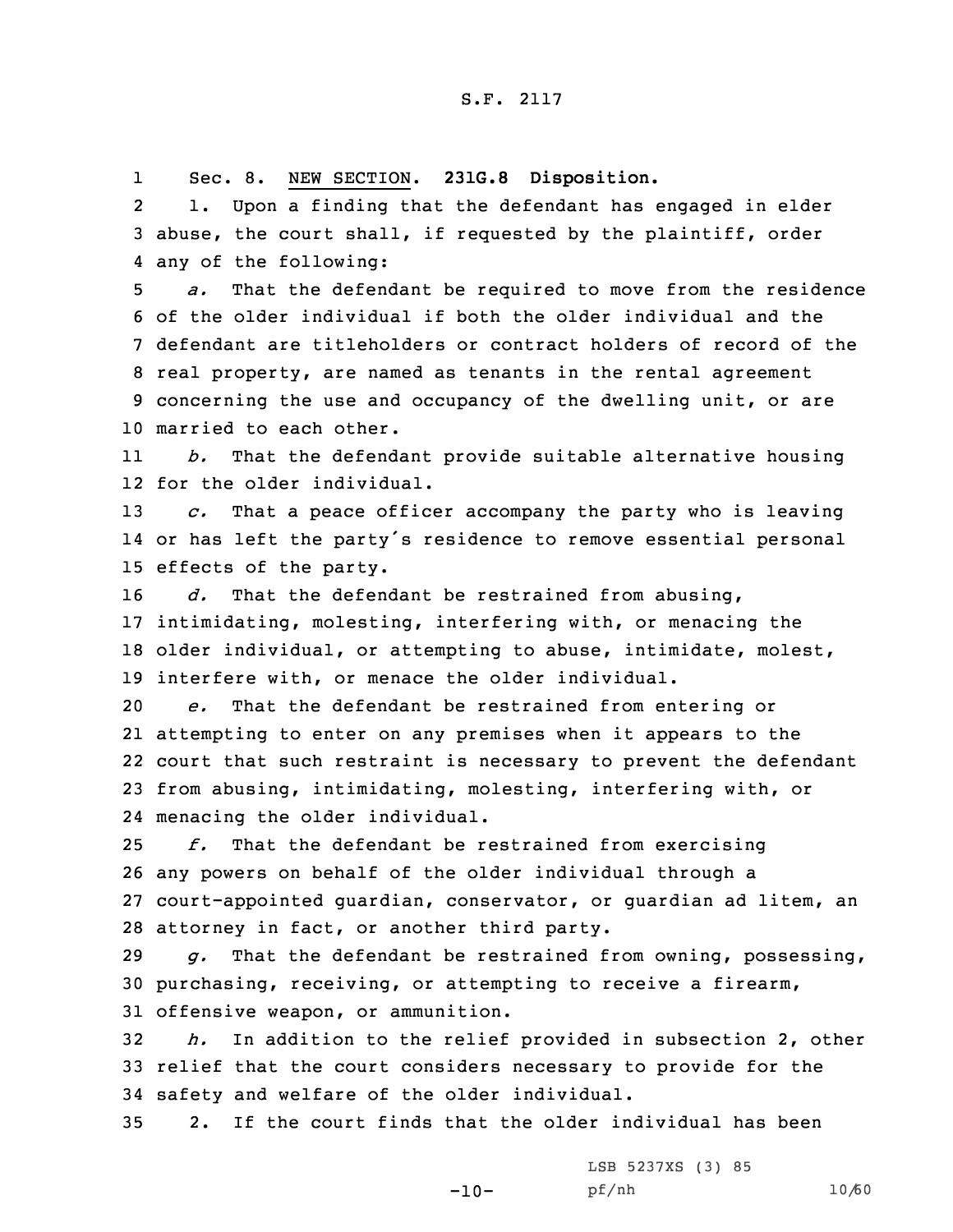the victim of financial exploitation, the court may order the relief the court considers necessary to prevent or remedy the financial exploitation, including but not limited to any of the following:

5 *a.* Directing the defendant to refrain from exercising 6 control over the benefits, property, resources, belongings, or 7 assets of the older individual.

8 *b.* Requiring the defendant to return custody or control of 9 the benefits, property, resources, belongings, or assets to the 10 older individual.

11 *c.* Requiring the defendant to follow the instructions of 12 the guardian, conservator, or attorney in fact of the older 13 individual.

14 *d.* Prohibiting the defendant from transferring the benefits, 15 property, resources, belongings, or assets of the older 16 individual to any person other than the older individual.

17 3. The court shall not use an order issued under this 18 section to do any of the following:

19 *a.* To allow any person other than the older individual to 20 assume responsibility for the benefits, property, resources, 21 belongings, or assets of the older individual.

22 *b.* For relief that is more appropriately obtained in <sup>a</sup> protective proceeding filed under chapter 633 including but not limited to giving control and management of the benefits, property, resources, belongings, or assets of the older individual to <sup>a</sup> guardian, conservator, or attorney in fact for any purpose other than the relief granted under subsection 2. 4. The court may approve <sup>a</sup> consent agreement between the parties entered to bring about the cessation of elder abuse. <sup>A</sup> consent agreement approved under this section shall not contain any of the following:

 *a.* <sup>A</sup> provision that prohibits any party to the action from contacting or cooperating with any government agency including the department of human services, the department of inspections and appeals, the department on aging, the

-11-

LSB 5237XS (3) 85 pf/nh 11/60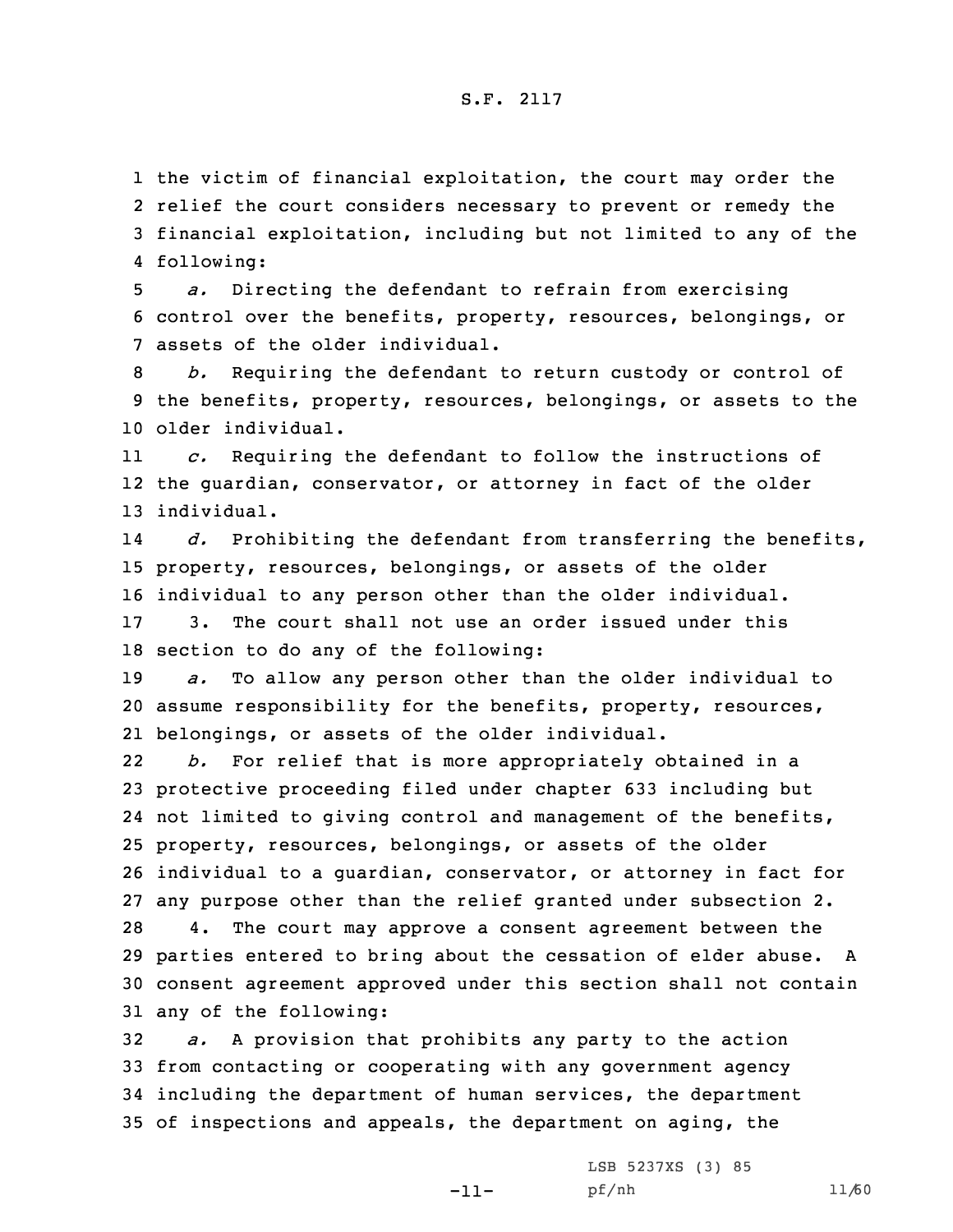department of justice, law enforcement, and the office of long-term care ombudsman; <sup>a</sup> licensing or regulatory agency that has jurisdiction over any license or certification held by the defendant; <sup>a</sup> protection and advocacy agency recognized in section 135C.2; or the defendant's current employer if the defendant's professional responsibilities include contact with older individuals, dependent adults, or minors, if the party contacting or cooperating has <sup>a</sup> good-faith belief that the information is relevant to the duties or responsibilities of the entity.

11 *b.* <sup>A</sup> provision that prohibits any party to the action from filing <sup>a</sup> complaint with or reporting <sup>a</sup> violation of law to any government agency including the department of human services, the department of inspections and appeals, the department on aging, the department of justice, law enforcement, and the office of long-term care ombudsman; <sup>a</sup> licensing or regulatory agency that has jurisdiction over any license or certification held by the defendant; <sup>a</sup> protection and advocacy agency recognized in section 135C.2; or the defendant's current employer.

21 *c.* <sup>A</sup> provision that requires any party to the action to withdraw <sup>a</sup> complaint filed with or <sup>a</sup> violation reported to any government agency including the department of human services, the department of inspections and appeals, the department on aging, the department of justice, law enforcement, and the office of long-term care ombudsman; <sup>a</sup> licensing or regulatory agency that has jurisdiction over any license or certification held by the defendant; <sup>a</sup> protection and advocacy agency recognized in section 135C.2; or the defendant's current employer.

 5. <sup>A</sup> protective order or approved consent agreement shall be for <sup>a</sup> fixed period of time not to exceed one year. The court may amend or extend its order or <sup>a</sup> consent agreement at any time upon <sup>a</sup> petition filed by either party and after notice and hearing. The court may extend the order if the court,

-12-

LSB 5237XS (3) 85 pf/nh 12/60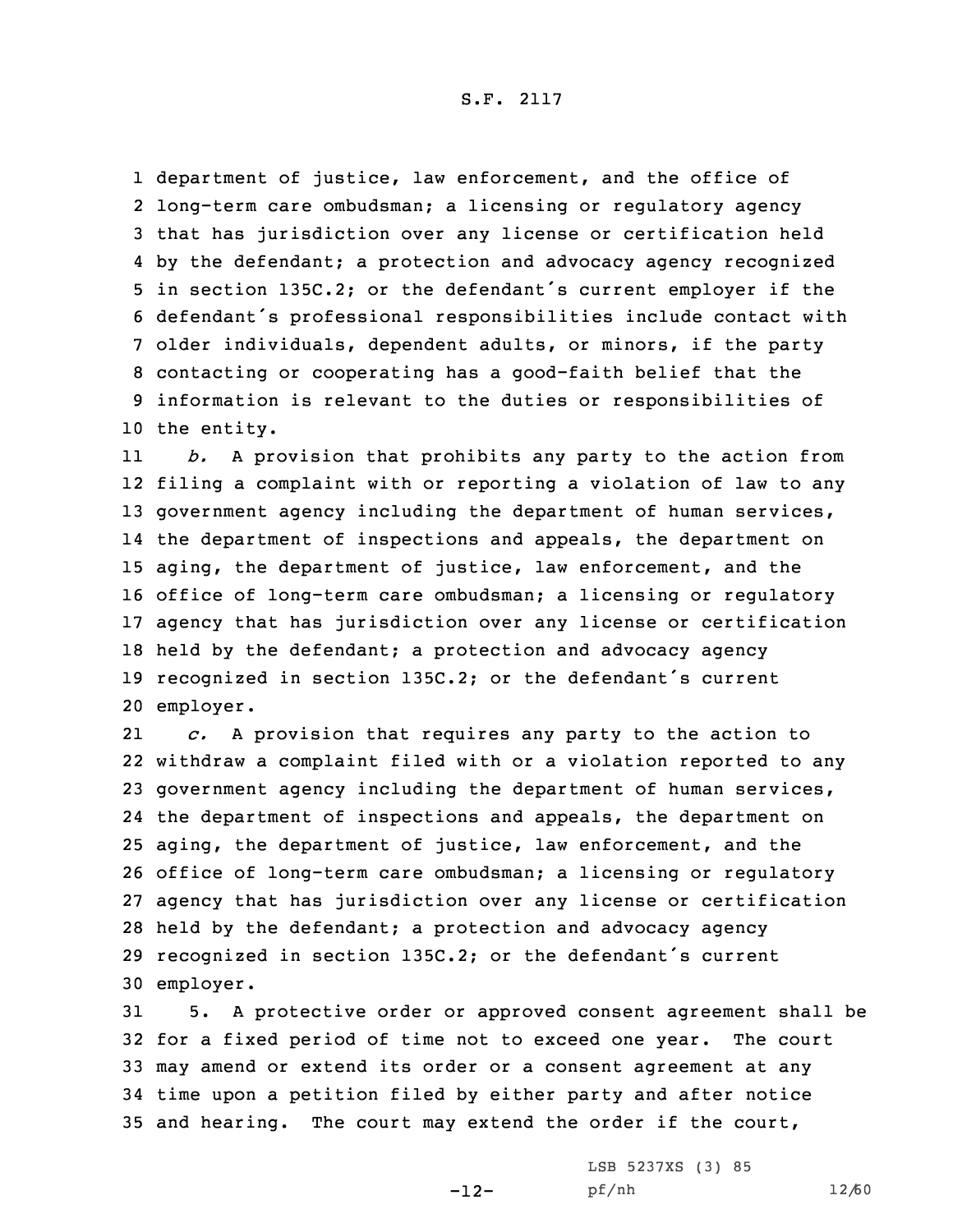after <sup>a</sup> hearing at which the defendant has the opportunity to be heard, finds that the defendant continues to pose <sup>a</sup> threat to the safety of the older individual, persons residing with the older individual, or members of the older individual's immediate family, or continues to present <sup>a</sup> risk of financial exploitation of the older individual. The number of extensions that may be granted by the court is not limited.

8 6. The order shall state whether <sup>a</sup> person is to be taken 9 into custody by <sup>a</sup> peace officer for <sup>a</sup> violation of the terms 10 stated in the order.

11 7. The court may order that the defendant pay the attorney 12 fees and court costs.

13 8. An order or approved consent agreement under this section 14 shall not affect title to real property.

 9. <sup>A</sup> copy of any order or approved consent agreement shall be issued to the plaintiff, the defendant, the county sheriff of the county in which the order or consent decree is initially entered, and the twenty-four-hour dispatcher for the county sheriff. Any subsequent amendment or revocation of an order or consent agreement shall be forwarded by the clerk to all individuals previously notified.

22 10. The clerk shall notify the county sheriff and the twenty-four-hour dispatcher for the county sheriff in writing so that the county sheriff and the county sheriff's dispatcher receive written notice within six hours of filing the order, approved consent agreement, amendment, or revocation. The clerk may fulfill this requirement by sending the notice by facsimile or other electronic transmission which reproduces the notice in writing within six hours of filing the order.

 11. The county sheriff's dispatcher shall notify all law enforcement agencies having jurisdiction over the matter and the twenty-four-hour dispatcher for the law enforcement agencies upon notification by the clerk.

34 Sec. 9. NEW SECTION. **231G.9 Emergency orders.** 35 1. When the court is unavailable from the close of business

-13-

LSB 5237XS (3) 85 pf/nh 13/60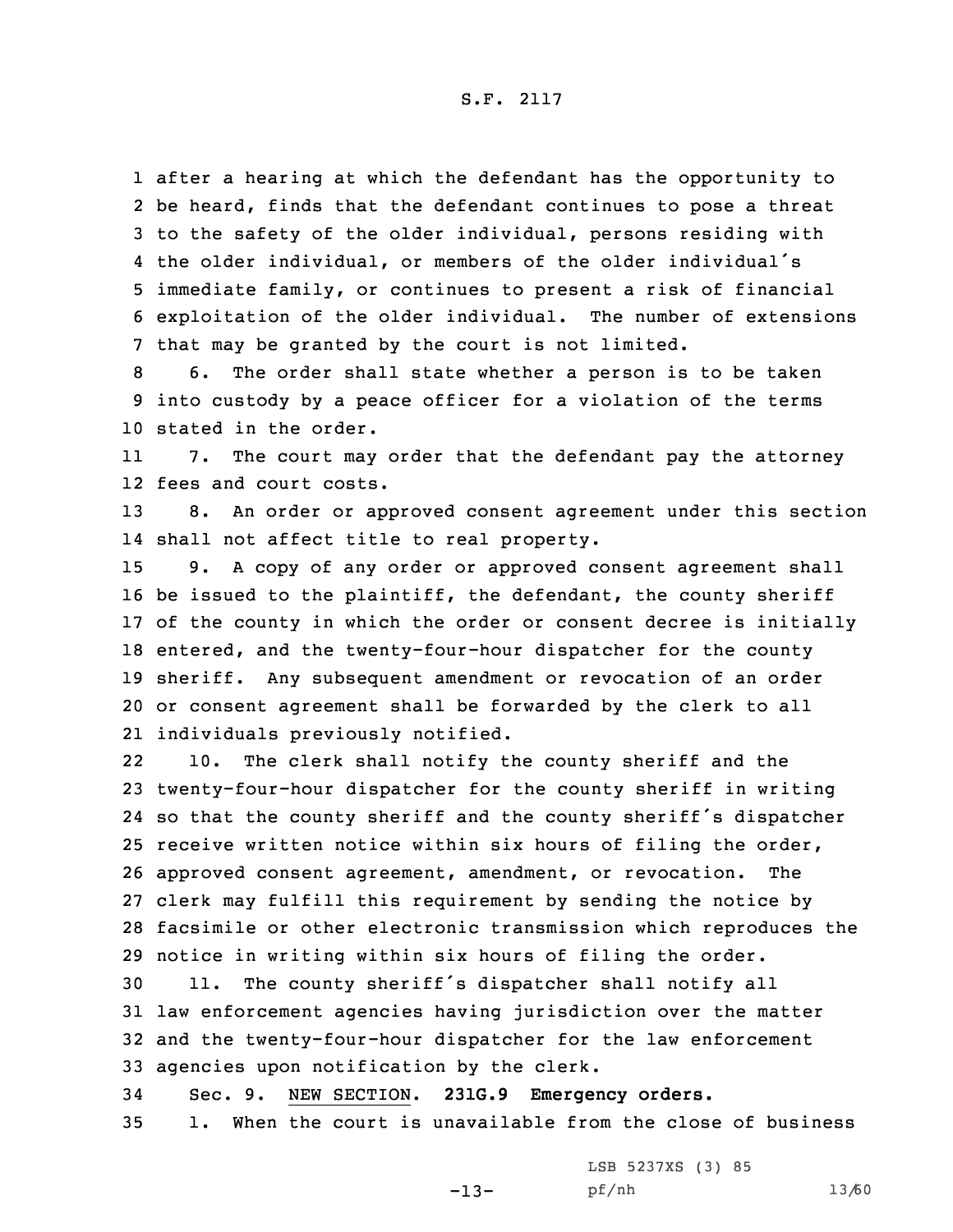at the end of the day or week to the resumption of business at the beginning of the day or week, <sup>a</sup> petition may be filed before <sup>a</sup> district judge, or district associate judge designated by the chief judge of the judicial district, who may grant emergency relief in accordance with section 231G.8, subsection 1 or 2, if the district judge or district associate judge deems it necessary to protect the older individual from elder abuse, upon good cause shown in an ex parte proceeding. Present danger of elder abuse constitutes good cause for purposes of this subsection.

11 2. An emergency order issued under subsection 1 shall expire 12 seventy-two hours after issuance. When the order expires, the 13 plaintiff may seek <sup>a</sup> temporary order from the court pursuant 14 to section 231G.7.

 3. <sup>A</sup> petition filed and emergency order issued under this section and any documentation in support of the petition and order shall be immediately certified to the court. The certification shall commence <sup>a</sup> proceeding for purposes of section 231G.3.

20 Sec. 10. NEW SECTION. **231G.10 Procedure.**

21 1. <sup>A</sup> proceeding under this chapter shall be held in 22 accordance with the rules of civil procedure, except as 23 otherwise set forth in this chapter and in chapter 664A, and is 24 in addition to any other civil or criminal remedy.

<sup>25</sup> 2. The plaintiff's right to relief under this chapter is not <sup>26</sup> affected by leaving the older individual's home to avoid elder 27 abuse.

 Sec. 11. NEW SECTION. **231G.11 Elder abuse information.** 1. The department shall collect and maintain information on incidents involving elder abuse. The department shall design and implement <sup>a</sup> uniform method of collecting data on elder abuse from entities involved in the prevention, detection, reporting, investigation of and intervention in cases of abuse, neglect, and financial exploitation of older individuals. 2. The department may compile statistics and issue reports

 $-14-$ 

LSB 5237XS (3) 85 pf/nh 14/60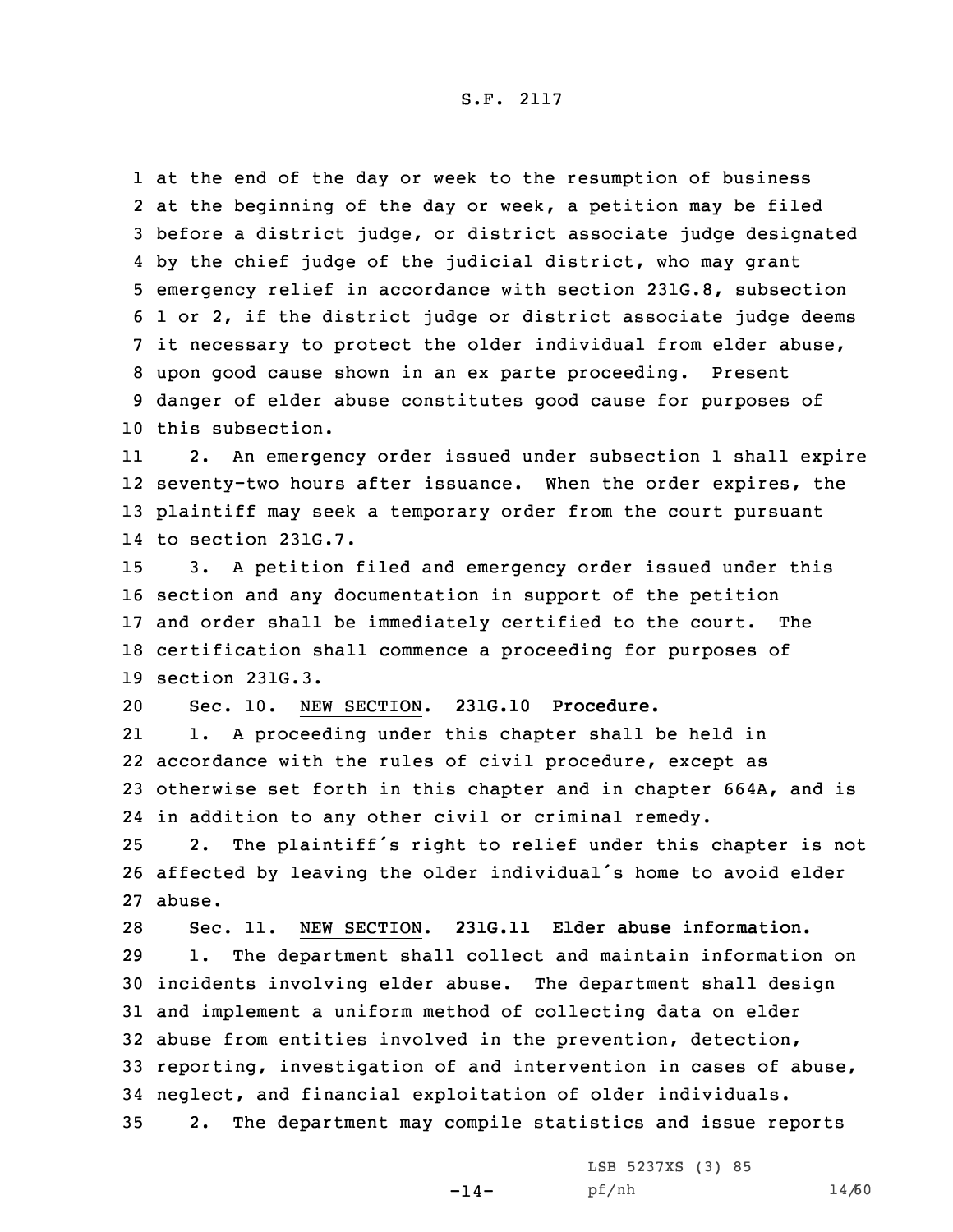on elder abuse in Iowa, provided individual identifying details of the elder abuse are deleted. The statistics and reports may include nonidentifying information on the personal characteristics of perpetrators and victims. The department may request the cooperation of the department of justice in compiling the statistics and issuing the reports. The department of justice shall provide to the department, without charge, all information and documentation requested for this purpose. The department may provide nonidentifying information on individual incidents of elder abuse to persons conducting bona fide research, including but not limited to personnel of the department of justice.

13 Sec. 12. NEW SECTION. **231G.12 Plaintiff address ——** 14 **confidentiality of records.**

15 1. A plaintiff seeking relief under this chapter may use any of the following addresses as <sup>a</sup> mailing address for purposes of filing <sup>a</sup> petition under this chapter, as well as for the purpose of obtaining any utility or other service:

19 *a.* The mailing address of <sup>a</sup> shelter or other agency.

20 *b.* <sup>A</sup> public or private post office box.

21 *c.* Any other mailing address, with the permission of the 22 resident of that address.

 2. <sup>A</sup> plaintiff shall report any change of address, whether designated according to subsection 1 or otherwise, to the clerk of court no more than five days after the previous address on record becomes invalid.

 3. The entire file or <sup>a</sup> portion of the file in an elder abuse action shall be sealed by the clerk of court as ordered by the court to protect the privacy interest or safety of any 30 person.

31 4. Notwithstanding subsection 3, court orders shall remain 32 public records, although the court may order that address and 33 location information be redacted from the public records.

34 Sec. 13. NEW SECTION. **231G.13 Duties of peace officer ——** 35 **magistrate.**

 $-15-$ 

LSB 5237XS (3) 85 pf/nh 15/60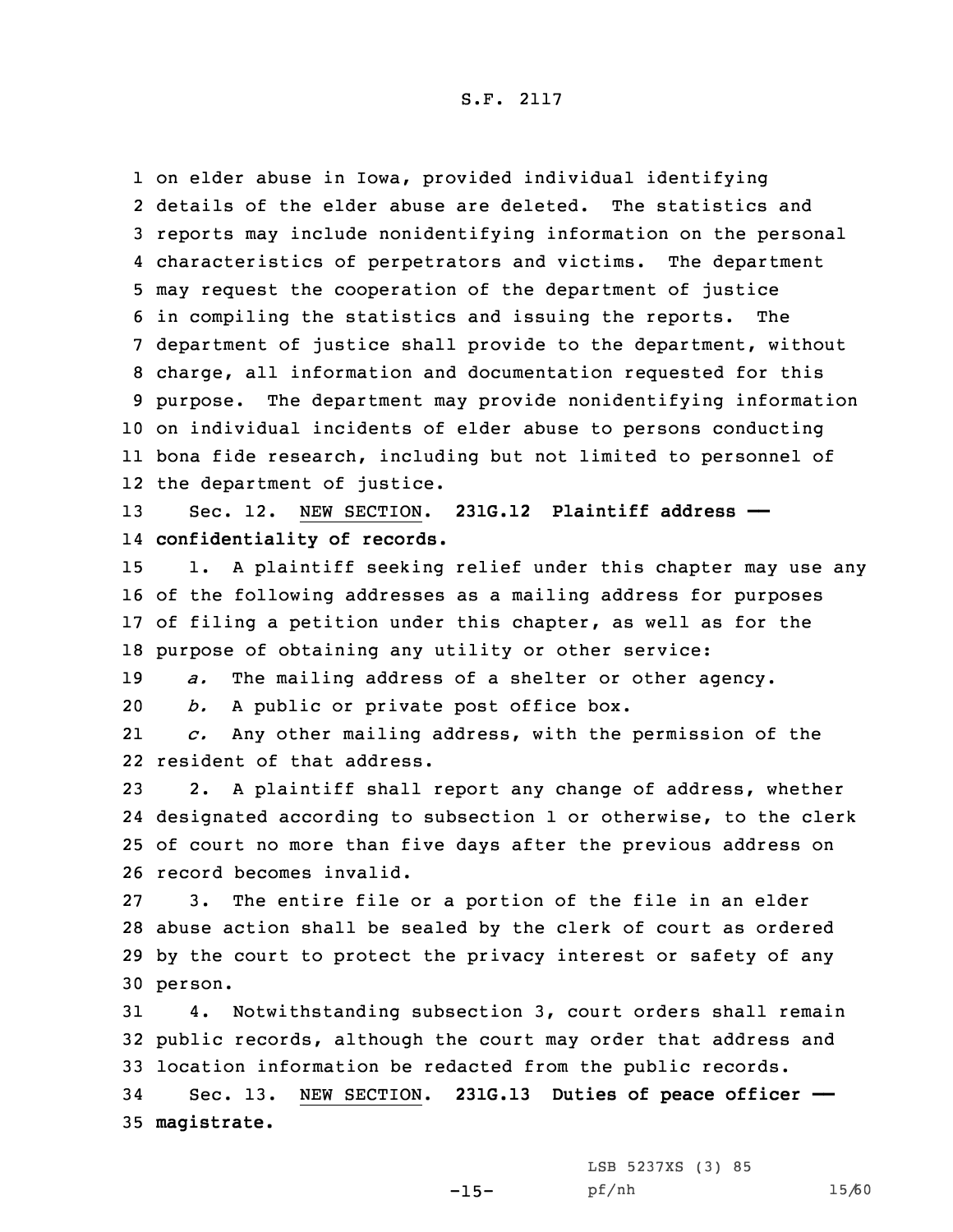1 1. <sup>A</sup> peace officer shall use every reasonable means to enforce an order or court-approved consent agreement entered under this chapter or chapter 664A, or to enforce an order that establishes conditions of release or is <sup>a</sup> protective order or sentencing order in <sup>a</sup> criminal prosecution arising from elder abuse assault under section 708.2D. If <sup>a</sup> peace officer has reason to believe that elder abuse has occurred, the peace officer shall ask the older individual if any prior orders exist, and shall contact the twenty-four-hour dispatcher to inquire if any prior orders exist. If <sup>a</sup> peace officer has probable cause to believe that <sup>a</sup> person has violated an order or approved consent agreement entered under this chapter or chapter 664A, or an order establishing conditions of release or <sup>a</sup> protective or sentencing order in <sup>a</sup> criminal prosecution arising from elder abuse assault pursuant to section 708.2D, the peace officer shall take the person into custody and shall take the person without unnecessary delay before the nearest or most accessible magistrate in the judicial district in which the person was taken into custody. The magistrate shall make an initial preliminary determination whether there is probable cause to believe that an order or consent agreement existed and whether the person taken into custody has violated its terms. The magistrate's decision shall be entered in the record. 24 2. If <sup>a</sup> peace officer has probable cause to believe that <sup>a</sup> person has violated an order or approved consent agreement entered under this chapter or chapter 664A, or an order establishing conditions of release or <sup>a</sup> protective or sentencing order in <sup>a</sup> criminal prosecution arising from elder abuse assault pursuant to section 708.2D, and the peace officer is unable to take the person into custody within twenty-four hours of making the probable cause determination, the peace officer shall either request <sup>a</sup> magistrate to make <sup>a</sup> determination as to whether <sup>a</sup> rule to show cause or an arrest warrant should be issued, or refer the matter to the county attorney.

 $-16-$ 

LSB 5237XS (3) 85 pf/nh 16/60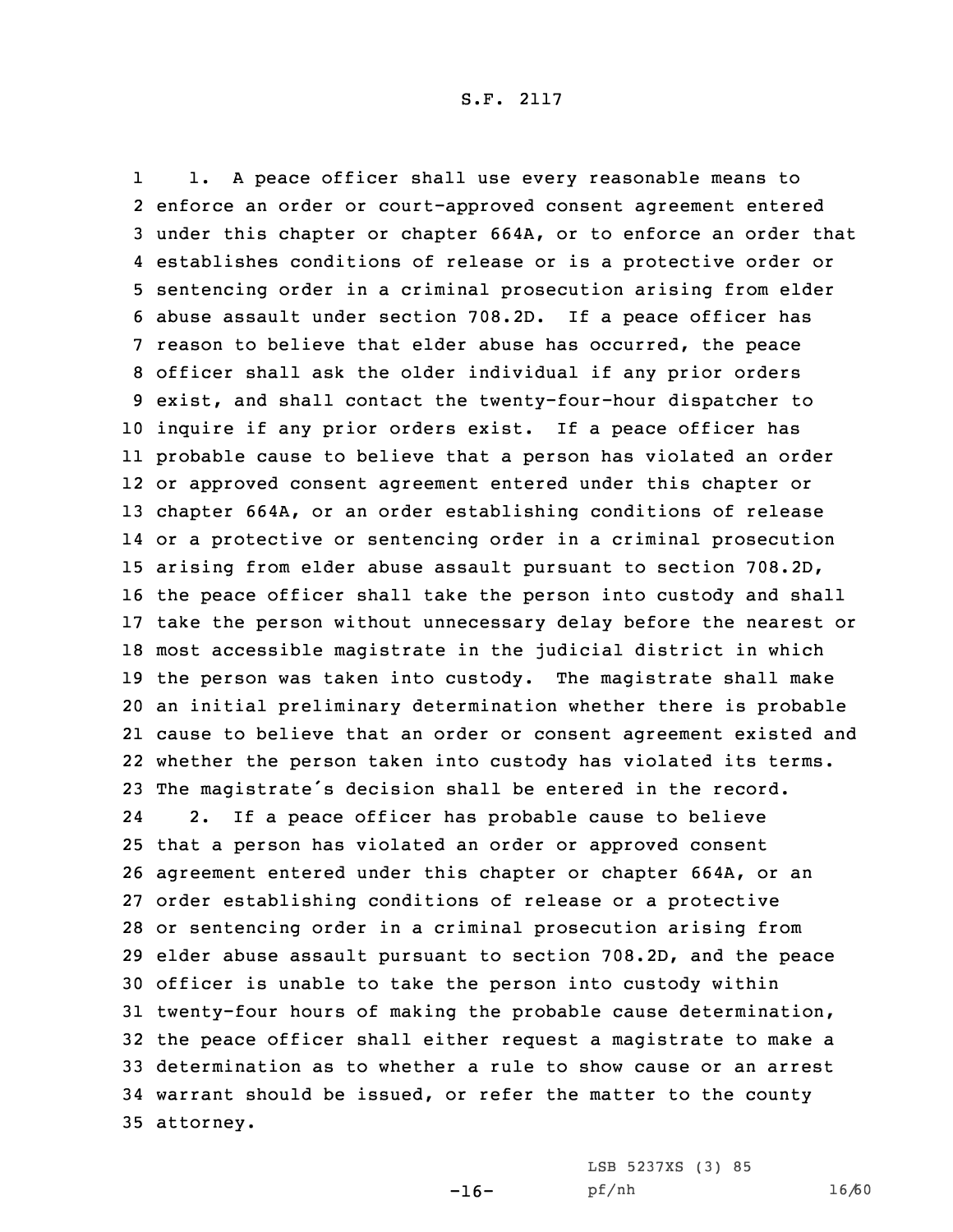1 3. If the magistrate finds probable cause, the magistrate shall order the person to appear either before the court which issued the original order or approved the consent agreement, or before the court in the jurisdiction where the alleged violation took place, at <sup>a</sup> specified time not less than five days nor more than fifteen days after the initial appearance under this section. The magistrate shall cause the original court to be notified of the contents of the magistrate's order. 4. <sup>A</sup> peace officer shall not be held civilly or criminally liable for acting pursuant to this section provided that the

11 peace officer acts in good faith, on probable cause, and the 12 officer's acts do not constitute <sup>a</sup> willful and wanton disregard 13 for the rights or safety of another.

14 Sec. 14. NEW SECTION. **231G.14 Prevention of further elder** 15 **abuse —— notification of rights —— arrest —— liability.** 16 1. If a peace officer has reason to believe that elder abuse 17 has occurred, the officer shall use all reasonable means to 18 prevent further elder abuse including but not limited to the 19 following:

 *a.* If requested, remaining on the scene as long as there is <sup>a</sup> danger to an older individual's physical safety without the presence of <sup>a</sup> peace officer, including but not limited to staying in the dwelling unit, or if unable to remain on the scene, assisting the older individual in leaving the residence. *b.* Assisting an older individual in obtaining necessary medical treatment resulting from the elder abuse, including providing assistance to the older individual in obtaining transportation to the emergency department of the nearest hospital.

 *c.* Providing an older individual with immediate and adequate notice of the older individual's rights. The notice shall consist of handing the older individual <sup>a</sup> document that includes the telephone numbers of the department, the local area agency on aging, the aging and disability resource center network, advocacy and support groups, and emergency shelters.

-17-

LSB 5237XS (3) 85 pf/nh 17/60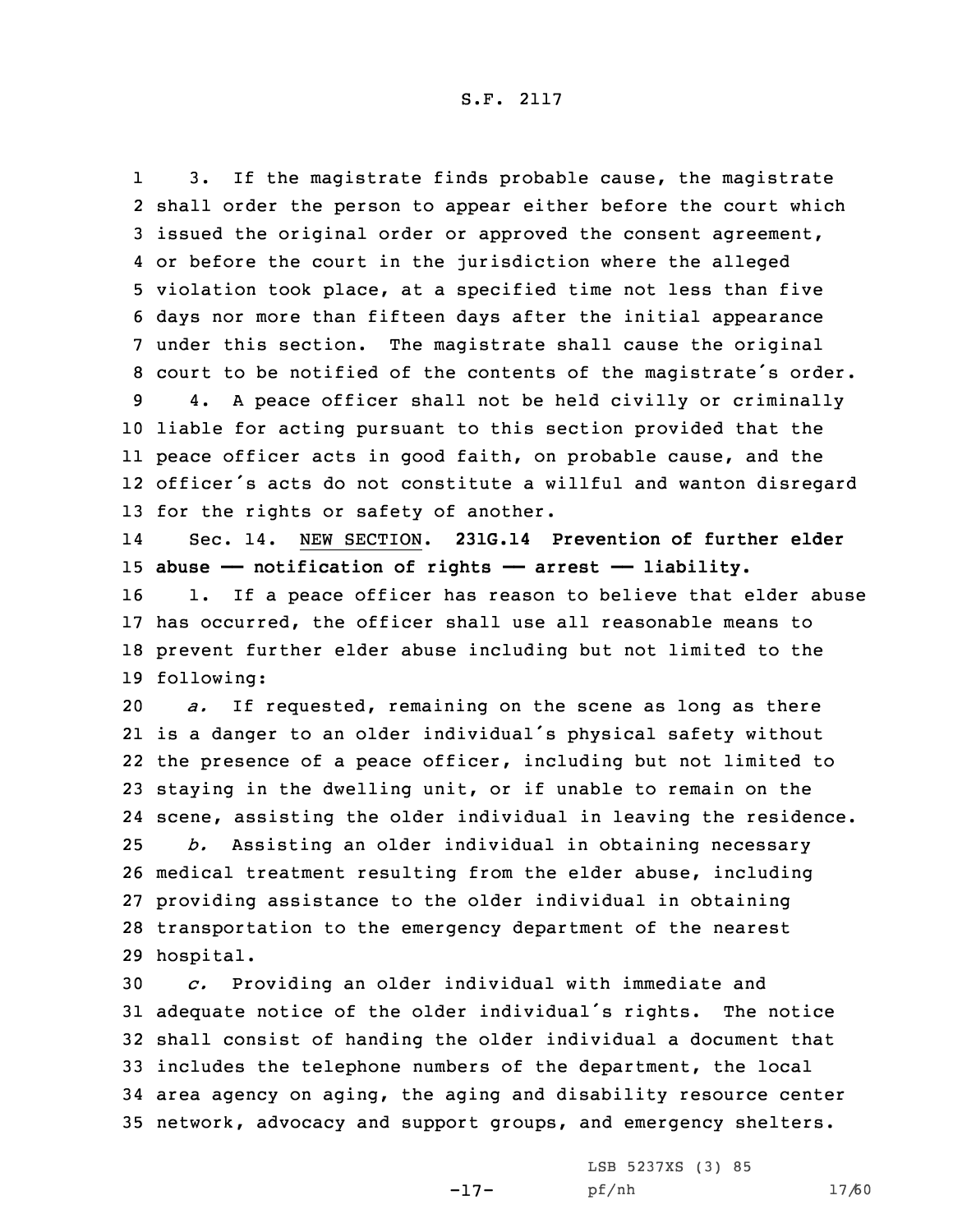The peace officer shall ask the older individual to read the document and ask whether the older individual understands the rights described in the document. The document shall contain <sup>a</sup> copy of the following statement written in English and Spanish: (1) You have the right to ask the court for help keeping your abuser away from you, your home, your place of employment, and any other places you may be.

8 (2) You have the right to stay at your home without 9 interference from your abuser.

10 (3) You have the right to control and have custody of your 11 benefits, property, resources, belongings, and assets.

12 (4) You have the right to seek help from the court to seek <sup>a</sup> protective order with or without the assistance of legal representation. You have the right to seek help from the courts without the payment of court costs if you do not have sufficient funds to pay the costs.

17 (5) You have the right to file criminal charges for threats, 18 assaults, or other related crimes.

19 (6) You have the right to seek restitution against your 20 abuser for harm to yourself or your property.

21 (7) If you are in need of medical treatment, you have 22 the right to request that the officer present assist you in 23 obtaining transportation to the nearest hospital or otherwise 24 assist you.

 (8) If you believe that police protection is needed for your physical safety you have the right to request that the officer present remain at the scene until you and other affected parties can leave or until safety is otherwise ensured.

 2. *a.* <sup>A</sup> peace officer may, with or without <sup>a</sup> warrant, arrest <sup>a</sup> person under section 708.2D, subsection 2, paragraph *"a"*, if, upon investigation, including <sup>a</sup> reasonable inquiry of the older individual and other witnesses, if any, the officer has probable cause to believe that an elder abuse assault has been committed which did not result in any injury to the older individual.

-18-

LSB 5237XS (3) 85 pf/nh 18/60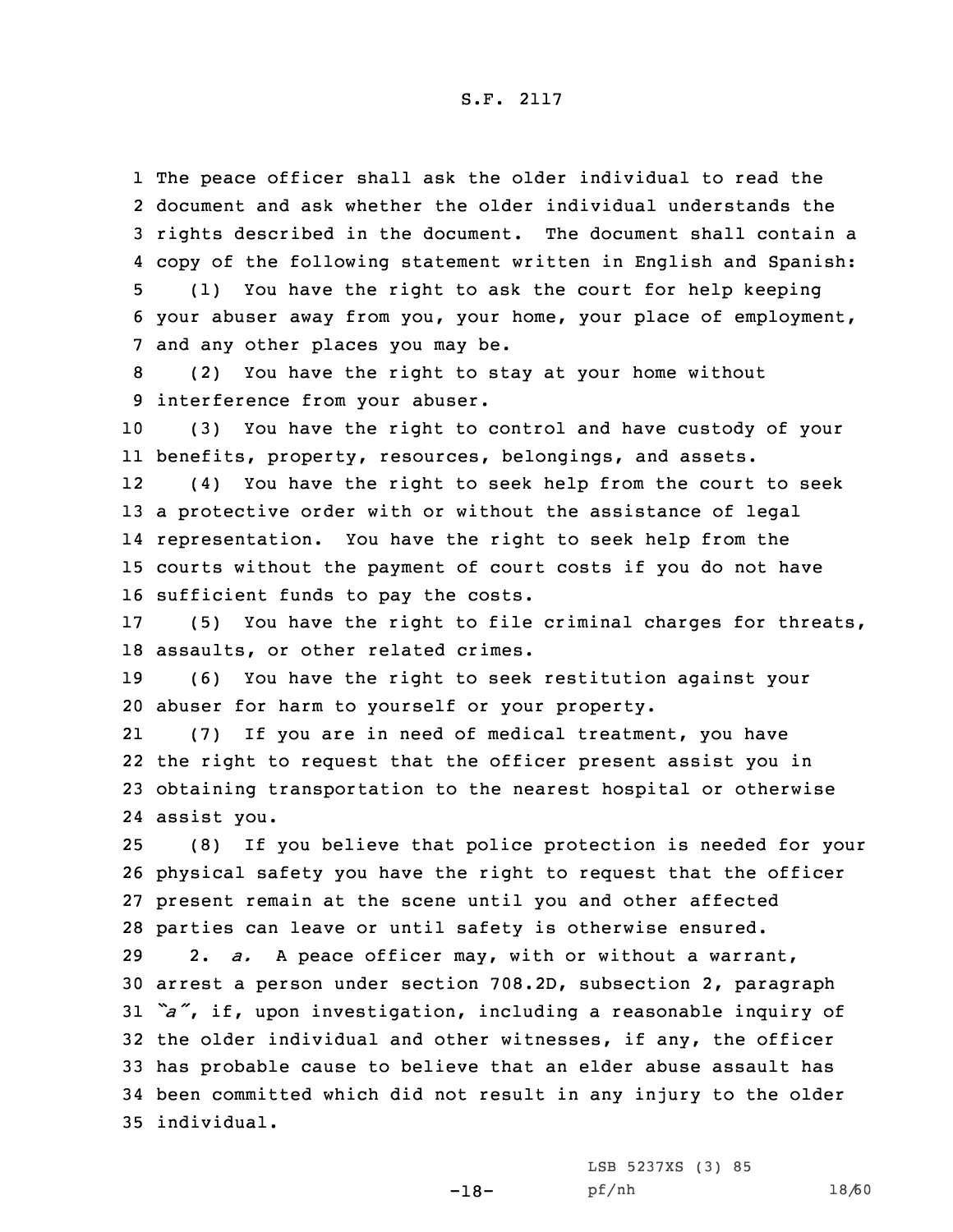1 *b.* <sup>A</sup> peace officer shall, with or without <sup>a</sup> warrant, arrest <sup>a</sup> person under section 708.2D, subsection 2, paragraph *"b"*, if, upon investigation, including <sup>a</sup> reasonable inquiry of the older individual and other witnesses, if any, the officer has probable cause to believe that an elder abuse assault has been committed which resulted in the older individual suffering <sup>a</sup> bodily injury.

 *c.* <sup>A</sup> peace officer shall, with or without <sup>a</sup> warrant, arrest <sup>a</sup> person under section 708.2D, subsection 2, paragraph *"c"*, if, upon investigation, including <sup>a</sup> reasonable inquiry of the older individual and other witnesses, if any, the officer has probable cause to believe that an elder abuse assault has been committed with the intent to inflict <sup>a</sup> serious injury as defined in section 702.18.

 *d.* <sup>A</sup> peace officer shall, with or without <sup>a</sup> warrant, arrest <sup>a</sup> person under section 708.2D, subsection 2, paragraph *"c"*, if, upon investigation, including <sup>a</sup> reasonable inquiry of the older individual and other witnesses, if any, the officer has probable cause to believe that an elder abuse assault has been committed and that the alleged abuser used or displayed <sup>a</sup> dangerous weapon as defined in section 702.7 in connection with the assault.

 *e.* <sup>A</sup> peace officer shall, with or without <sup>a</sup> warrant, arrest <sup>a</sup> person under section 708.2D, subsection 2, paragraph *"d"*, if, upon investigation, including <sup>a</sup> reasonable inquiry of the older individual and other witnesses, if any, the officer has probable cause to believe that an elder abuse assault has been committed by knowingly impeding the normal breathing or circulation of the blood of the older individual by applying pressure to the throat or neck of the older individual or by obstructing the nose or mouth of the older individual.

 *f.* <sup>A</sup> peace officer shall, with or without <sup>a</sup> warrant, arrest <sup>a</sup> person under section 708.2D, subsection 5, if, upon investigation, including <sup>a</sup> reasonable inquiry of the alleged victim and other witnesses, if any, the officer has probable

-19-

LSB 5237XS (3) 85 pf/nh 19/60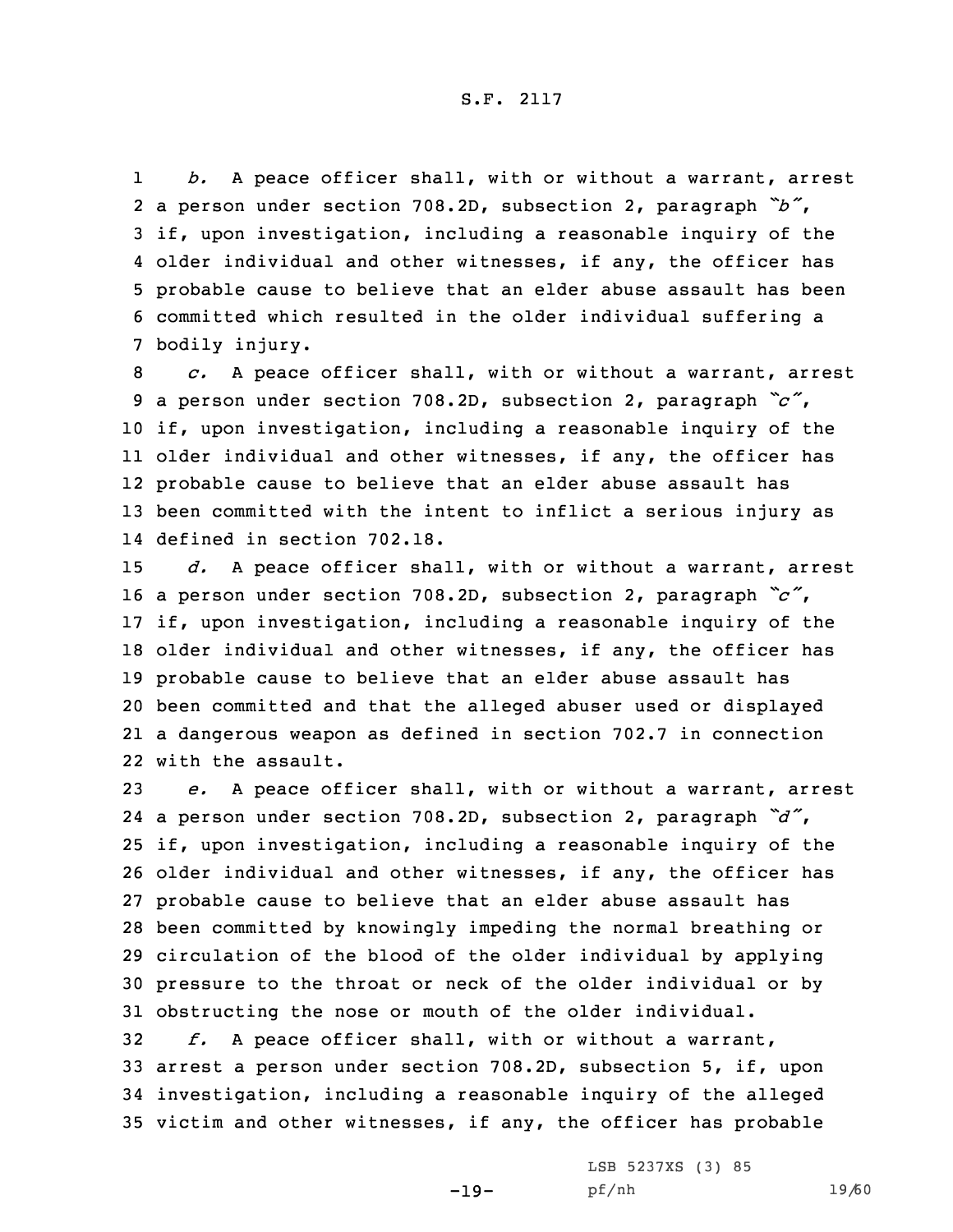cause to believe that an elder abuse assault has been committed by knowingly impeding the normal breathing or circulation of the blood of an older individual by applying pressure to the throat or neck of the older individual or by obstructing the nose or mouth of the older individual, and causing bodily 6 injury.

 *g.* <sup>A</sup> peace officer may, with or without <sup>a</sup> warrant, arrest <sup>a</sup> person if, upon investigation, including <sup>a</sup> reasonable inquiry of the older individual and other witnesses, if any, the officer has probable cause to believe that elder abuse constituting financial exploitation has been committed by the 12 person.

 3. <sup>A</sup> peace officer is not civilly or criminally liable for actions taken pursuant to this section taken in good faith. Sec. 15. NEW SECTION. **231G.15 Prohibition against referral.** In <sup>a</sup> criminal action arising from elder abuse, the prosecuting attorney or court shall not refer or order the parties involved to mediation or other nonjudicial procedures prior to judicial resolution of the action.

 Sec. 16. NEW SECTION. **231G.16 Application for designation and funding as <sup>a</sup> provider of services for victims of elder abuse.** 22 Upon receipt of state or federal funding designated for victims of elder abuse by the department, the department shall designate and award grants to provide emergency shelter services and support services to victims of elder abuse. <sup>A</sup> public or private nonprofit organization may apply to the department for designation and funding as <sup>a</sup> provider of emergency shelter services and support services to victims of elder abuse. The application shall be submitted on <sup>a</sup> form prescribed by the department and shall include but not be limited to information regarding services to be provided, budget projections, and security measures.

33 Sec. 17. NEW SECTION. **231G.17 Department powers.** 34 1. The department may consult and cooperate with all public 35 and private agencies which may provide services to victims of

 $-20-$ 

LSB 5237XS (3) 85 pf/nh 20/60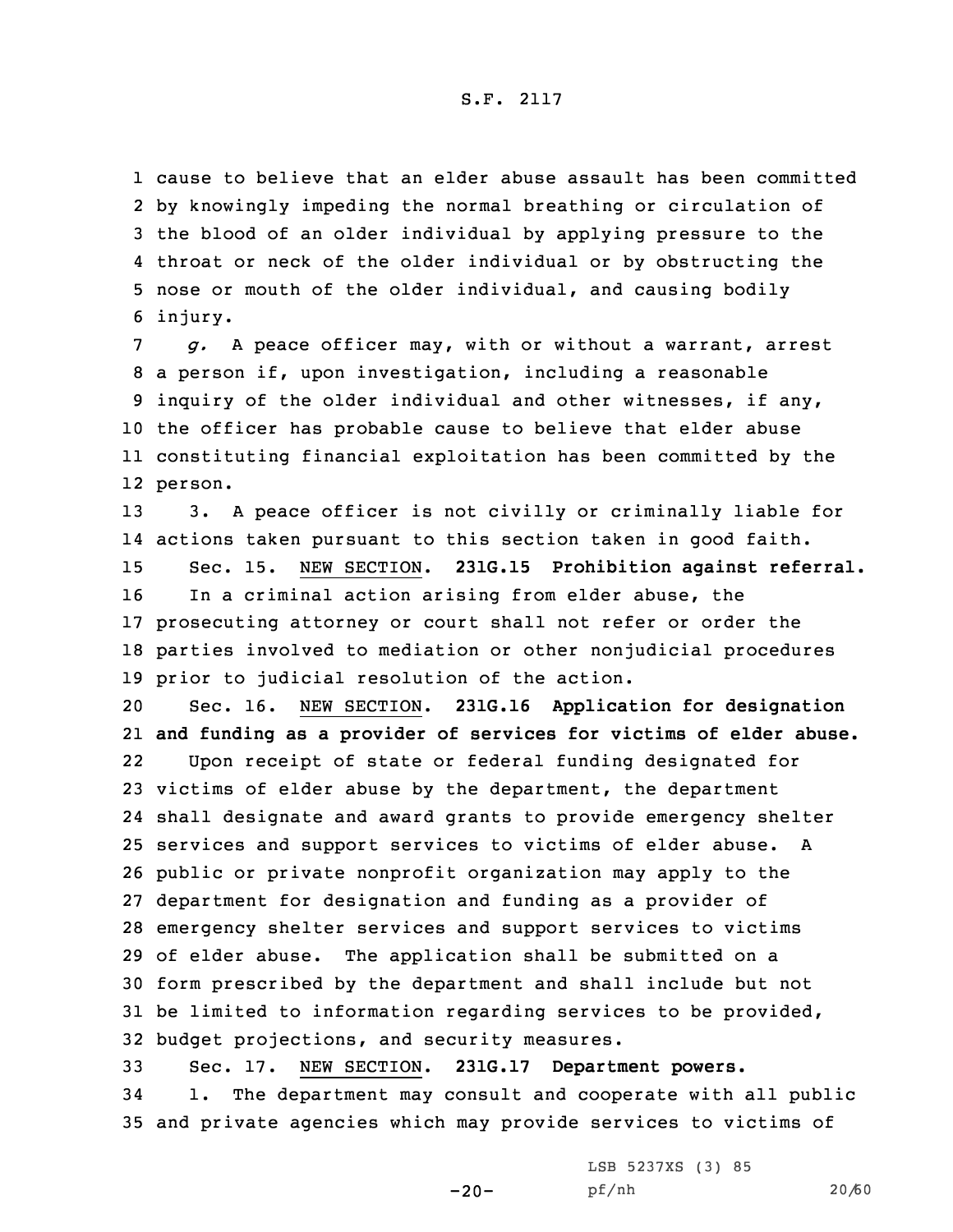1 elder abuse, including but not limited to legal and social 2 services.

 2. The department may accept, use, and dispose of contributions of money, services, and property made available by an agency or department of the state or federal government, or <sup>a</sup> private agency or individual to address elder abuse. Sec. 18. NEW SECTION. **231G.18 Reference to certain criminal provisions.**

 Provisions contained in this chapter shall not preclude other relief available including certain criminal penalties and provisions pertaining to elder abuse, elder abuse assault, and violations of protective orders set forth in chapter 664A and sections 708.2D, 714.2A, 714.16A, 726.24, and 726.25.

14 Sec. 19. NEW SECTION. **231G.19 Foreign protective orders** 15 **—— registration —— enforcement.**

 1. As used in this section, *"foreign protective order"* means <sup>a</sup> protective order entered by <sup>a</sup> court of another state, Indian tribe, or United States territory that would be an order or court-approved consent agreement entered under this chapter or chapter 664A, or an order that establishes conditions of release or is <sup>a</sup> protective order or sentencing order in <sup>a</sup> criminal prosecution arising from an elder abuse assault pursuant to section 708.2D if it had been entered in Iowa. 24 2. <sup>A</sup> certified or authenticated copy of <sup>a</sup> permanent foreign protective order may be filed with the clerk of the district court in any county that would have venue if the original action was being commenced in this state or in which the person in whose favor the order was entered may be present.

 *a.* The clerk shall file foreign protective orders that are not certified or authenticated, if supported by an affidavit of <sup>a</sup> person with personal knowledge, subject to the penalties for perjury. The person protected by the order may provide this affidavit.

34 *b.* The clerk shall provide copies of the order as required 35 by section 231G.8, except that notice shall not be provided to

-21-

LSB 5237XS (3) 85 pf/nh 21/60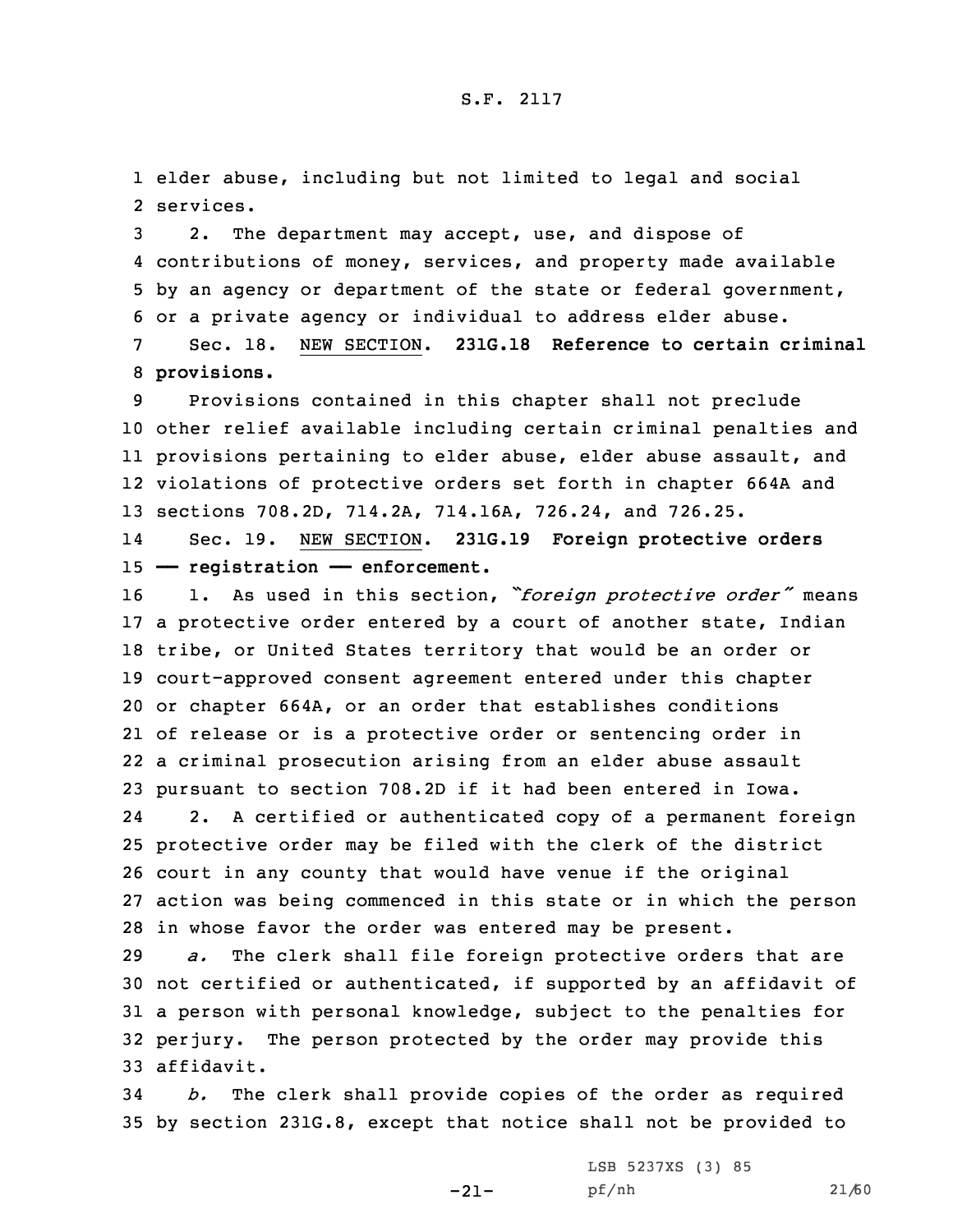1 the respondent without the express written direction of the 2 person in whose favor the order was entered.

 3. *a.* <sup>A</sup> valid foreign protective order has the same effect and shall be enforced in the same manner as <sup>a</sup> protective order issued in this state whether or not filed with <sup>a</sup> clerk of court or otherwise placed in <sup>a</sup> registry of protective orders.

7 *b.* <sup>A</sup> foreign protective order is valid if it meets all of 8 the following conditions:

9 (1) The order states the name of the protected individual 10 and the individual against whom enforcement is sought.

11 (2) The order has not expired or has not otherwise been 12 terminated.

13 (3) The order was issued by <sup>a</sup> court or tribunal that had 14 jurisdiction over the parties and subject matter under the law 15 of the foreign jurisdiction.

 (4) The order was issued in accordance with the respondent's due process rights, either after the respondent was provided with reasonable notice and an opportunity to be heard before the court or tribunal that issued the order, or in the case of an ex parte order, the respondent was granted notice and opportunity to be heard within <sup>a</sup> reasonable time after the order was issued.

23 *c.* Proof that <sup>a</sup> foreign protective order failed to meet all 24 of the factors listed in paragraph *"b"* shall be an affirmative 25 defense in any action seeking enforcement of the order.

 4. <sup>A</sup> peace officer shall treat <sup>a</sup> foreign protective order as <sup>a</sup> valid legal document and shall make an arrest for <sup>a</sup> violation of the foreign protective order in the same manner that <sup>a</sup> peace officer would make an arrest for <sup>a</sup> violation of <sup>a</sup> protective order issued within this state.

 *a.* The fact that <sup>a</sup> foreign protective order has not been filed with the clerk of court or otherwise placed in <sup>a</sup> registry shall not be grounds to refuse to enforce the terms of the order unless it is apparent to the officer that the order is invalid on its face.

 $-22-$ 

LSB 5237XS (3) 85 pf/nh 22/60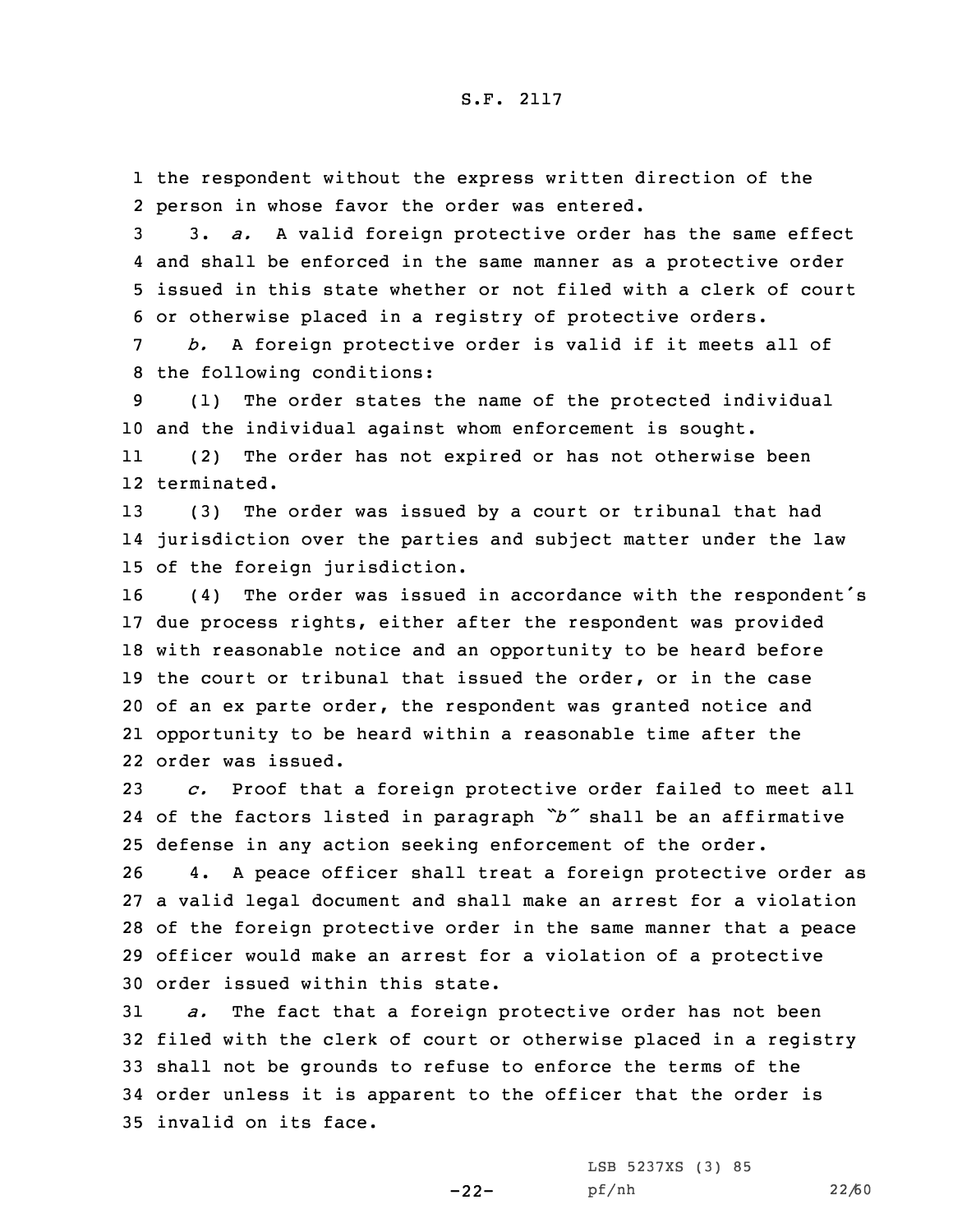1 *b.* <sup>A</sup> peace officer acting reasonably and in good faith in 2 connection with the enforcement of <sup>a</sup> foreign protective order 3 shall be immune from civil and criminal liability in any action 4 arising in connection with such enforcement.

5 5. Filing and service costs in connection with foreign 6 protective orders are waived as provided in section 231G.3.

7 Sec. 20. CODE EDITOR DIRECTIVES. The Code editor shall do 8 all of the following:

9 1. Title new chapter 231G, as enacted in this Act, <sup>10</sup> the "Elder Abuse Response Act", containing the following 11 subchapters:

12a. Subchapter I, entitled "Elder abuse - definitions", 13 which includes section 231G.1, as enacted in this Act.

14 b. Subchapter II, entitled "Elder abuse resource and 15 referral initiative", which includes section 231G.2, as enacted 16 in this Act.

<sup>17</sup> c. Subchapter III, entitled "Relief from elder abuse", 18 which includes sections 231G.3 through 231G.19, as enacted in 19 this Act.

20 2. Correct internal references as necessary.

21

# DIVISION II

22 OTHER CRIMINAL AND CIVIL RELIEF FOR OLDER INDIVIDUALS 23 Sec. 21. NEW SECTION. **708.2D Elder abuse assault ——** 24 **mandatory minimums, penalties enhanced —— extension of no-contact** 25 **order.**

<sup>26</sup> 1. For the purposes of this chapter, *"elder abuse assault"* 27 means an assault, as defined in section 708.1, of an older 28 individual as defined in section 231G.1.

29 2. On <sup>a</sup> first offense of elder abuse assault, the person 30 commits:

31 *a.* <sup>A</sup> simple misdemeanor, except as otherwise provided. 32 *b.* A serious misdemeanor if the elder abuse assault causes 33 bodily injury or mental illness.

34 *c.* An aggravated misdemeanor if the elder abuse assault is 35 committed with the intent to inflict <sup>a</sup> serious injury upon an

-23-

LSB 5237XS (3) 85 pf/nh 23/60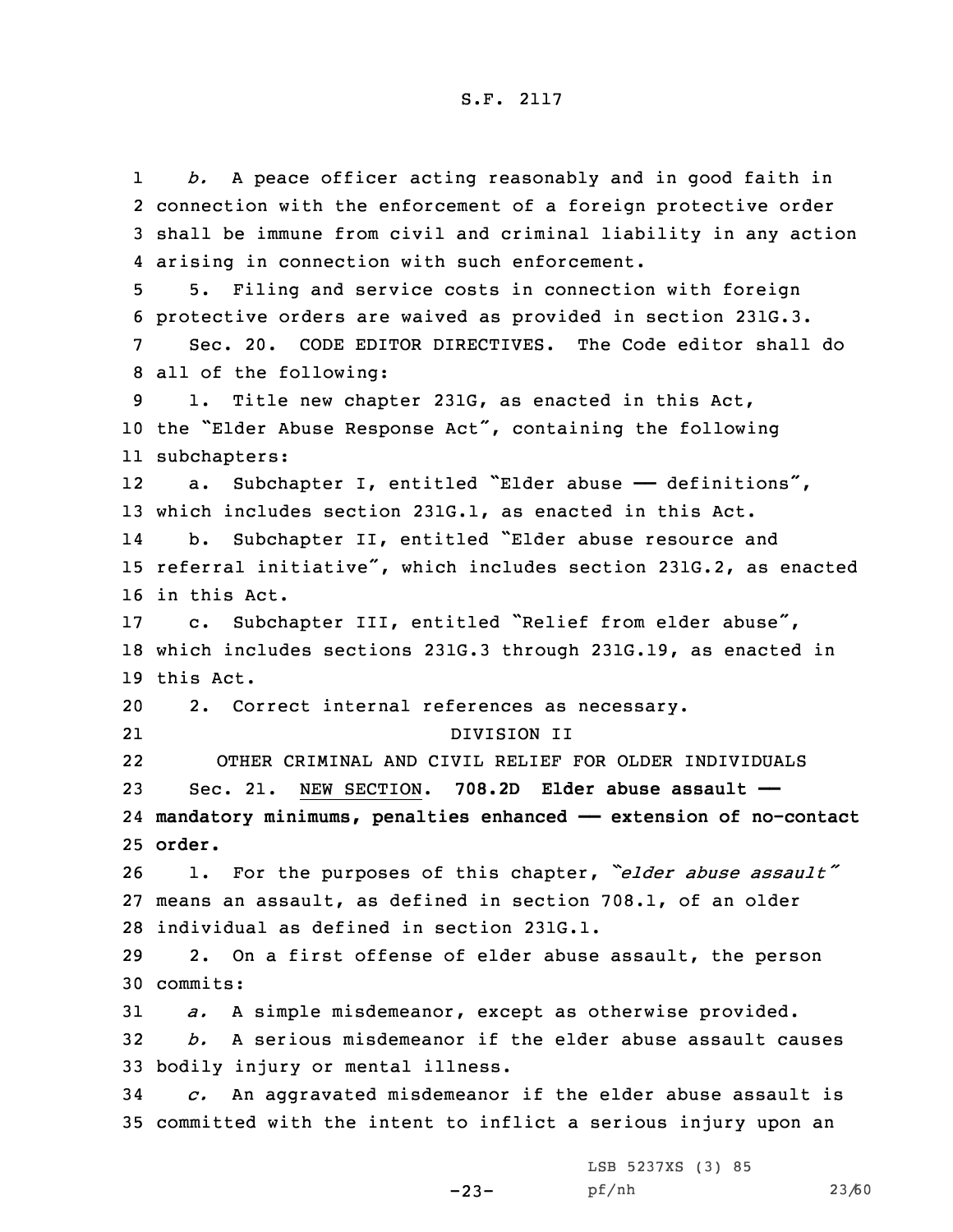1 older individual or if the person uses or displays <sup>a</sup> dangerous 2 weapon in connection with the assault. This paragraph does not 3 apply if section 708.6 or 708.8 applies.

4 *d.* An aggravated misdemeanor if the elder abuse assault is committed by knowingly impeding the normal breathing or circulation of the blood of an older individual by applying pressure to the throat or neck of the older individual or by obstructing the nose or mouth of the older individual.

9 3. Except as otherwise provided in subsection 2, on <sup>a</sup> second 10 offense of elder abuse assault, <sup>a</sup> person commits:

11 *a.* A serious misdemeanor if the first offense was classified 12 as <sup>a</sup> simple misdemeanor and the second offense would otherwise 13 be classified as <sup>a</sup> simple misdemeanor.

14 *b.* An aggravated misdemeanor if the first offense was classified as <sup>a</sup> simple or aggravated misdemeanor, and the second offense would otherwise be classified as <sup>a</sup> serious misdemeanor, or the first offense was classified as <sup>a</sup> serious or aggravated misdemeanor, and the second offense would otherwise be classified as <sup>a</sup> simple or serious misdemeanor. 4. On <sup>a</sup> third or subsequent offense of elder abuse assault,

21 <sup>a</sup> person commits <sup>a</sup> class "D" felony.

22 5. For an elder abuse assault committed by knowingly impeding the normal breathing or circulation of the blood of an older individual by applying pressure to the throat or neck of the older individual or by obstructing the nose or mouth of the older individual, and causing bodily injury, the person commits <sup>a</sup> class "D" felony.

 6. *a.* <sup>A</sup> conviction for, deferred judgment for, or plea of guilty to, <sup>a</sup> violation of this section which occurred more than twelve years prior to the date of the violation charged shall not be considered in determining that the violation charged is <sup>a</sup> second or subsequent offense.

33 *b.* For the purpose of determining if <sup>a</sup> violation charged 34 is <sup>a</sup> second or subsequent offense, deferred judgments issued 35 pursuant to section 907.3 for violations of section 708.2

 $-24-$ 

LSB 5237XS (3) 85 pf/nh 24/60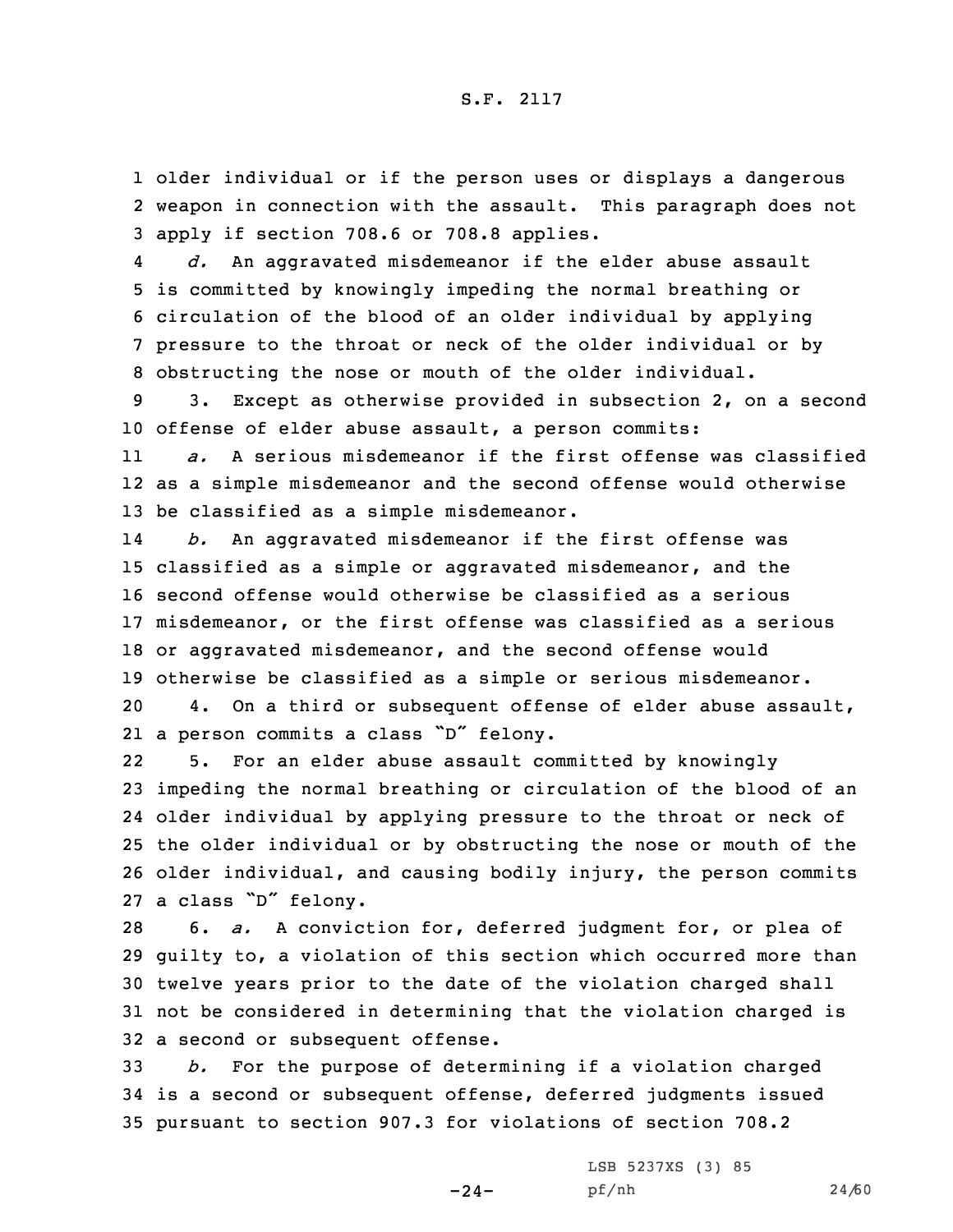1 or this section, which were issued on elder abuse assaults, and convictions or the equivalent of deferred judgments for violations in any other states under statutes substantially corresponding to this section shall be counted as previous offenses. The courts shall judicially notice the statutes of other states which define offenses substantially equivalent to the offenses defined in this section and can therefore be considered corresponding statutes. Each previous violation on which conviction or deferral of judgment was entered prior to the date of the offense charged shall be considered and counted as <sup>a</sup> separate previous offense.

12 *c.* An offense shall be considered <sup>a</sup> prior offense regardless 13 of whether it was committed upon the same victim.

14 7. *a.* <sup>A</sup> person convicted of violating subsection 2 or 3 shall serve <sup>a</sup> minimum term of two days of the sentence imposed by law, and shall not be eligible for suspension of the minimum sentence. The minimum term shall be served on consecutive days. The court shall not impose <sup>a</sup> fine in lieu of the minimum sentence, although <sup>a</sup> fine may be imposed in addition to the minimum sentence. This section does not prohibit the court from sentencing and the person from serving the maximum term of confinement or from paying the maximum fine permitted pursuant to chapters 902 and 903, and does not prohibit the court from entering <sup>a</sup> deferred judgment or sentence pursuant to section 907.3, if the person has not previously received <sup>a</sup> deferred sentence or judgment for <sup>a</sup> violation of section 708.2 or this section which was issued on an elder abuse assault.

 *b.* <sup>A</sup> person convicted of violating subsection 4 shall be sentenced as provided under section 902.9, subsection 1, paragraph *"e"*, and shall be denied parole or work release until the person has served <sup>a</sup> minimum of one year of the person's sentence. Notwithstanding section 901.5, subsections 1, 3, and 5, and section 907.3, the person cannot receive <sup>a</sup> suspended or deferred sentence or <sup>a</sup> deferred judgment; however, the person sentenced shall receive credit for any time the person was

 $-25-$ 

LSB 5237XS (3) 85 pf/nh 25/60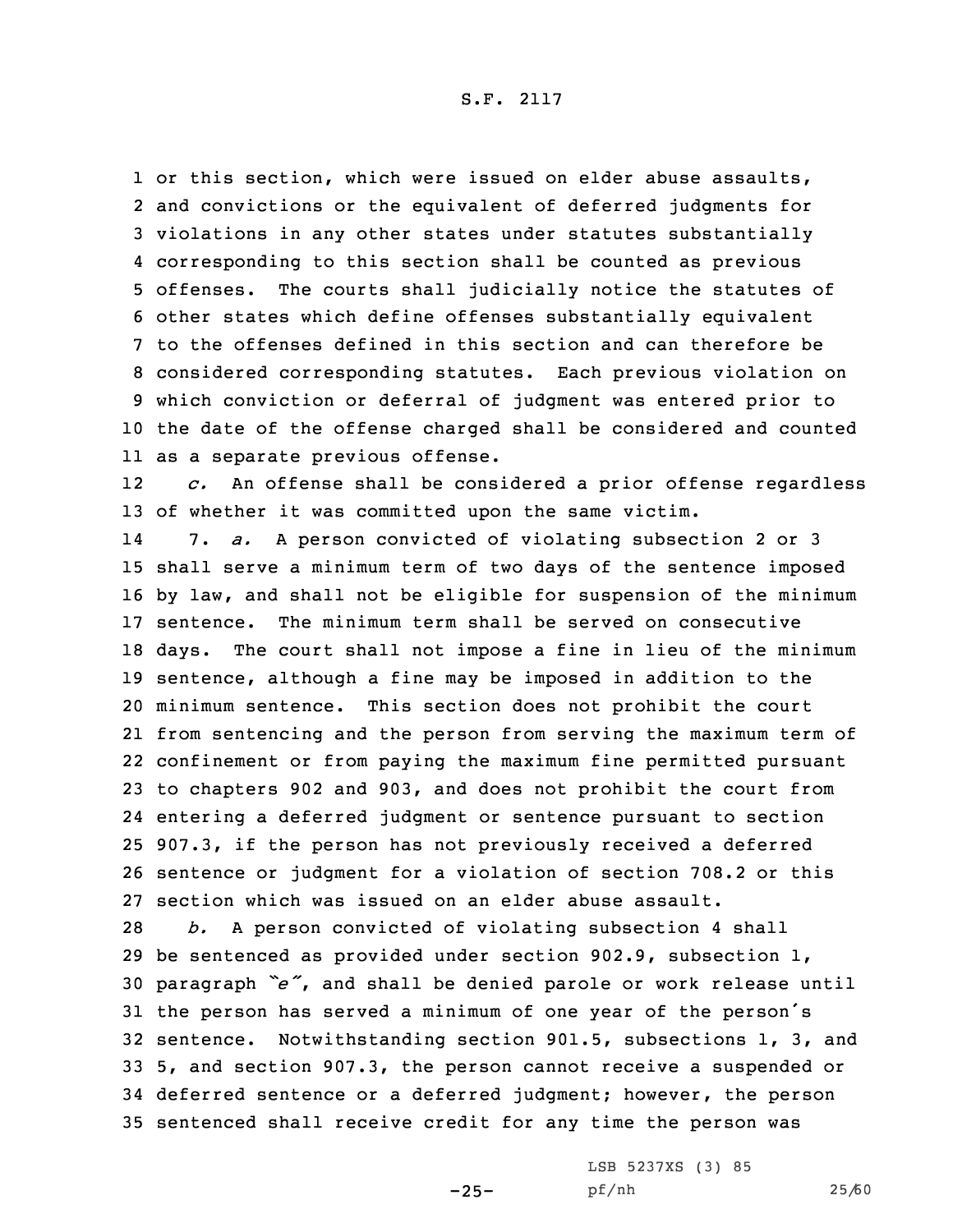confined in <sup>a</sup> jail or detention facility following arrest. 2 8. If <sup>a</sup> person is convicted for, receives <sup>a</sup> deferred judgment for, or pleads guilty to <sup>a</sup> violation of this section, the court shall modify the no-contact order issued upon initial appearance in the manner provided in section 664A.5, regardless of whether the person is placed on probation.

 9. The clerk of the district court shall provide notice and copies of <sup>a</sup> judgment entered under this section to the applicable law enforcement agencies and the twenty-four-hour dispatcher for the law enforcement agencies, in the manner provided for protective orders under section 231G.8. The clerk shall provide notice and copies of modifications of the 13 judgment in the same manner.

14 Sec. 22. NEW SECTION. **714.2A Theft against an older** 15 **individual.**

16 1. If a person commits theft and the violation is committed against an individual who was an older individual at the time the theft was committed, notwithstanding the penalties specified in section 714.2, all of the following shall apply: *a.* If <sup>a</sup> person commits theft in the first degree pursuant to section 714.2, subsection 1, the person is guilty of <sup>a</sup> class "B" felony.

23 *b.* If <sup>a</sup> person commits theft in the second degree pursuant 24 to section 714.2, subsection 2, the person is guilty of <sup>a</sup> class <sup>25</sup> "C" felony.

26 *c.* If <sup>a</sup> person commits theft in the third degree pursuant to 27 section 714.2, subsection 3, the person is guilty of <sup>a</sup> class <sup>28</sup> "D" felony.

29 *d.* If <sup>a</sup> person commits theft in the fourth degree pursuant 30 to section 714.2, subsection 4, the person is guilty of an 31 aggravated misdemeanor.

32 *e.* If <sup>a</sup> person commits theft in the fifth degree pursuant to 33 section 714.2, subsection 5, the person is guilty of <sup>a</sup> serious 34 misdemeanor.

35 2. In determining whether to impose the penalties under

-26-

LSB 5237XS (3) 85 pf/nh 26/60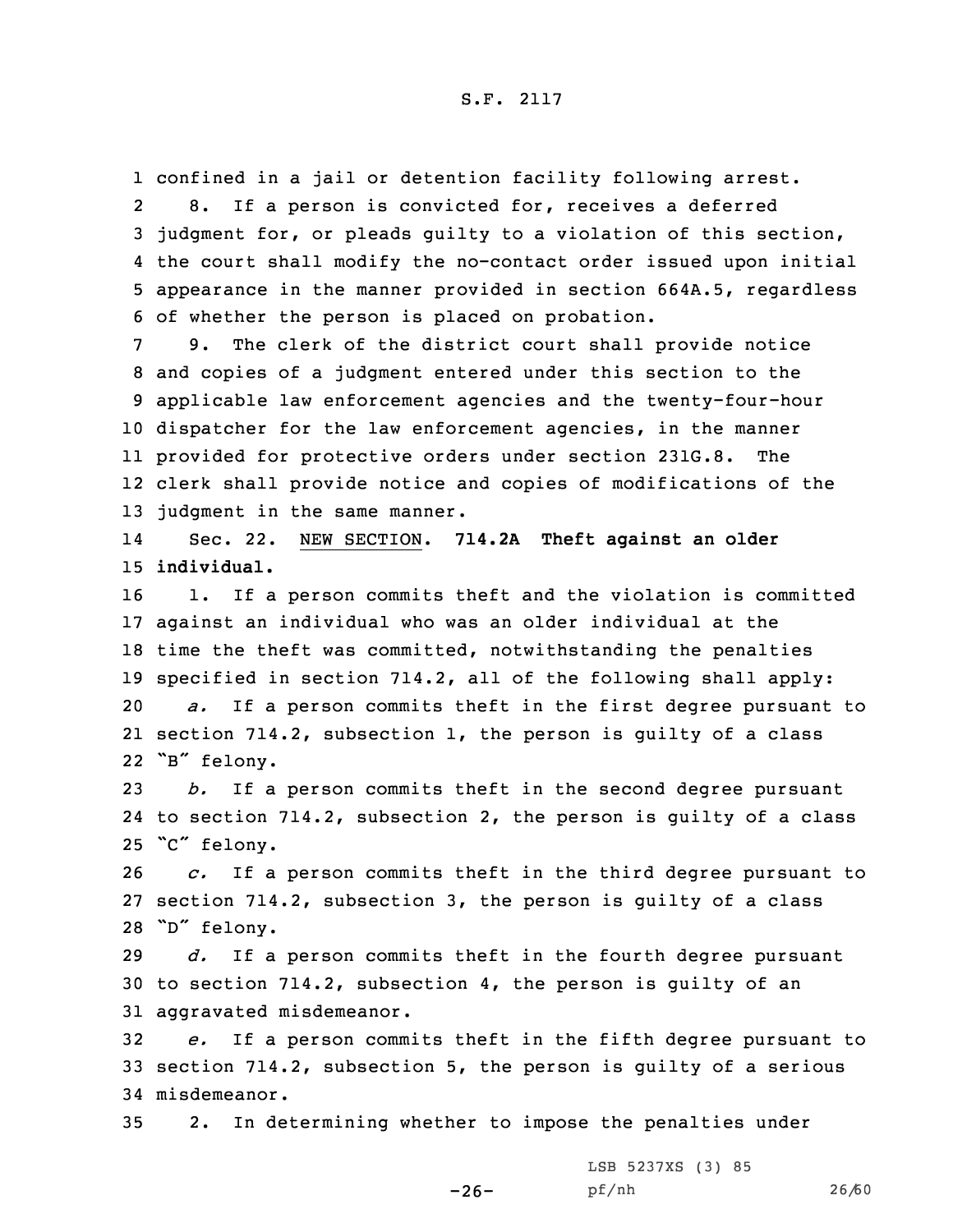1 subsection 1, the court shall consider the following:

2 *a.* Whether the defendant's conduct was in willful disregard 3 of the rights of the older individual.

4 *b.* Whether the defendant knew or should have known that the 5 defendant's conduct was directed to an older individual.

 *c.* Whether the older individual was substantially more vulnerable to the defendant's conduct because of age, poor health, infirmity, impaired understanding, restricted mobility, or disability, than other persons.

10 *d.* Any other factors the court deems appropriate.

11 3. For the purposes of this section, *"older individual"* 12 means older individual as defined in section 231G.1.

13 Sec. 23. NEW SECTION. **726.24 Elder abuse —— initiation of** 14 **charges —— penalty.**

 1. <sup>A</sup> charge of elder abuse may be initiated upon the complaint of <sup>a</sup> private individual or as <sup>a</sup> result of an investigation by <sup>a</sup> social service agency or on the direct initiative of the attorney general, <sup>a</sup> county attorney, or <sup>a</sup> law enforcement agency.

20 2. <sup>A</sup> person who intentionally commits elder abuse is guilty 21 of <sup>a</sup> class "C" felony if the intentional elder abuse results 22 in serious injury.

23 3. <sup>A</sup> person who recklessly commits elder abuse is guilty 24 of <sup>a</sup> class "D" felony if the reckless elder abuse results in 25 serious injury.

26 4. <sup>A</sup> person who intentionally commits elder abuse is guilty 27 of <sup>a</sup> class "C" felony if the intentional elder abuse results 28 in physical injury.

29 5. <sup>A</sup> person who recklessly commits elder abuse is guilty of 30 an aggravated misdemeanor if the reckless elder abuse results 31 in physical injury.

32 6. <sup>A</sup> person who otherwise intentionally or knowingly 33 commits elder abuse is guilty of <sup>a</sup> serious misdemeanor.

34 7. <sup>A</sup> person alleged to have committed <sup>a</sup> violation under 35 this section shall be charged with the respective offense

-27-

LSB 5237XS (3) 85 pf/nh 27/60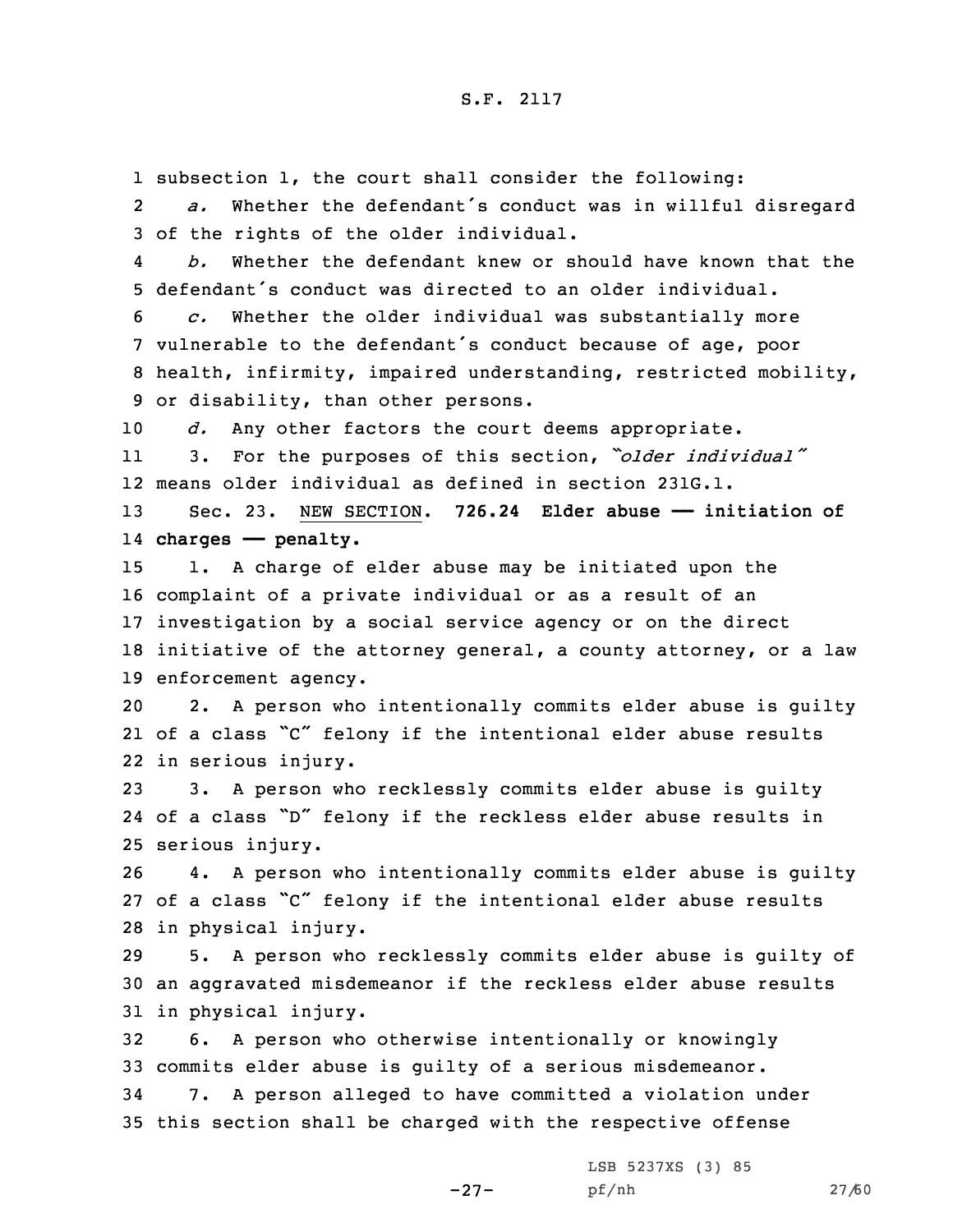1 cited, unless <sup>a</sup> charge may be brought based upon <sup>a</sup> more serious 2 offense, in which case the charge of the more serious offense 3 shall supersede the less serious charge.

4 8. It does not constitute <sup>a</sup> defense to <sup>a</sup> prosecution for any 5 violation under this section that the alleged perpetrator did 6 not know the age of the victim.

 9. In <sup>a</sup> criminal action in which an older individual is <sup>a</sup> victim, the state may move the court to advance the trial on the docket. The presiding judge, after consideration of the age and health of the victim, may advance the trial on 11 the docket. The motion may be filed and served with the information or charges or at any time.

13 10. If a person is convicted or receives a deferred judgment for, or pleads guilty to <sup>a</sup> violation of this section, the court shall modify the no-contact order issued upon initial appearance in the manner provided in section 664A.5, regardless of whether the person is placed on probation.

 11. The clerk of the district court shall provide notice and copies of <sup>a</sup> judgment entered under this section to the applicable law enforcement agencies and the twenty-four-hour dispatcher for the law enforcement agencies, in the manner provided for protective orders under section 231G.8. The clerk shall provide notice and copies of modifications of the judgment in the same manner.

25 12. For the purposes of this section:

26 *a. "Elder abuse"* and *"older individual"* mean the same as 27 defined in section 231G.1.

<sup>28</sup> *b. "Serious injury"* means the same as defined in section 29 702.18.

30 Sec. 24. NEW SECTION. **726.25 Financial exploitation of an** 31 **older individual.**

 1. <sup>A</sup> person commits financial exploitation of an older individual when the person stands in <sup>a</sup> position of trust or confidence with the older individual and knowingly and by undue influence, deception, coercion, fraud, breach of fiduciary

-28-

LSB 5237XS (3) 85 pf/nh 28/60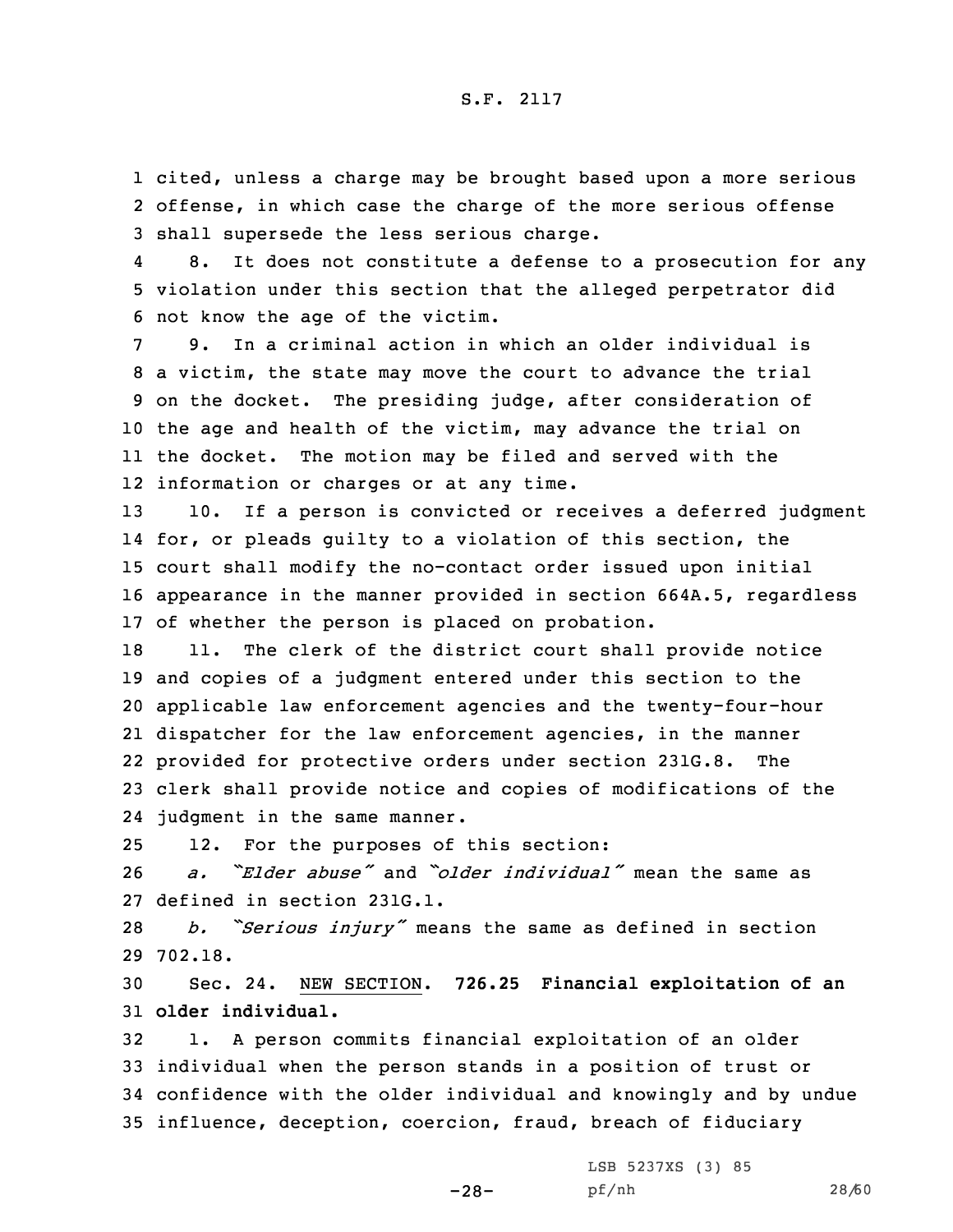1 duty, or extortion, obtains control over or otherwise uses the 2 benefits, property, resources, belongings, or assets of the 3 older individual.

4 2. <sup>A</sup> person who commits financial exploitation of an older 5 individual is guilty of the following, as applicable:

6 *a.* A serious misdemeanor if the value of the benefits, 7 property, resources, belongings, or assets is one hundred 8 dollars or less.

9 *b.* An aggravated misdemeanor if the value of the benefits, 10 property, resources, belongings, or assets exceeds one hundred 11 dollars but does not exceed one thousand dollars.

12 *c.* <sup>A</sup> class "D" felony if the value of the benefits, 13 property, resources, belongings, or assets exceeds one thousand 14 dollars but does not exceed ten thousand dollars.

<sup>15</sup> *d.* <sup>A</sup> class "C" felony if the value of the benefits, 16 property, resources, belongings, or assets exceeds ten thousand 17 dollars but does not exceed fifty thousand dollars.

 *e.* <sup>A</sup> class "B" felony if the value of the benefits, property, resources, belongings, or assets exceeds fifty thousand dollars, or if the older individual is seventy years of age to eighty years of age and the value of the benefits, property, resources, belongings, or assets is fifteen thousand dollars or more, or if the older individual is eighty years 24 of age or older and the value of the benefits, property, resources, belongings, or assets is five thousand dollars or 26 more.

27 3. Nothing in this section shall be construed to limit other 28 remedies available to the older individual including those 29 provided under chapters 231G and 236.

 4. <sup>A</sup> person alleged to have committed <sup>a</sup> violation under this section shall be charged with the respective offense cited, unless <sup>a</sup> charge may be brought based upon <sup>a</sup> more serious offense, in which case the charge of the more serious offense shall supersede the less serious charge.

35 5. Nothing in this section shall be construed to impose

 $-29-$ 

LSB 5237XS (3) 85 pf/nh 29/60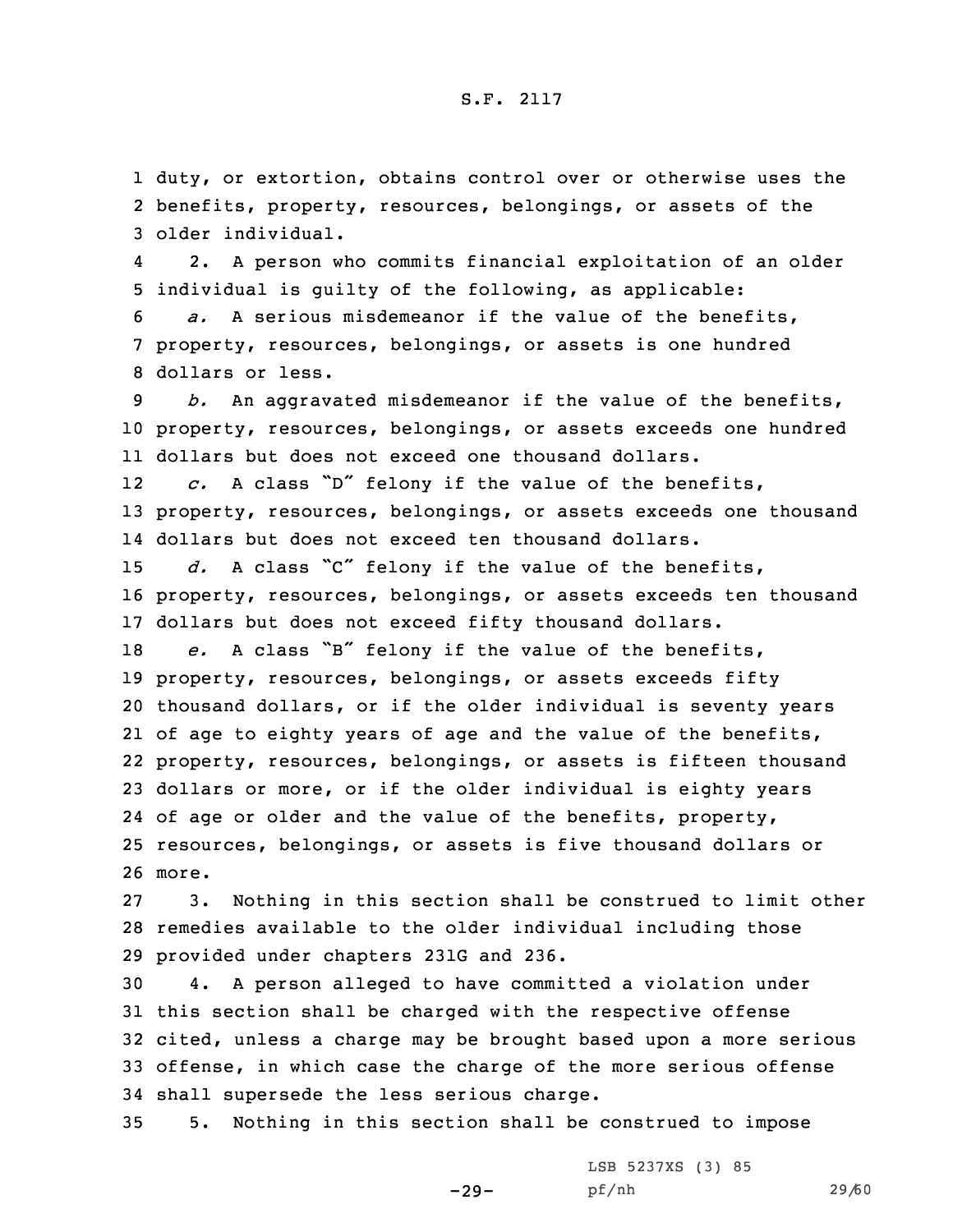criminal liability on <sup>a</sup> person who has made <sup>a</sup> good-faith effort to assist an older individual in the management of the older individual's benefits, property, resources, belongings, or assets, but through no fault of the person, the person has been unable to provide such assistance.

 6. It shall not be <sup>a</sup> defense to financial exploitation of an older individual that the alleged perpetrator did not know the age of the older individual or reasonably believed that the alleged victim was not an older individual.

10 7. For the purposes of this section:

11 *a. "Caregiver"* means the same as defined in section 231G.1. 12 *b. "Coercion"* means communication or conduct which compels 13 an older individual to act or refrain from acting against the 14 older individual's will.

<sup>15</sup> *c. "Fiduciary"* means the same as defined in section 231G.1. 16 *d. "Older individual"* means the same as defined in section 17 231G.1.

<sup>18</sup> *e. "Stands in <sup>a</sup> position of trust or confidence"* means the 19 person has any of the following relationships relative to the 20 older individual:

21 (1) Is <sup>a</sup> parent, spouse, adult child, or other relative by 22 consanguinity or affinity of the older individual.

23 (2) Is <sup>a</sup> joint tenant or tenant in common with the older 24 individual.

25 (3) Has <sup>a</sup> legal or fiduciary relationship with the older 26 individual.

27 (4) Is <sup>a</sup> financial planning or investment professional 28 providing or offering to provide financial planning or 29 investment advice to the older individual.

30 (5) Is <sup>a</sup> beneficiary of the older individual in <sup>a</sup> governing 31 instrument.

32 (6) Is <sup>a</sup> caregiver for the older individual.

33 (7) Is <sup>a</sup> person who is in <sup>a</sup> confidential relationship with 34 the older individual. The determination of the existence of <sup>a</sup> 35 confidential relationship is an issue of fact to be determined

> LSB 5237XS (3) 85 pf/nh 30/60

 $-30-$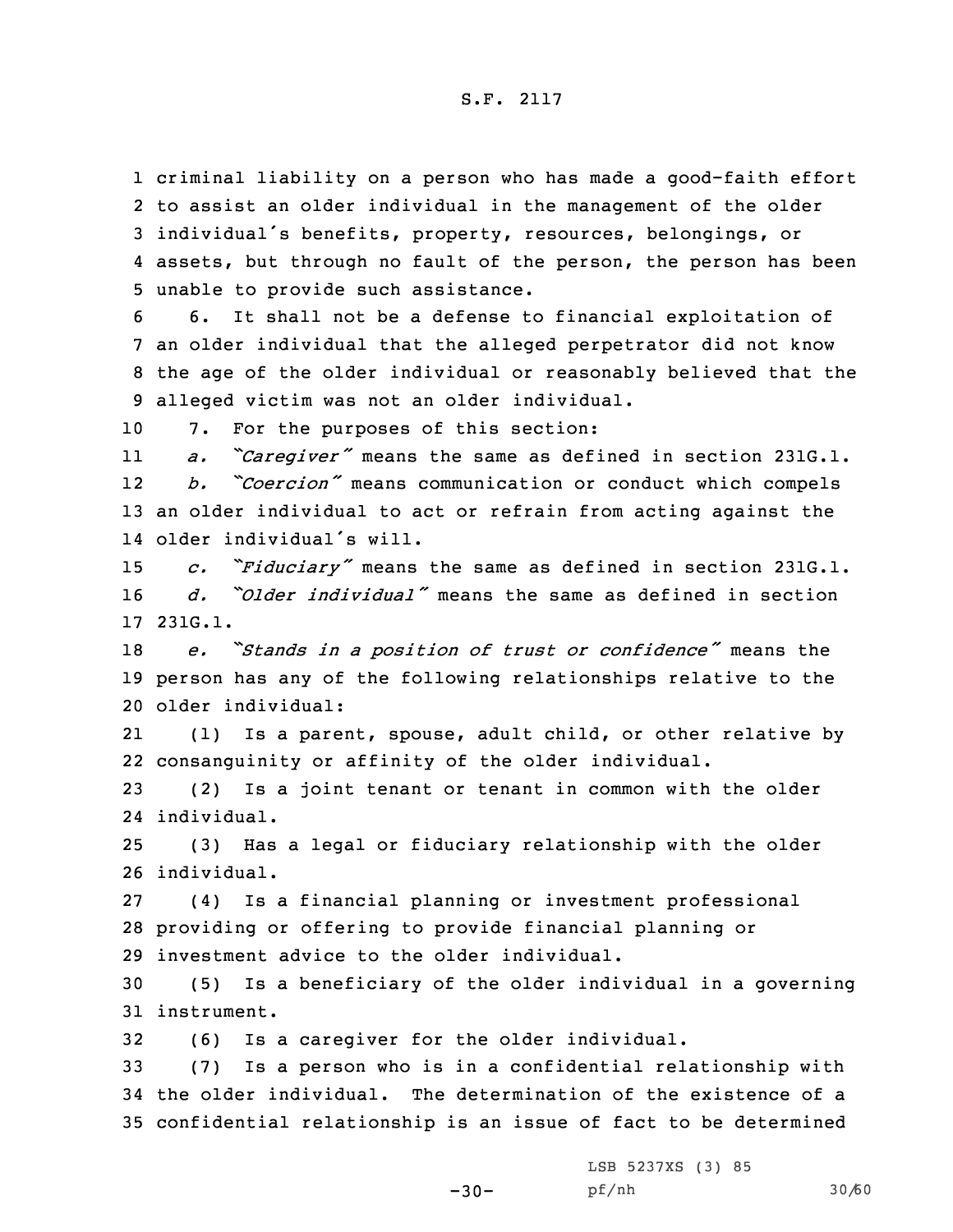1 by the court based upon the totality of the circumstances. 2*f. "Undue influence"* means the same as defined in section

3 231G.1.

4 Sec. 25. NEW SECTION. **726.26 Dependent adult abuse ——** 5 **initiation of charges —— penalty.**

 1. <sup>A</sup> charge of dependent adult abuse may be initiated upon the complaint of <sup>a</sup> private individual or as <sup>a</sup> result of an investigation by <sup>a</sup> social service agency or on the direct initiative of the office of the attorney general, <sup>a</sup> county attorney, or <sup>a</sup> law enforcement agency.

11 2. <sup>A</sup> caretaker who intentionally commits dependent adult 12 abuse is guilty of <sup>a</sup> class "C" felony if the intentional 13 dependent adult abuse results in serious injury.

14 3. <sup>A</sup> caretaker who recklessly commits dependent adult abuse <sup>15</sup> is guilty of <sup>a</sup> class "D" felony if the reckless dependent adult 16 abuse results in serious injury.

17 4. <sup>A</sup> caretaker who intentionally commits dependent adult <sup>18</sup> abuse is guilty of <sup>a</sup> class "C" felony if the intentional 19 dependent adult abuse results in physical injury.

 5. <sup>A</sup> caretaker who commits dependent adult abuse by exploitation of <sup>a</sup> dependent adult is guilty of <sup>a</sup> class "D" felony if the value of the property, assets, or resources exceeds one hundred dollars.

24 6. <sup>A</sup> caretaker who recklessly commits dependent adult 25 abuse is guilty of an aggravated misdemeanor if the reckless 26 dependent adult abuse results in physical injury.

27 7. <sup>A</sup> caretaker who otherwise intentionally or knowingly 28 commits dependent adult abuse is guilty of <sup>a</sup> serious 29 misdemeanor.

 8. <sup>A</sup> caretaker who commits dependent adult abuse by exploitation of <sup>a</sup> dependent adult is guilty of <sup>a</sup> simple misdemeanor if the value of the property, assets, or resources is one hundred dollars or less.

34 9. <sup>A</sup> caretaker alleged to have committed dependent adult 35 abuse shall be charged with the respective offense cited,

-31-

LSB 5237XS (3) 85 pf/nh 31/60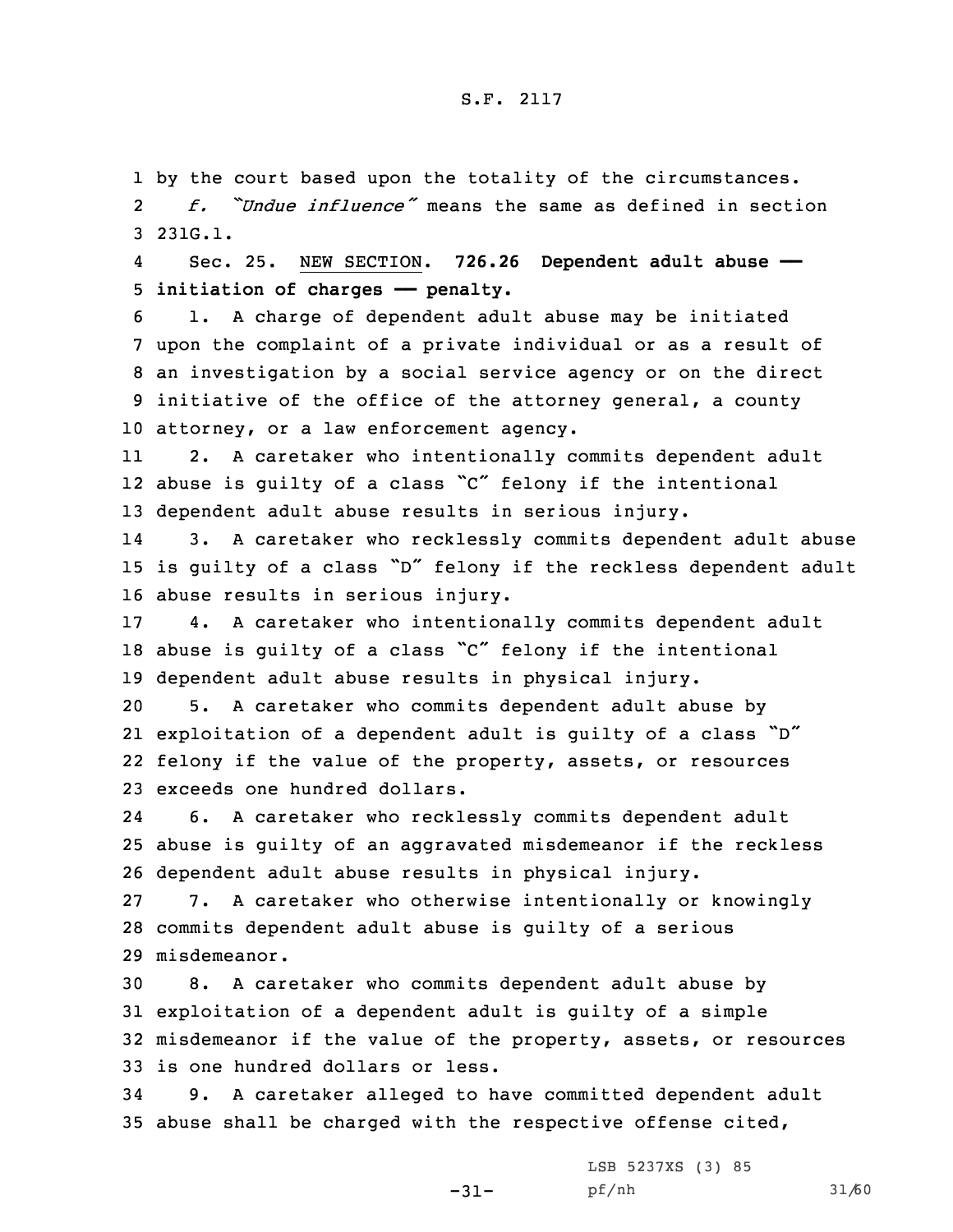1 unless <sup>a</sup> charge may be brought based upon <sup>a</sup> more serious 2 offense, in which case the charge of the more serious offense 3 shall supersede the less serious charge.

4 10. For the purposes of this section, *"caretaker"*, <sup>5</sup> *"dependent adult"*, *"dependent adult abuse"*, *"exploitation"*, <sup>6</sup> *"recklessly"*, and *"serious injury"* mean the same as defined or 7 described in section 235B.2.

8 Sec. 26. Section 714.16A, Code 2014, is amended to read as 9 follows:

 **714.16A Additional civil penalty for consumer frauds committed against elderly older individual —— fund established.** 12 1. *a.* If <sup>a</sup> person violates section 714.16, and the 13 violation is committed against an older person individual, in an action brought by the attorney general, in addition to any other civil penalty, the court may impose an additional civil penalty not to exceed five thousand dollars for each such violation. Additionally, the attorney general may accept <sup>a</sup> civil penalty as determined by the attorney general in settlement of an investigation of <sup>a</sup> violation of section 714.16, regardless of whether an action has been filed pursuant to section 714.16.

22 *b.* <sup>A</sup> civil penalty imposed by <sup>a</sup> court or determined and accepted by the attorney general pursuant to this section shall be paid to the treasurer of state, who shall deposit the money 25 in the elderly older individual victim fund, a separate fund created in the state treasury and administered by the attorney general for the investigation and prosecution of frauds against 28 the elderly older individuals. Notwithstanding section  $8.33$ , any balance in the fund on June 30 of any fiscal year shall not revert to the general fund of the state. An award of reimbursement pursuant to section 714.16 has priority over <sup>a</sup> civil penalty imposed by the court pursuant to this subsection. 2. In determining whether to impose <sup>a</sup> civil penalty under subsection 1, and the amount of any such penalty, the court shall consider the following:

-32-

LSB 5237XS (3) 85 pf/nh 32/60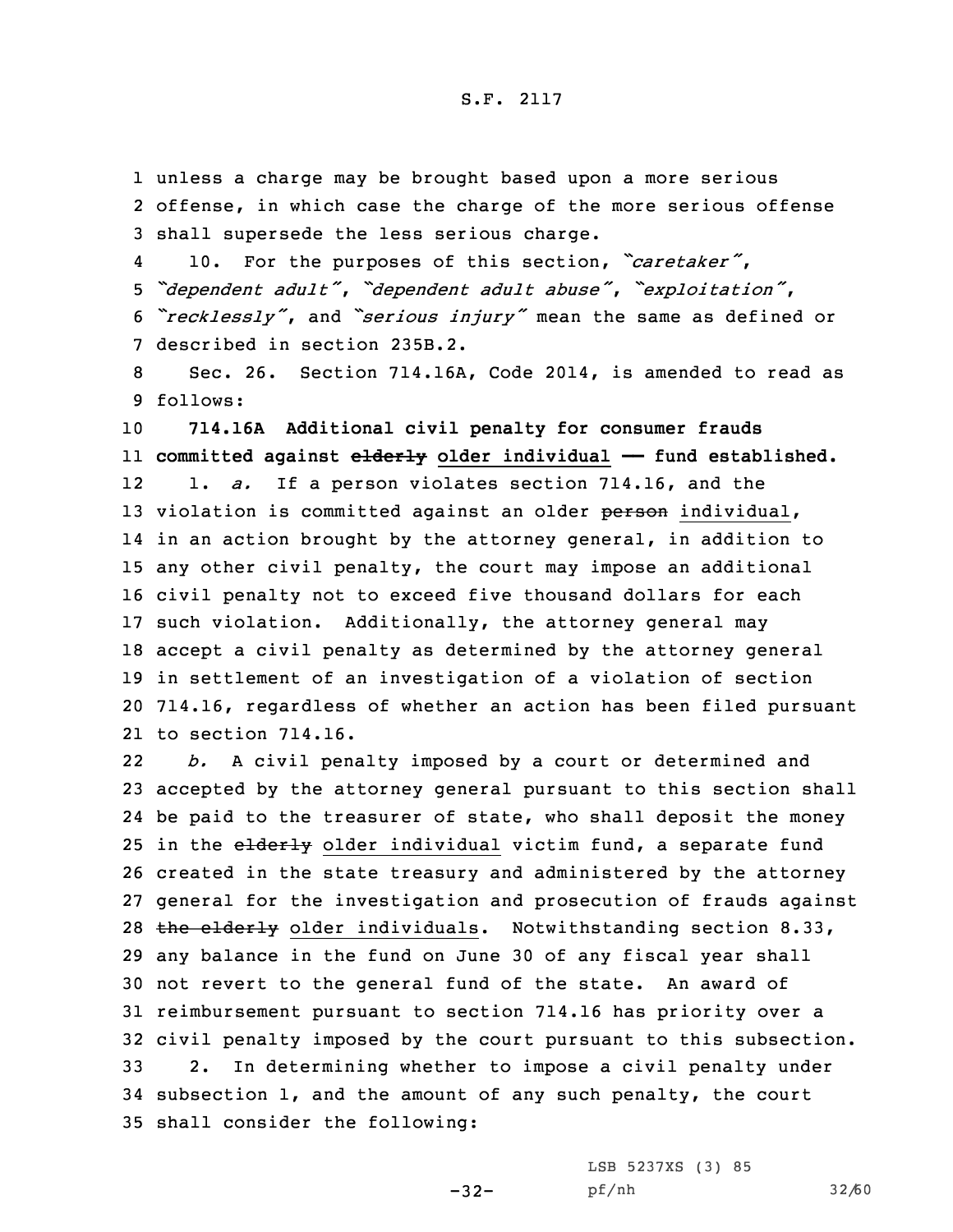1 *a.* Whether the defendant's conduct was in willful disregard 2 of the rights of the older person individual.

3 *b.* Whether the defendant knew or should have known that the 4 defendant's conduct was directed to an older person individual.

 *c.* Whether the older person individual was substantially more vulnerable to the defendant's conduct because of age, poor health, infirmity, impaired understanding, restricted mobility, or disability, than other persons.

9 *d.* Any other factors the court deems appropriate.

<sup>10</sup> 3. As used in this section, *"older person" individual"* means ll <del>a person who is sixty-five years of age or older</del> the same as 12 defined in section 231G.1.

13 Sec. 27. REPEAL. Section 235B.20, Code 2014, is repealed. 14 Sec. 28. CODE EDITOR DIRECTIVES. The Code editor shall do 15 all of the following:

16 1. Create a new subchapter in chapter 726, entitled "Resident, Dependent Adult, and Older Individual Protection" that includes sections 726.24, 726.25, and 726.26, as enacted in this Act.

20 2. a. Transfer sections 726.7 and 726.8, Code 2014, to 21 the new subchapter and renumber the transferred sections as 22 follows:

23 (1) Section 726.7 as section 726.27.

24(2) Section 726.8 as section 726.28.

25 b. Correct internal references as necessary.

<sup>26</sup> 3. Revise the title of chapter 726 to read "Protections 27 for the family, dependent persons, residents of health care 28 facilities, and older individuals".

 DIVISION III ADDITIONAL PROVISIONS —— OLDER INDIVIDUALS Sec. 29. Section 135.11, subsection 24, Code 2014, is amended to read as follows:

33 24. Review and approve mandatory reporter training 34 curricula for those persons who work in <sup>a</sup> position 35 classification that under law makes the persons mandatory

LSB 5237XS (3) 85

-33-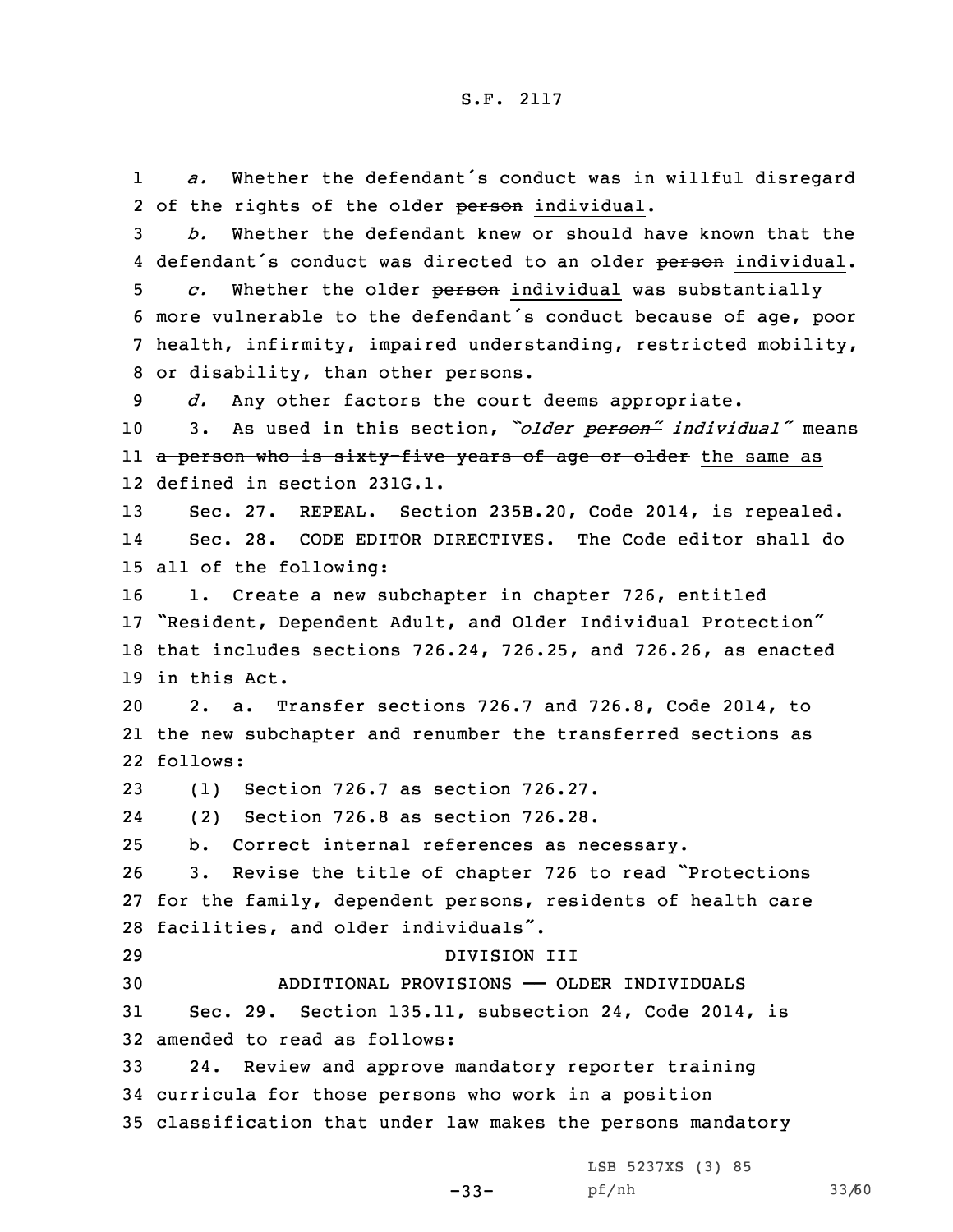1 reporters of child <del>or dependent adult</del> abuse and the position classification does not have <sup>a</sup> mandatory reporter training curriculum approved by <sup>a</sup> licensing or examining board. The department shall collaborate with the department on aging in approving <sup>a</sup> curriculum to satisfy the combined training requirements pursuant to section 235B.16, subsection 5. Sec. 30. Section 231.23, Code 2014, is amended by adding the

8 following new subsections:

 NEW SUBSECTION. 14. Develop and maintain, in consultation with the department of human services and the department of inspections and appeals, <sup>a</sup> dependent adult abuse mandatory reporter training curriculum for those persons who work in <sup>a</sup> position classification that under law makes the persons mandatory reporters of dependent adult abuse and the position classification does not have <sup>a</sup> mandatory reporter training curriculum approved by <sup>a</sup> licensing or examining board. The curriculum shall provide information regarding available resources, referral and support services, and intervention options including those pursuant to chapters 231G, 235B, and 235E. The department shall collaborate with the department of human services and the department of public health in approving <sup>a</sup> curriculum to satisfy the combined training requirements pursuant to section 235B.16, subsection 5.

24 NEW SUBSECTION. 15. Certify trainers to provide the dependent adult abuse mandatory reporter training curriculum developed and maintained by the department. <sup>A</sup> trainer shall not utilize the department's curriculum unless the trainer has been certified by completing the department's required training program. The department's training program shall include but is not limited to information on laws, rules, and regulations relating to dependent adults and available resources, referral and support services, and intervention options including those available pursuant to chapters 231G, 235B, and 235E. The department shall adopt rules relating to trainer certification including but not limited to issuance, renewal, and revocation

 $-34-$ 

LSB 5237XS (3) 85 pf/nh 34/60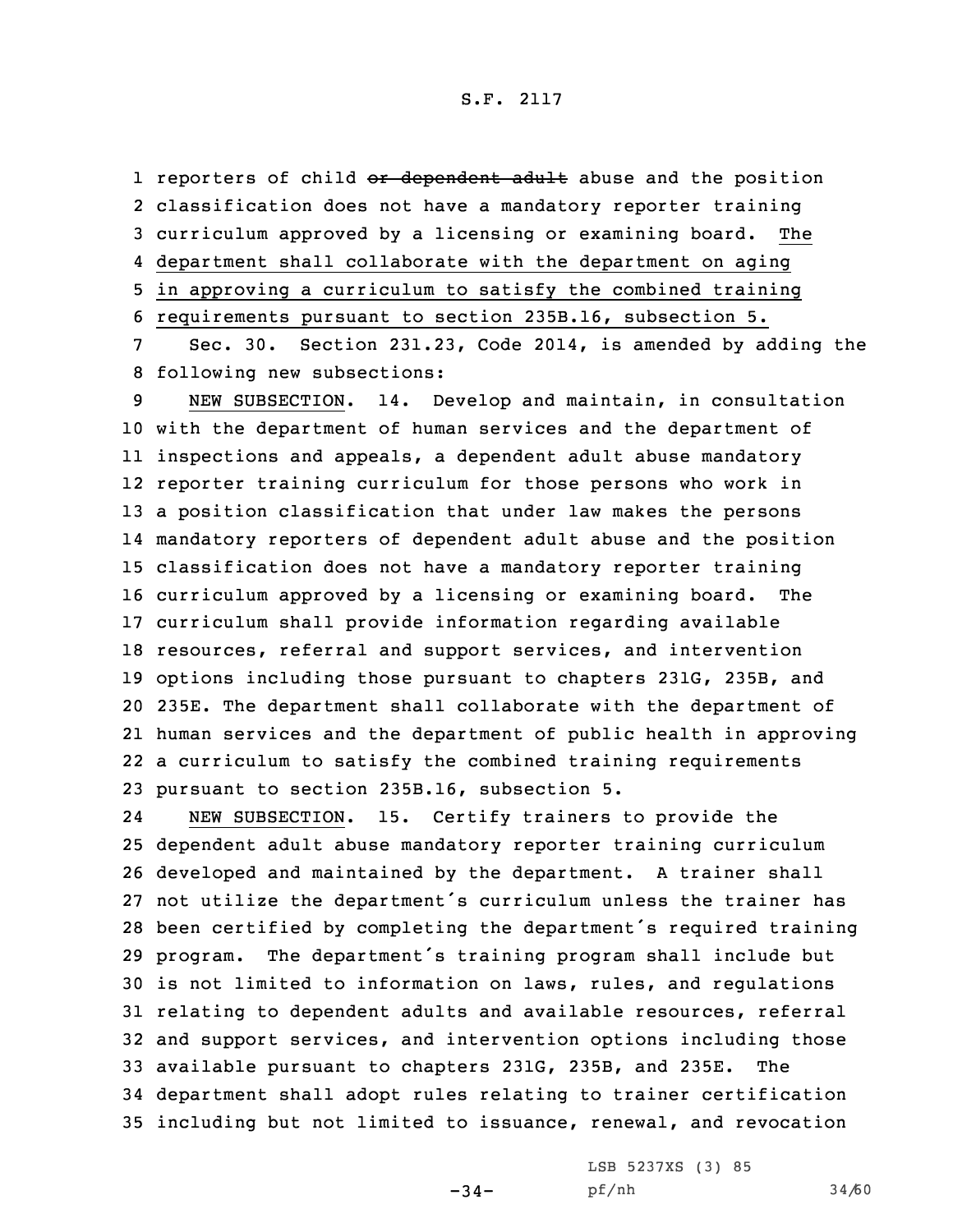1 of certification.

2 Sec. 31. Section 235B.6, subsection 2, paragraph e, subparagraph (5), Code 2014, is amended to read as follows: 4(5) The office of the attorney for the department who is responsible for representing the department general. Sec. 32. Section 235B.6, subsection 3, Code 2014, is amended to read as follows: 3. Access to unfounded dependent adult abuse information is authorized only to those persons identified in subsection 2, paragraph *"a"*, paragraph *"b"*, subparagraphs (2), (5), and (6), and paragraph *"e"*, subparagraphs (2), (5), and (10). 12 Sec. 33. Section 235B.16, subsections 1, 2, and 3, Code 2014, are amended to read as follows: 14 1. The department on aging, in cooperation with the department, shall conduct <sup>a</sup> public information and education program. The elements and goals of the program include but are not limited to: *a.* Informing the public regarding the laws governing dependent adult abuse and elder abuse, the reporting requirements for dependent adult abuse, and the resource and referral options available under this chapter and chapters 231G and 235E. *b.* Providing caretakers with information regarding services to alleviate the emotional, psychological, physical, or financial stress associated with the caretaker and dependent adult relationship. *c.* Affecting public attitudes regarding the role of <sup>a</sup> 28 dependent adults and older individuals in society. 2. The department on aging, in cooperation with the 30 department on aging of human services and the department of inspections and appeals, shall institute <sup>a</sup> program of education and training for persons, including members of provider groups 33 and family members, who may come in contact with encounter dependent adult abuse or elder abuse. The program shall include but is not limited to instruction regarding recognition

-35-

LSB 5237XS (3) 85 pf/nh 35/60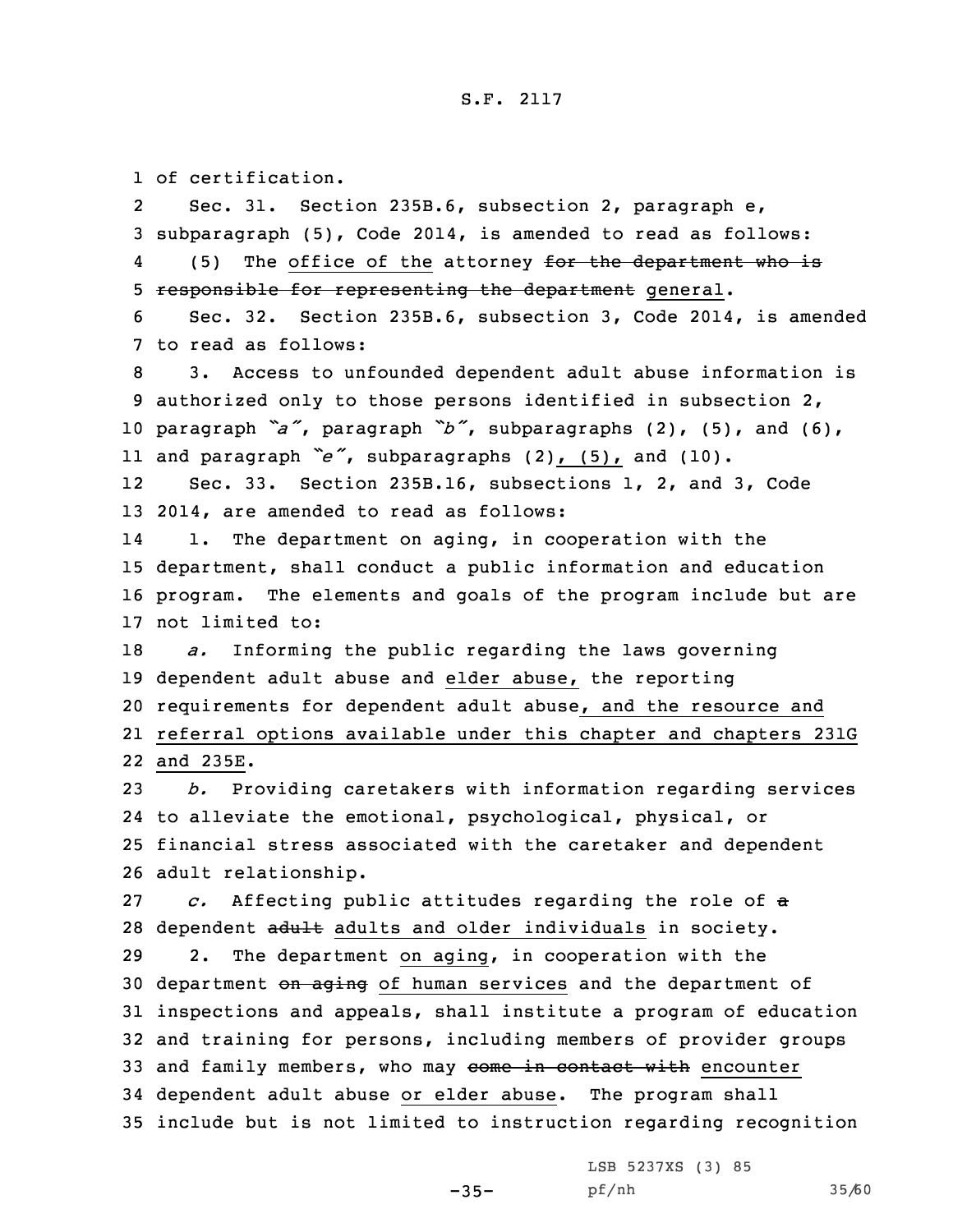1 of dependent adult abuse and elder abuse and the procedure for 2 the reporting of suspected abuse.

 3. The content of the continuing education required pursuant to chapter 272C for <sup>a</sup> licensed professional providing care or service to <sup>a</sup> dependent adult shall include, but is not limited to, the responsibilities, obligations, powers, and duties of <sup>a</sup> person regarding the reporting of suspected 8 dependent adult abuse, and training to aid the professional in identifying instances of dependent adult abuse, and the resource and referral options available under this chapter and chapters 231G and 235E to address dependent adult abuse and elder abuse.

13 Sec. 34. Section 235B.16, subsection 5, paragraphs d and e, 14 Code 2014, are amended to read as follows:

15 *d.* The person may complete the initial or additional 16 training requirements as <sup>a</sup> part of any of the following that 17 are applicable to the person:

18 (1) <sup>A</sup> continuing education program required under chapter 19 272C and approved by the appropriate licensing board.

20 (2) <sup>A</sup> training program using <sup>a</sup> the curriculum approved by 21 the <del>director of public health</del> department on aging pursuant to 22 section 135.11 231.23.

23 (3) A training program using such an approved the curriculum approved by the department on aging pursuant to section 231.23 and offered by the department of human services, the department on aging, the department of inspections and appeals, the Iowa law enforcement academy, or <sup>a</sup> similar public agency.

 *e.* <sup>A</sup> person required to complete both child abuse and dependent adult abuse mandatory reporter training may complete the training through <sup>a</sup> program which combines child abuse and dependent adult abuse curricula and thereby meet the training requirements of both this subsection and section 232.69 simultaneously. <sup>A</sup> person who is <sup>a</sup> mandatory reporter for both child abuse and dependent adult abuse may satisfy the combined training requirements of this subsection and section 232.69

LSB 5237XS (3) 85

pf/nh 36/60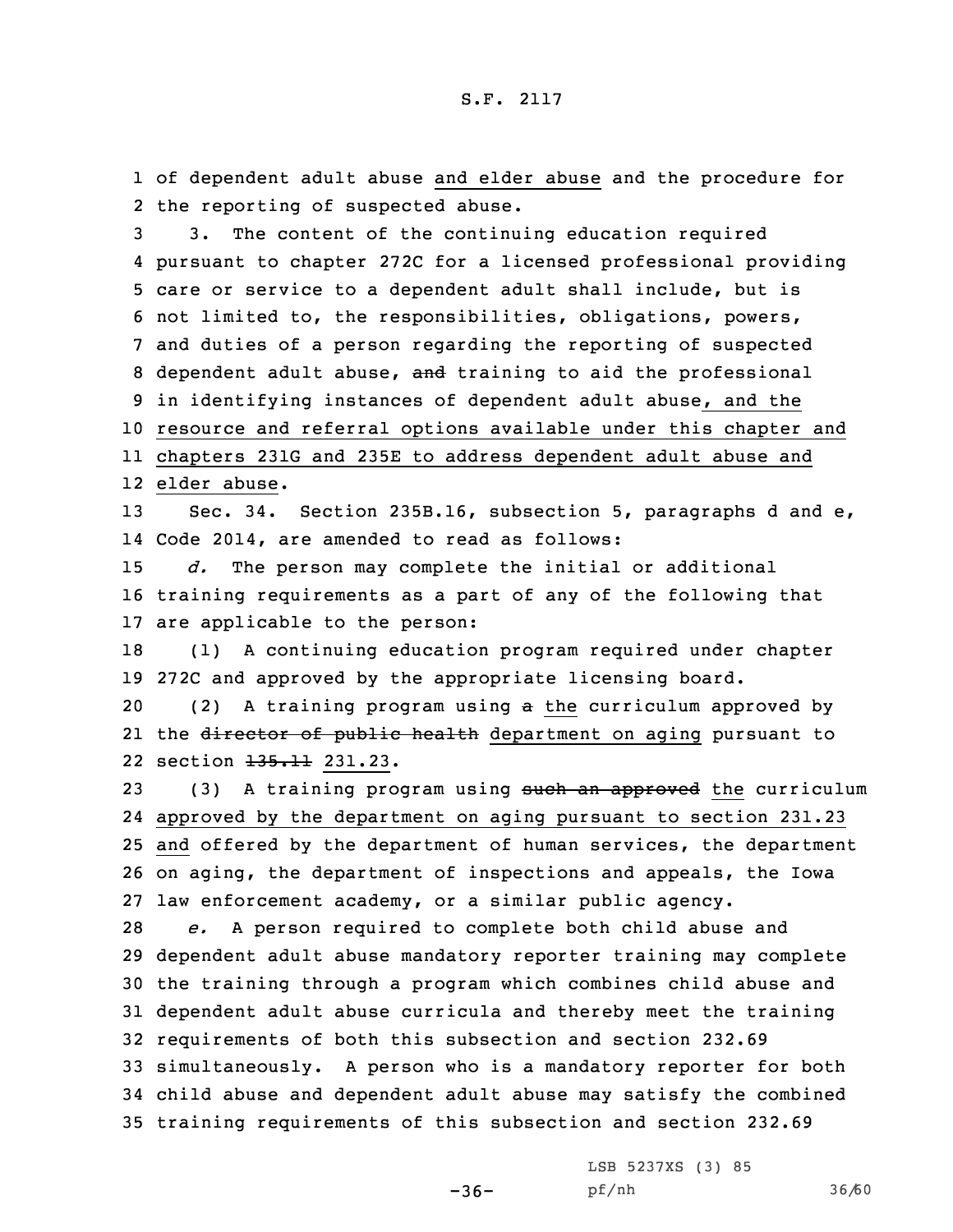1 through completion of a two-hour four-hour training program, if the training program curriculum provides equal coverage of both child and dependent adult abuse and is approved by the appropriate licensing board or collaboratively by the director of public health pursuant to section 135.11 and the department on aging pursuant to section 231.23, as applicable. Sec. 35. Section 235B.16, Code 2014, is amended by adding the following new subsection: NEW SUBSECTION. 7. For the purposes of this section, *"elder abuse"* and *"older individual"* mean the same as defined in section 231G.1. 12 DIVISION IV 13 CONFORMING CHANGES 14 Sec. 36. Section 13.2, subsection 1, Code 2014, is amended by adding the following new paragraph: NEW PARAGRAPH. *o.* Develop written procedures and policies to be followed by prosecuting attorneys in the prosecution of elder abuse, elder abuse assault, theft against an older individual, consumer frauds committed against an older individual, and financial exploitation of an older individual under chapter 231G and sections 708.2D, 714.2A, 714.16A, 726.24, and 726.25. Sec. 37. Section 13.31, subsection 3, Code 2014, is amended to read as follows: 3. Administer the domestic abuse program provided in chapter 236 and elder abuse actions commenced under chapter 27 231G. Sec. 38. Section 135B.7, Code 2014, is amended by adding the following new subsection: NEW SUBSECTION. 5. The department shall also adopt rules requiring hospitals to establish and implement protocols for responding to the needs of patients who are victims of elder abuse, as defined in section 231G.1. Sec. 39. Section 231.23, Code 2014, is amended by adding the following new subsection:

-37-

LSB 5237XS (3) 85 pf/nh 37/60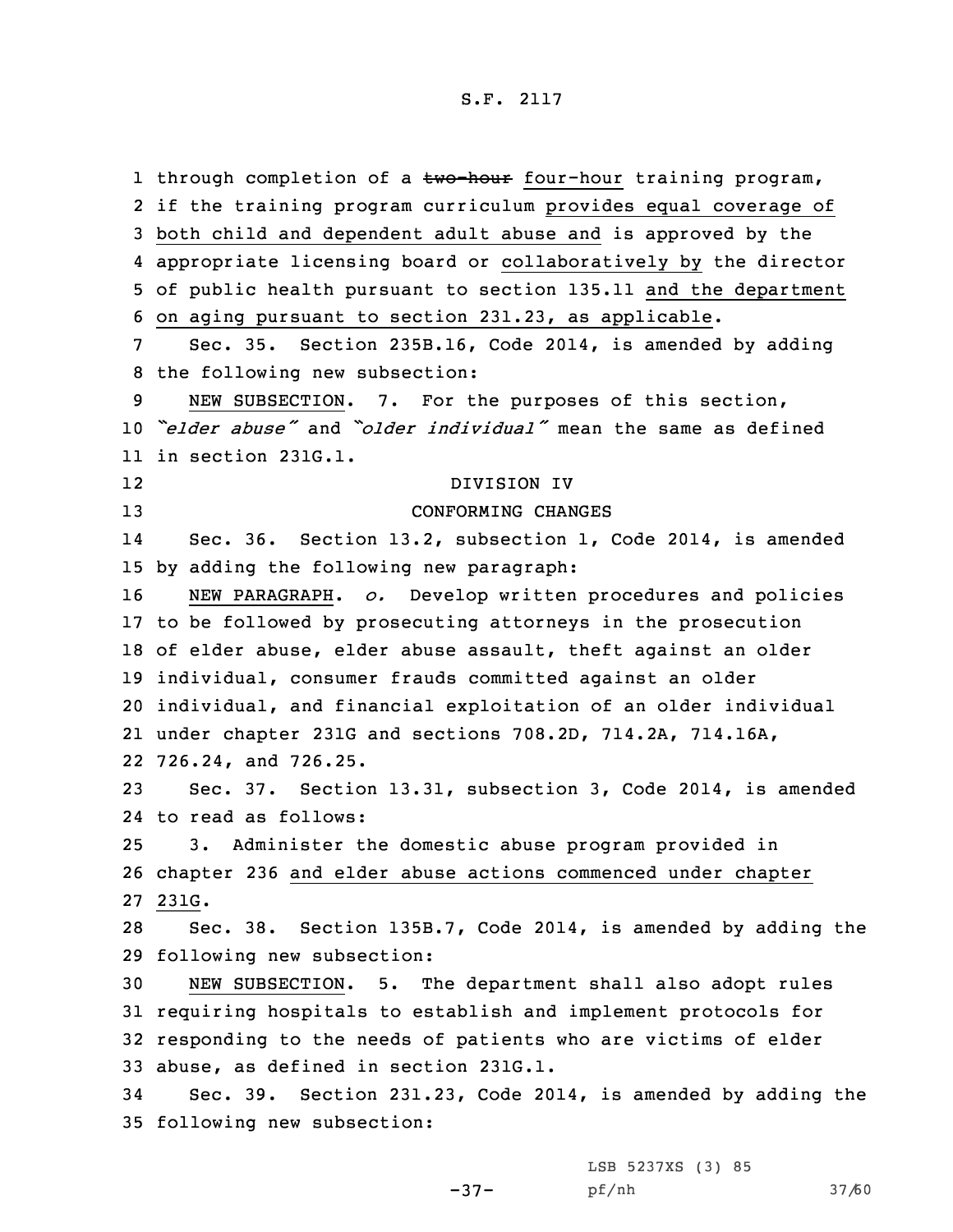1 NEW SUBSECTION. 14. Collaborate with the department of public health to develop protocols, functions, timing, roles, and responsibilities relating to the suspicious deaths of older individuals review team created in chapter 135, division XXXI. Sec. 40. Section 231.64, subsection 1, Code 2014, is amended by adding the following new paragraph:

7 NEW PARAGRAPH. *d.* The primary point of entry for the elder 8 abuse resource and referral program created in chapter 231G.

9 Sec. 41. Section 232.8, subsection 1, Code 2014, is amended 10 by adding the following new paragraph:

11 NEW PARAGRAPH. *e.* The juvenile court shall have jurisdiction in proceedings commenced against <sup>a</sup> child pursuant to section 231G.3 over which the district court has waived its jurisdiction. The juvenile court shall hear the action in the manner of an adjudicatory hearing under section 232.47, subject to the following:

17 (1) The juvenile court shall abide by the provisions of 18 sections 231G.7 and 231G.9 in holding hearings and making <sup>a</sup> 19 disposition.

20 (2) The plaintiff is entitled to proceed pro se under 21 sections 231G.4 and 231G.5.

22 Sec. 42. Section 232.22, subsection 1, Code 2014, is amended 23 by adding the following new paragraph:

24 NEW PARAGRAPH. *h.* There is probable cause to believe 25 that the child has committed <sup>a</sup> delinquent act which would be 26 elder abuse under chapter 231G or an elder abuse assault under 27 section 708.2D if committed by an adult.

28 Sec. 43. Section 232.52, subsection 2, Code 2014, is amended 29 by adding the following new paragraph:

 NEW PARAGRAPH. *i.* In the case of <sup>a</sup> child adjudicated delinquent for an act which would be <sup>a</sup> violation of chapter 231G or section 708.2D if committed by an adult, an order requiring the child to attend <sup>a</sup> batterers' treatment program under section 708.2B.

-38-

35 Sec. 44. Section 331.424, subsection 1, paragraph a,

LSB 5237XS (3) 85 pf/nh 38/60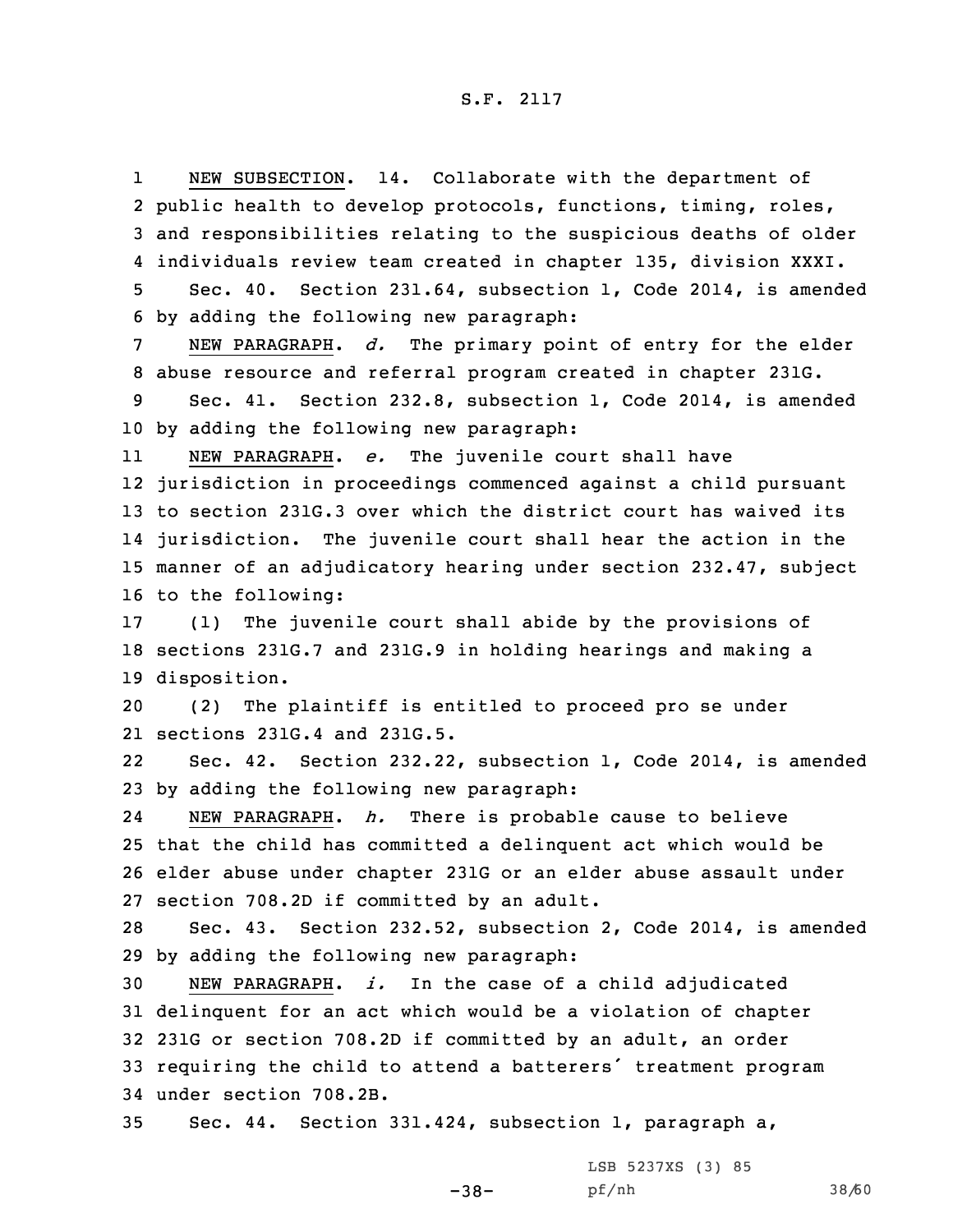subparagraph (6), Code 2014, is amended to read as follows: 2 (6) The maintenance and operation of the courts, including but not limited to the salary and expenses of the clerk of the district court and other employees of the clerk's office, and bailiffs, court costs if the prosecution fails or if the costs cannot be collected from the person liable, costs and expenses of prosecution under section 189A.17, salaries and expenses of juvenile court officers under chapter 602, court-ordered costs in domestic abuse cases under section 236.5 and elder abuse cases under section 231G.8, the county's expense for confinement of prisoners under chapter 356A, temporary assistance to the county attorney, county contributions to <sup>a</sup> retirement system for bailiffs, reimbursement for judicial magistrates under section 602.6501, claims filed under section 622.93, interpreters' fees under section 622B.7, uniform citation and complaint supplies under section 805.6, and costs of prosecution under section 815.13.

 Sec. 45. Section 507B.4, subsection 3, paragraph g, Code 2014, is amended by adding the following new subparagraph: NEW SUBPARAGRAPH. (4) Making or permitting any discrimination in the sale of insurance solely on the basis of elder abuse as defined in section 231G.1.

 Sec. 46. Section 562A.27A, subsection 3, paragraph a, subparagraph (1), Code 2014, is amended to read as follows: (1) The tenant seeks <sup>a</sup> protective order, restraining order, order to vacate the homestead, or other similar relief pursuant to chapter 231G, 236, 598, 664A, or 915, or any other applicable provision which would apply to the person conducting the activities causing the clear and present danger.

 Sec. 47. Section 562B.25A, subsection 3, paragraph a, subparagraph (1), Code 2014, is amended to read as follows: (1) The tenant seeks <sup>a</sup> protective order, restraining order, order to vacate the homestead, or other similar relief pursuant to chapter 231G, 236, 598, 664A, or 915, or any other applicable provision which would apply to the person conducting

-39-

LSB 5237XS (3) 85

pf/nh 39/60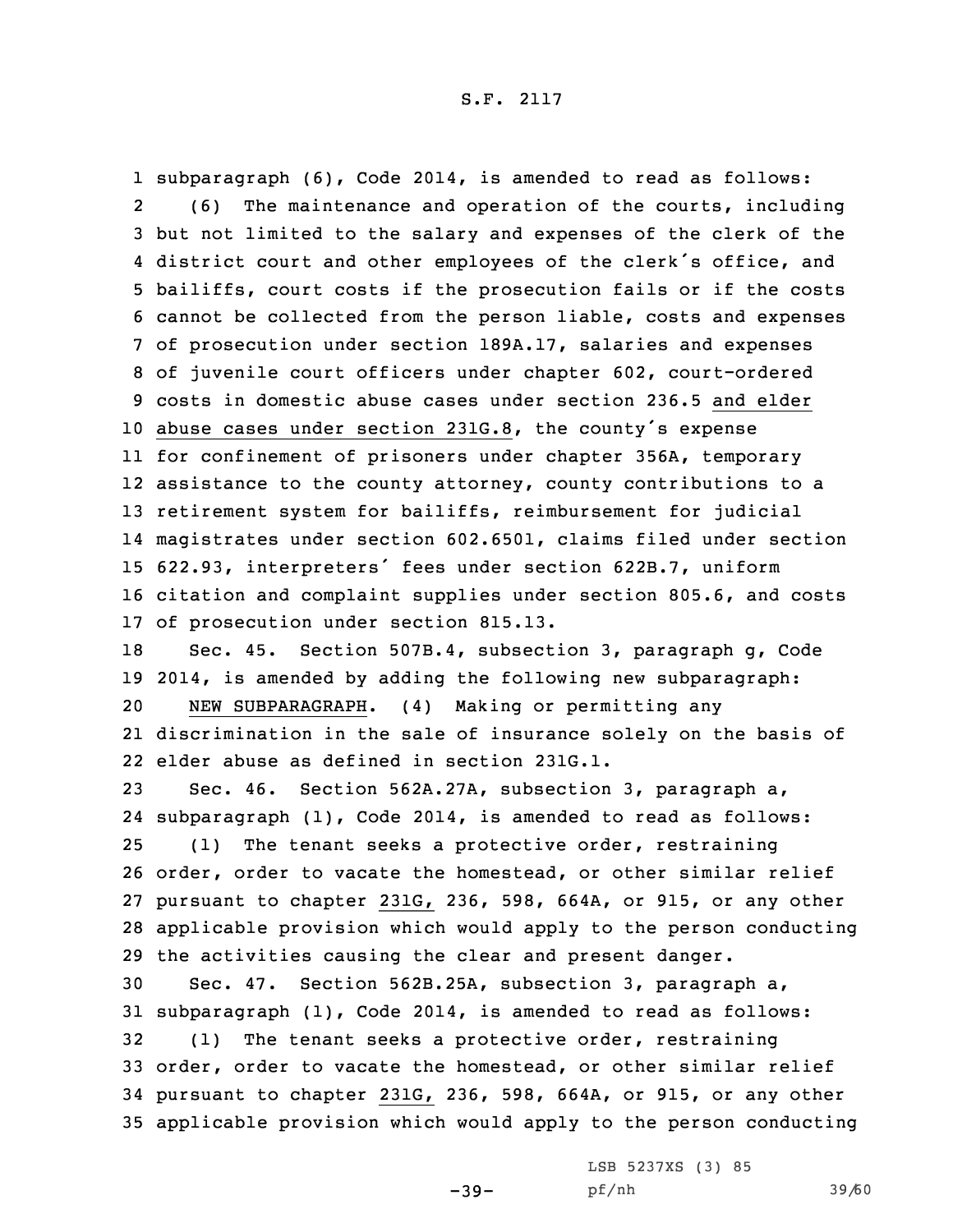1 the activities causing the clear and present danger.

2 Sec. 48. Section 598.7, subsection 1, Code 2014, is amended 3 to read as follows:

4 1. The district court may, on its own motion or on the motion of any party, order the parties to participate in mediation in any dissolution of marriage action or other domestic relations action. Mediation performed under this section shall comply with the provisions of chapter 679C. The provisions of this section shall not apply if the action involves <sup>a</sup> child support or medical support obligation enforced by the child support recovery unit. The provisions of this section shall not apply to actions which involve elder abuse as defined in section 231G.1 or domestic abuse pursuant to chapter 236. The provisions of this section shall not affect <sup>a</sup> judicial district's or court's authority to order settlement conferences pursuant to rules of civil procedure. The court shall, on application of <sup>a</sup> party, grant <sup>a</sup> waiver from any court-ordered mediation under this section if the party demonstrates that <sup>a</sup> history of domestic abuse exists as specified in section 598.41, subsection 3, paragraph *"j"*. 21 Sec. 49. Section 598.16, subsection 7, Code 2014, is amended to read as follows:

 7. Upon application, the court shall grant <sup>a</sup> waiver from the requirements of this section if <sup>a</sup> party demonstrates that <sup>a</sup> history of elder abuse, as defined in section 231G.1, or domestic abuse, as defined in section 236.2, exists.

 *a.* In determining whether <sup>a</sup> history of elder abuse exists, the court's consideration shall include but is not limited to commencement of an action pursuant to section 231G.3, the issuance of <sup>a</sup> court order or consent agreement pursuant to section 231G.8, the issuance of an emergency order pursuant to

32 section 231G.9, the holding of <sup>a</sup> party in contempt pursuant to

33 section 664A.7, the response of <sup>a</sup> peace officer to the scene

34 of alleged elder abuse, or the arrest of <sup>a</sup> party following

35 response to <sup>a</sup> report of alleged elder abuse, or <sup>a</sup> conviction

LSB 5237XS (3) 85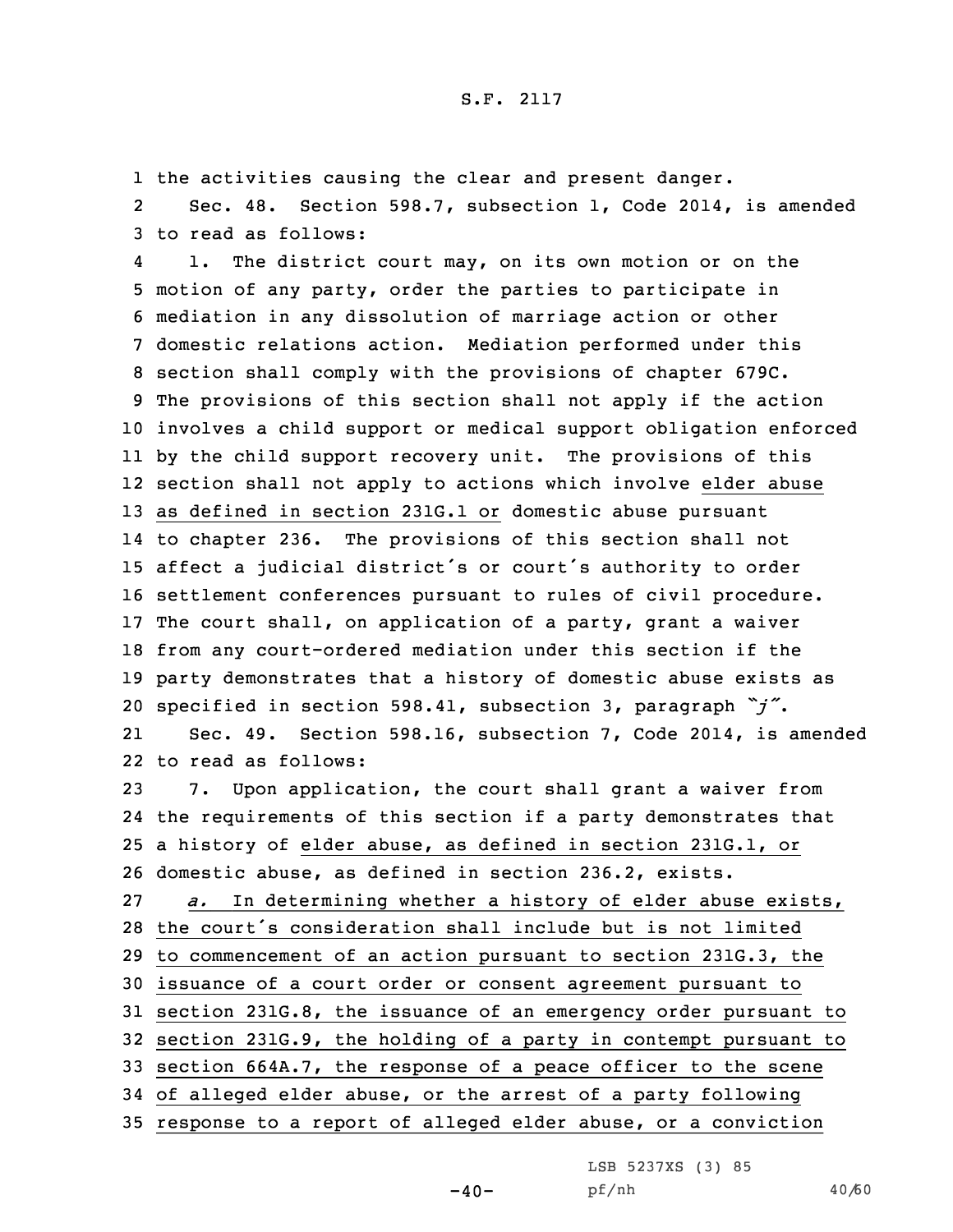1 for elder abuse assault pursuant to section 708.2D.

2 *b.* In determining whether <sup>a</sup> history of domestic abuse exists, the court's consideration shall include but is not limited to commencement of an action pursuant to section 236.3, the issuance of <sup>a</sup> protective order against <sup>a</sup> party or the issuance of <sup>a</sup> court order or consent agreement pursuant to section 236.5, the issuance of an emergency order pursuant to section 236.6, the holding of <sup>a</sup> party in contempt pursuant to section 664A.7, the response of <sup>a</sup> peace officer to the scene of alleged domestic abuse or the arrest of <sup>a</sup> party following response to <sup>a</sup> report of alleged domestic abuse, or <sup>a</sup> conviction for domestic abuse assault pursuant to section 708.2A. Sec. 50. Section 598.41, subsection 3, paragraph j, Code 2014, is amended to read as follows: *j.* Whether <sup>a</sup> history of elder abuse, as defined in section 231G.1 or domestic abuse, as defined in section 236.2, exists. (1) In determining whether <sup>a</sup> history of elder abuse exists, the court's consideration shall include but is not limited to commencement of an action pursuant to section 231G.3, the issuance of <sup>a</sup> court order or consent agreement pursuant to section 231G.8, the issuance of an emergency order pursuant to section 231G.9, the holding of <sup>a</sup> party in contempt pursuant to section 664A.7, the response of <sup>a</sup> peace officer to the scene of alleged elder abuse or the arrest of <sup>a</sup> party following response to <sup>a</sup> report of alleged elder abuse, or <sup>a</sup> conviction for elder abuse assault pursuant to section 708.2D. (2) In determining whether <sup>a</sup> history of domestic abuse

 exists, the court's consideration shall include but is not limited to commencement of an action pursuant to section 236.3, the issuance of <sup>a</sup> protective order against the parent or the issuance of <sup>a</sup> court order or consent agreement pursuant to section 236.5, the issuance of an emergency order pursuant to section 236.6, the holding of <sup>a</sup> parent in contempt pursuant to section 664A.7, the response of <sup>a</sup> peace officer to the scene of alleged domestic abuse or the arrest of <sup>a</sup> parent following

 $-41-$ 

LSB 5237XS (3) 85 pf/nh 41/60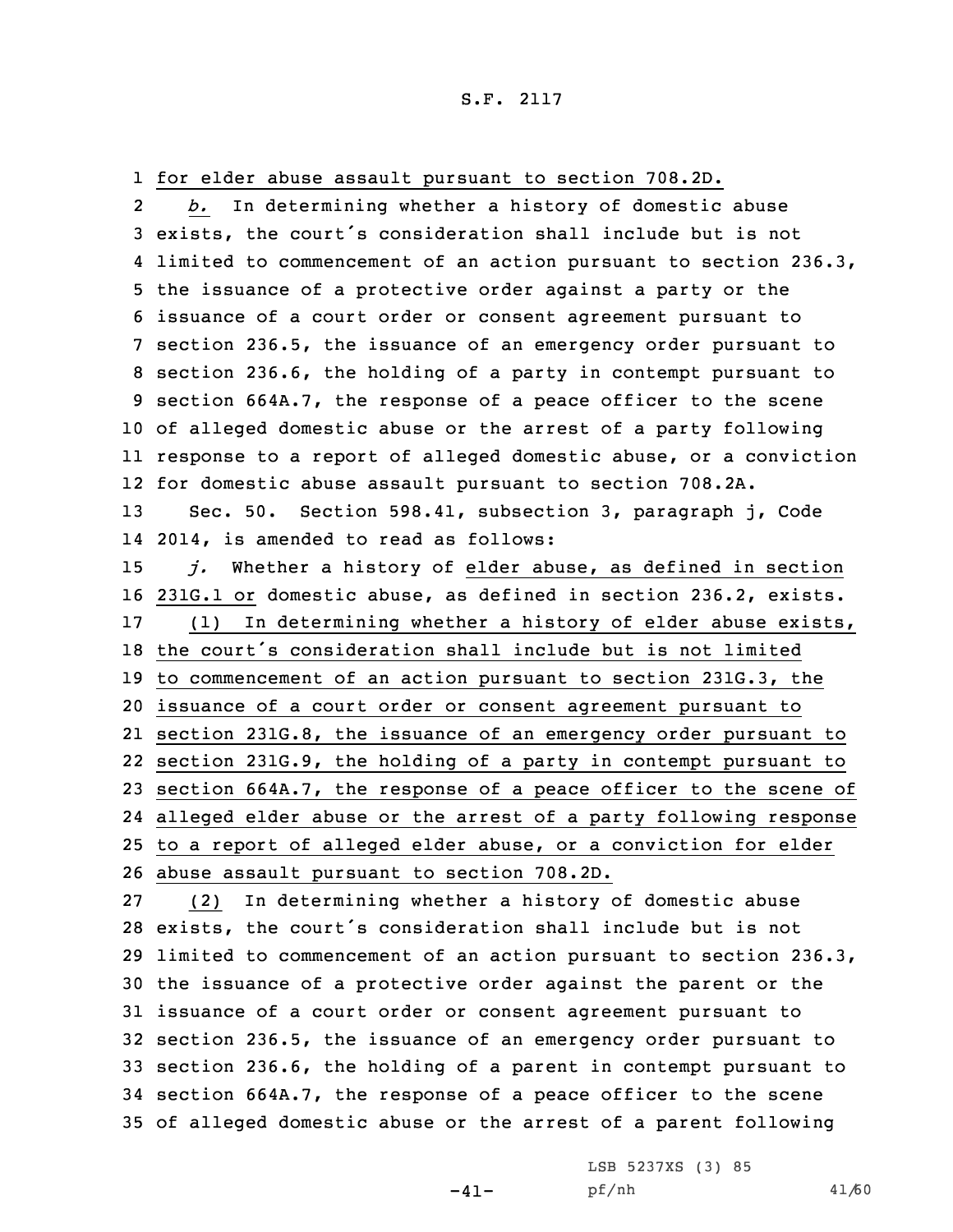response to <sup>a</sup> report of alleged domestic abuse, or <sup>a</sup> conviction for domestic abuse assault pursuant to section 708.2A. Sec. 51. Section 598.41D, subsection 4, paragraph b, subparagraph (2), Code 2014, is amended to read as follows: (2) That the specified family member does not have <sup>a</sup> history of elder abuse, as defined in section 231G.1 or domestic abuse, as defined in section 236.2. (a) In determining whether <sup>a</sup> history of elder abuse exists, the court's consideration shall include but is not limited to commencement of an action pursuant to section 231G.3, the issuance of <sup>a</sup> court order or consent agreement pursuant to section 231G.8, the issuance of an emergency order pursuant to section 231G.9, the holding of <sup>a</sup> party in contempt pursuant to section 664A.7, the response of <sup>a</sup> peace officer to the scene of alleged elder abuse or the arrest of <sup>a</sup> party following response to <sup>a</sup> report of alleged elder abuse, or <sup>a</sup> conviction for elder abuse assault pursuant to section 708.2D. (b) In determining whether <sup>a</sup> history of domestic abuse

 exists, the court's consideration shall include but is not limited to commencement of an action pursuant to section 236.3, the issuance of <sup>a</sup> protective order against the individual or the issuance of <sup>a</sup> court order or consent agreement pursuant to section 236.5, the issuance of an emergency order pursuant to section 236.6, the holding of an individual in contempt pursuant to section 664A.7, the response of <sup>a</sup> peace officer to the scene of alleged domestic abuse or the arrest of an individual following response to <sup>a</sup> report of alleged domestic abuse, or <sup>a</sup> conviction for domestic abuse assault pursuant to section 708.2A.

30 Sec. 52. Section 598.42, Code 2014, is amended to read as 31 follows:

32 **598.42 Notice of certain orders by clerk of court.**

33 The clerk of the district court shall provide notice and 34 copies of temporary or permanent protective orders and orders 35 to vacate the homestead entered pursuant to this chapter to

 $-42-$ 

LSB 5237XS (3) 85 pf/nh 42/60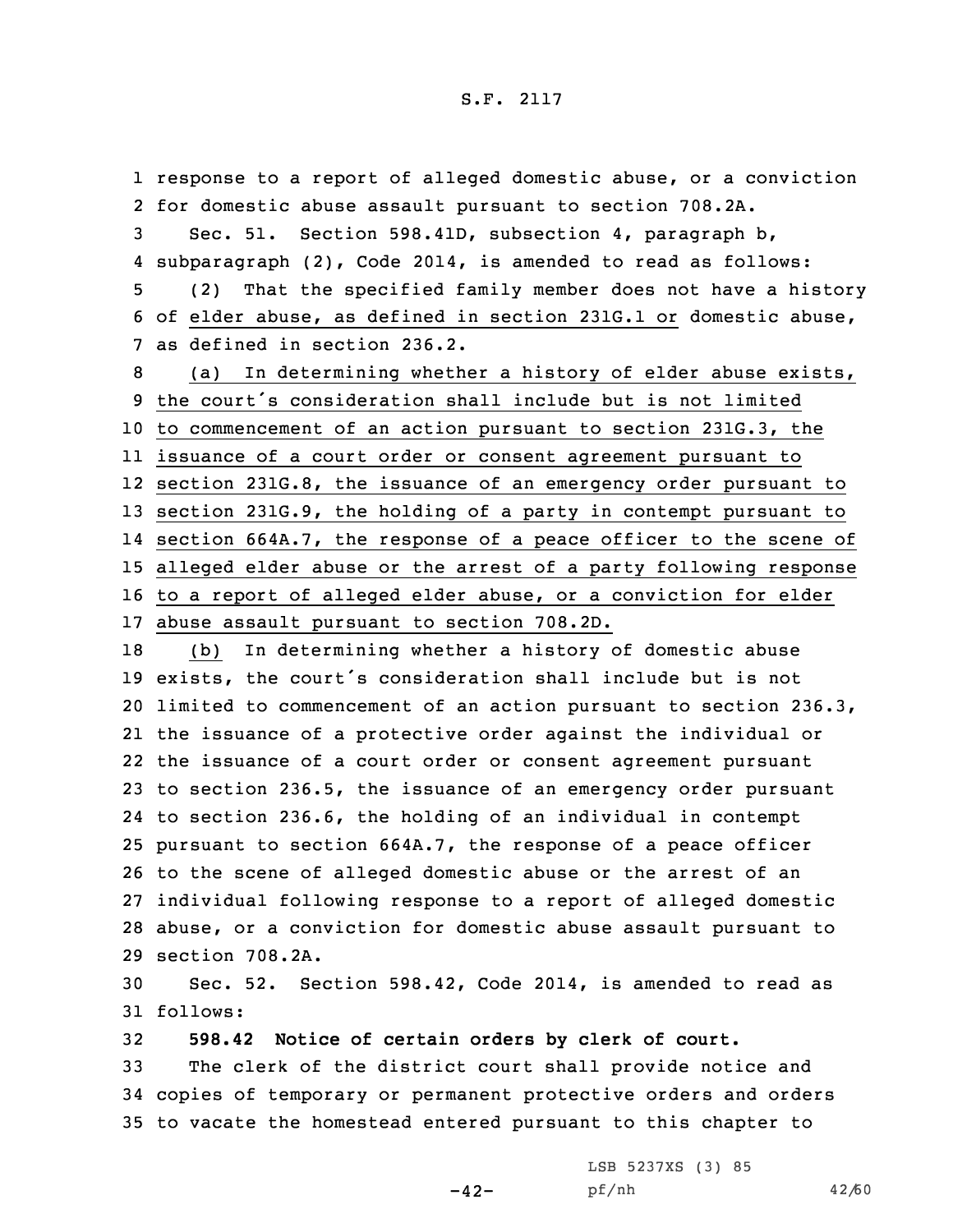the applicable law enforcement agencies and the twenty-four hour dispatcher for the law enforcement agencies, in the manner provided for protective orders under section 231G.8 or 236.5. The clerk shall provide notice and copies of modifications or vacations of these orders in the same manner.

6 Sec. 53. Section 602.6306, subsection 2, Code 2014, is 7 amended to read as follows:

 2. District associate judges also have jurisdiction in civil actions for money judgment where the amount in controversy does not exceed ten thousand dollars; jurisdiction over involuntary commitment, treatment, or hospitalization proceedings under chapters 125 and 229; jurisdiction of indictable misdemeanors, class "D" felony violations, and other felony arraignments; jurisdiction to enter <sup>a</sup> temporary or emergency order of protection under chapter 231G or 236, and to make court appointments and set hearings in criminal matters; jurisdiction to enter orders in probate which do not require notice and hearing and to set hearings in actions under chapter 633 or 633A; and the jurisdiction provided in section 602.7101 when designated as <sup>a</sup> judge of the juvenile court. While presiding in these subject matters <sup>a</sup> district associate judge shall employ district judges' practice and procedure. Sec. 54. Section 611.23, Code 2014, is amended to read as 24 follows:

25 **611.23 Civil actions involving allegations of elder abuse,** 26 **sexual abuse, or domestic abuse —— counseling.**

 In <sup>a</sup> civil case in which <sup>a</sup> plaintiff is seeking relief or damages for alleged elder abuse as defined in section 231G.1, sexual abuse as defined in section 709.1, or domestic abuse as defined in section 236.2, the plaintiff may seek, and the court may grant, an order requiring the defendant to receive professional counseling, in addition to any other appropriate relief or damages.

34 Sec. 55. Section 664A.1, subsection 2, Code 2014, is amended 35 to read as follows:

 $-43-$ 

LSB 5237XS (3) 85 pf/nh 43/60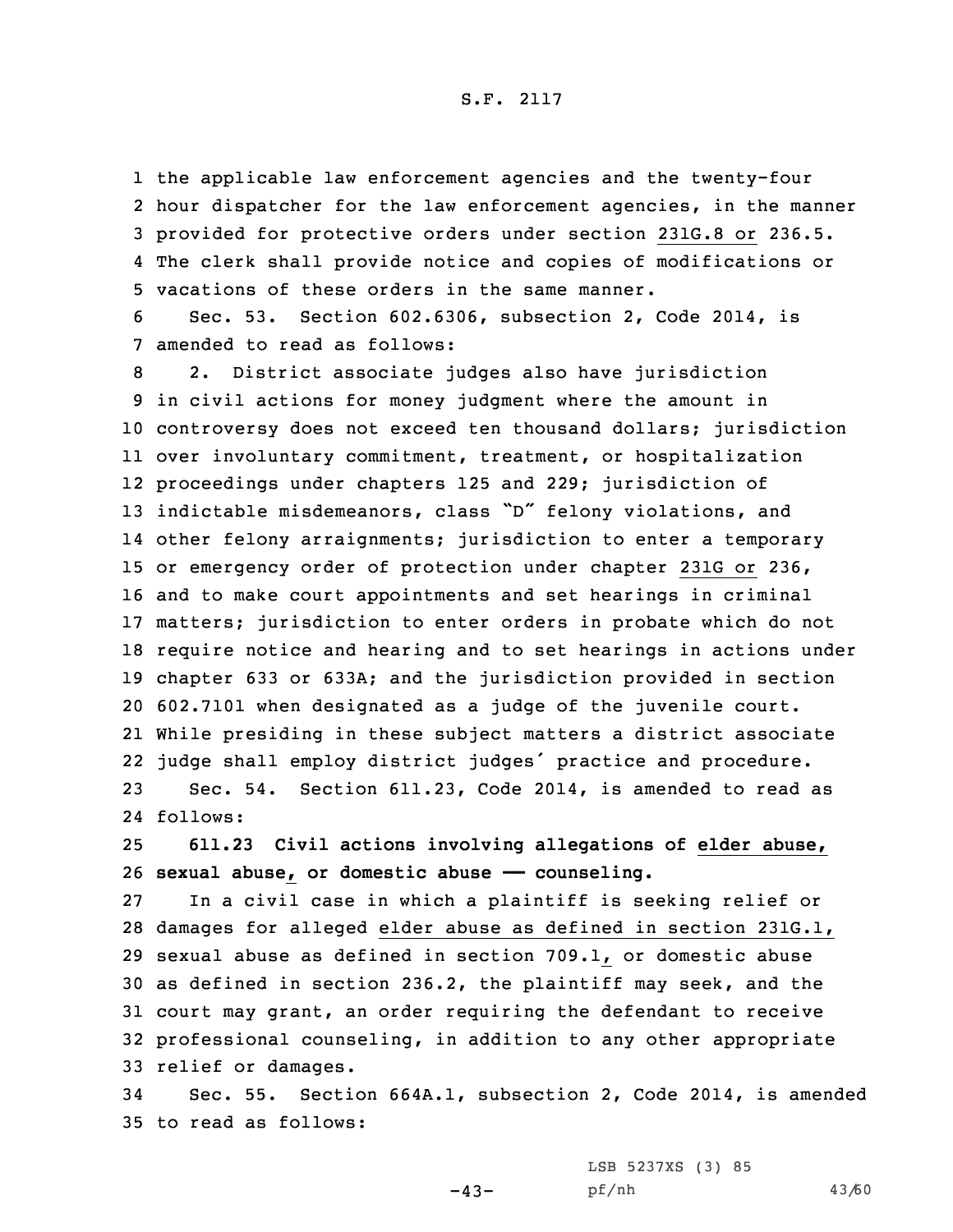1 2. *"Protective order"* means <sup>a</sup> protective order issued pursuant to chapter 232, <sup>a</sup> court order or court-approved consent agreement entered pursuant to this chapter or chapter 231G, including <sup>a</sup> valid foreign protective order under section 231G.19, <sup>a</sup> court order or court-approved consent agreement entered pursuant to chapter 236, including <sup>a</sup> valid foreign protective order under section 236.19, subsection 3, <sup>a</sup> temporary or permanent protective order or order to vacate the homestead under chapter 598, or an order that establishes conditions of release or is <sup>a</sup> protective order or sentencing order in <sup>a</sup> criminal prosecution arising from <sup>a</sup> domestic abuse assault under section 708.2A or elder abuse assault under section 708.2D, or <sup>a</sup> civil injunction issued pursuant to section 915.22.

15 Sec. 56. Section 664A.2, Code 2014, is amended to read as 16 follows:

17 **664A.2 Applicability.**

 1. This chapter applies to no-contact orders issued for violations or alleged violations of sections 708.2A, 708.2D, 708.7, 708.11, 709.2, 709.3, and 709.4, and any other public offense for which there is <sup>a</sup> victim.

22 2. <sup>A</sup> protective order issued in <sup>a</sup> civil proceeding shall 23 be issued pursuant to chapter 231G, 232, 236, 598, or 915. 24 Punishment for <sup>a</sup> violation of <sup>a</sup> protective order shall be 25 imposed pursuant to section 664A.7.

26 Sec. 57. Section 664A.3, subsection 1, unnumbered paragraph 27 1, Code 2014, is amended to read as follows:

 When <sup>a</sup> person is taken into custody for contempt proceedings pursuant to section 231G.13 or 236.11, or arrested for any public offense referred to in section 664A.2, subsection 1, and the person is brought before <sup>a</sup> magistrate for initial appearance, the magistrate shall enter <sup>a</sup> no-contact order if the magistrate finds both of the following:

34 Sec. 58. Section 664A.3, subsection 2, Code 2014, is amended 35 to read as follows:

LSB 5237XS (3) 85

 $-44-$ 

pf/nh 44/60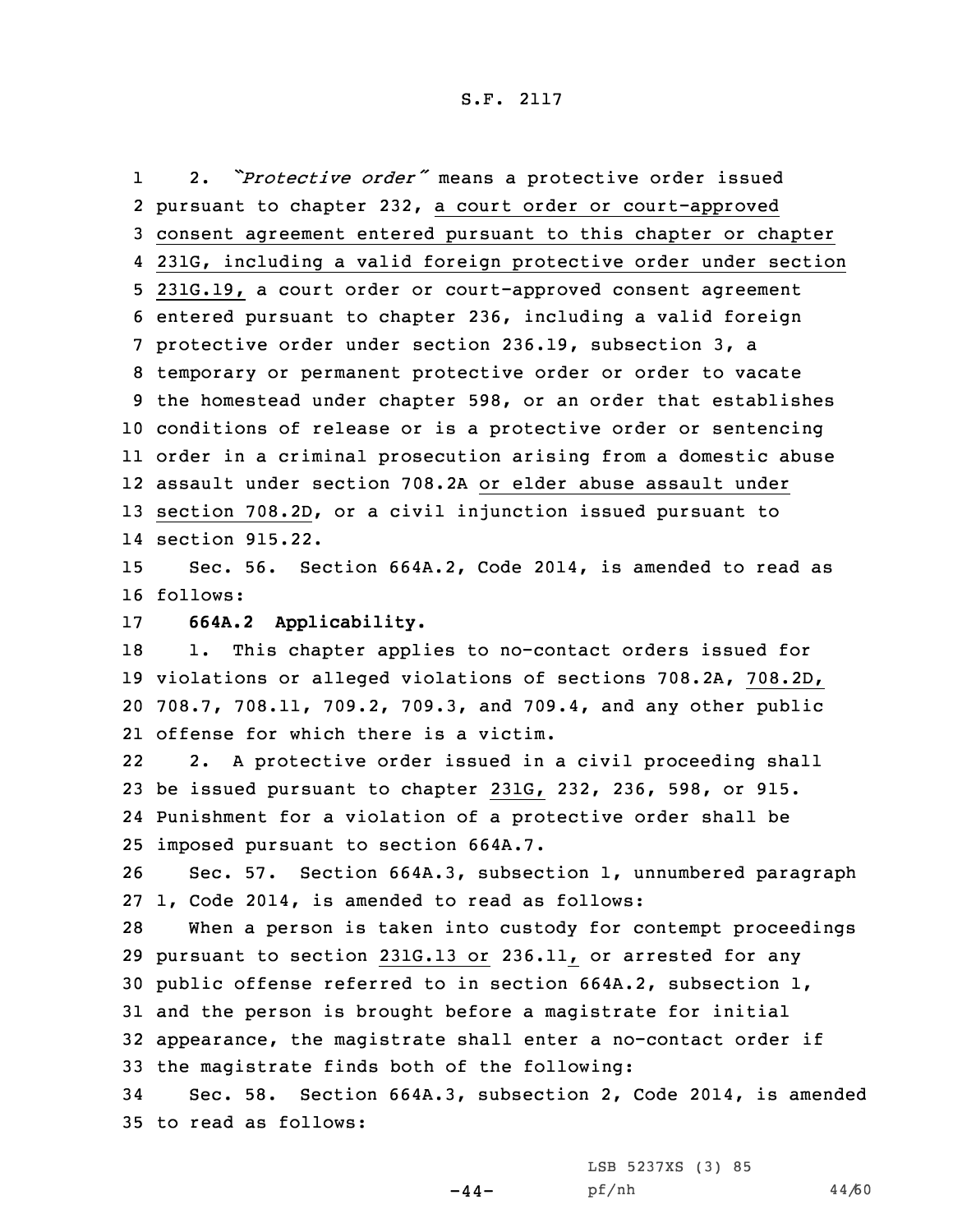1 2. Notwithstanding chapters 804 and 805, <sup>a</sup> person taken into custody pursuant to section 231G.13 or 236.11, or arrested pursuant to section 231G.14 or 236.12 may be released on bail or otherwise only after initial appearance before <sup>a</sup> magistrate as provided in chapter 804 and the rules of criminal procedure or section 231G.13 or 236.11, whichever is applicable.

7 Sec. 59. Section 664A.4, subsection 2, Code 2014, is amended 8 to read as follows:

 2. The clerk of the district court shall provide <sup>a</sup> notice and copy of the no-contact order to the appropriate law enforcement agencies and the twenty-four-hour dispatcher for the law enforcement agencies in the same manner as provided in section 231G.8 or 236.5, as applicable. The clerk of the district court shall provide <sup>a</sup> notice and copy of <sup>a</sup> modification or vacation of <sup>a</sup> no-contact order in the same 16 manner.

17 Sec. 60. Section 664A.5, Code 2014, is amended to read as 18 follows:

 **664A.5 Modification —— entry of permanent no-contact order.** If <sup>a</sup> defendant is convicted of, receives <sup>a</sup> deferred judgment for, or pleads guilty to <sup>a</sup> public offense referred to in section 664A.2, subsection 1, or is held in contempt for <sup>a</sup> violation of <sup>a</sup> no-contact order issued under section 664A.3 or for <sup>a</sup> violation of <sup>a</sup> protective order issued pursuant to chapter 231G, 232, 236, 598, or 915, the court shall either terminate or modify the temporary no-contact order issued by the magistrate. The court may enter <sup>a</sup> no-contact order or continue the no-contact order already in effect for <sup>a</sup> period of five years from the date the judgment is entered or the deferred judgment is granted, regardless of whether the defendant is placed on probation.

32 Sec. 61. Section 664A.6, subsection 2, Code 2014, is amended 33 to read as follows:

34 2. *a.* If the peace officer is investigating <sup>a</sup> domestic 35 abuse assault pursuant to section 708.2A, the officer shall

 $-45-$ 

LSB 5237XS (3) 85 pf/nh 45/60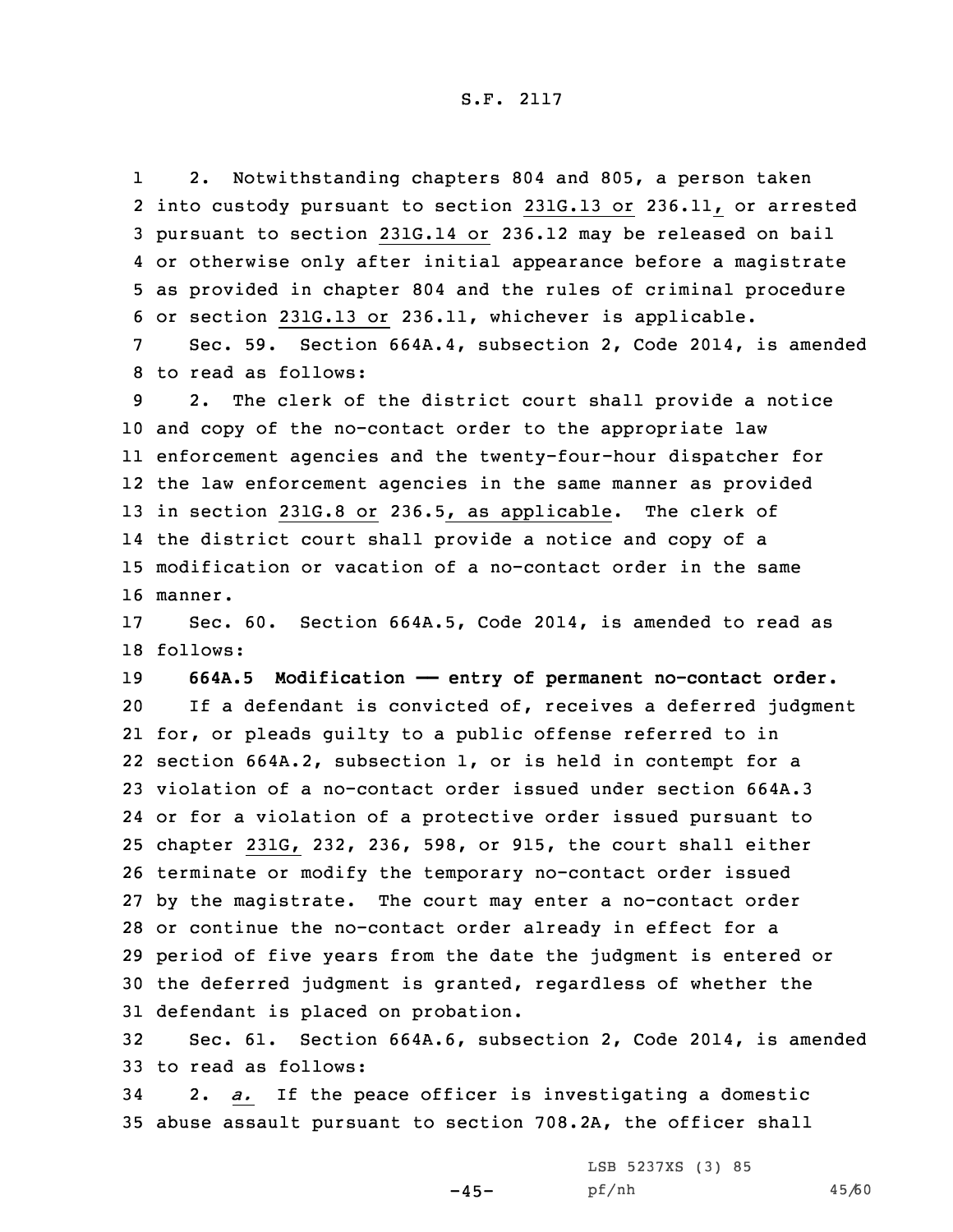1 also comply with sections 236.11 and 236.12.

2 *b.* If the peace officer is investigating an elder abuse 3 assault pursuant to section 708.2D, the officer shall also 4 comply with sections 231G.13 and 231G.14.

5 Sec. 62. Section 664A.7, subsections 1, 3, and 5, Code 2014, 6 are amended to read as follows:

 1. Violation of <sup>a</sup> no-contact order issued under this chapter or <sup>a</sup> protective order issued pursuant to chapter 231G, 232, 236, or 598, including <sup>a</sup> modified no-contact order, is punishable by summary contempt proceedings.

11 3. If convicted of or held in contempt for <sup>a</sup> violation of <sup>a</sup> no-contact order or <sup>a</sup> modified no-contact order for <sup>a</sup> public offense referred to in section 664A.2, subsection 1, or held in contempt of <sup>a</sup> no-contact order issued during <sup>a</sup> contempt proceeding brought pursuant to section 231G.13 or 236.11, the person shall be confined in the county jail for <sup>a</sup> minimum of seven days. <sup>A</sup> jail sentence imposed pursuant to this subsection shall be served on consecutive days. No portion of the mandatory minimum term of confinement imposed by this subsection shall be deferred or suspended. <sup>A</sup> deferred judgment, deferred sentence, or suspended sentence shall not be entered for <sup>a</sup> violation of <sup>a</sup> no-contact order, modified no-contact order, or protective order and the court shall not impose <sup>a</sup> fine in lieu of the minimum sentence, although <sup>a</sup> fine may be imposed in addition to the minimum sentence.

 5. Violation of <sup>a</sup> no-contact order entered for the offense or alleged offense of domestic abuse assault in violation of section 708.2A, the offense or alleged offense of elder abuse assault in violation of section 708.2D, or <sup>a</sup> violation of <sup>a</sup> protective order issued pursuant to chapter 231G, 232, 236, 598, or 915 constitutes <sup>a</sup> public offense and is punishable as <sup>a</sup> simple misdemeanor. Alternatively, the court may hold <sup>a</sup> person in contempt of court for such <sup>a</sup> violation, as provided in subsection 3.

35 Sec. 63. Section 804.7, Code 2014, is amended by adding the

 $-46-$ 

LSB 5237XS (3) 85 pf/nh 46/60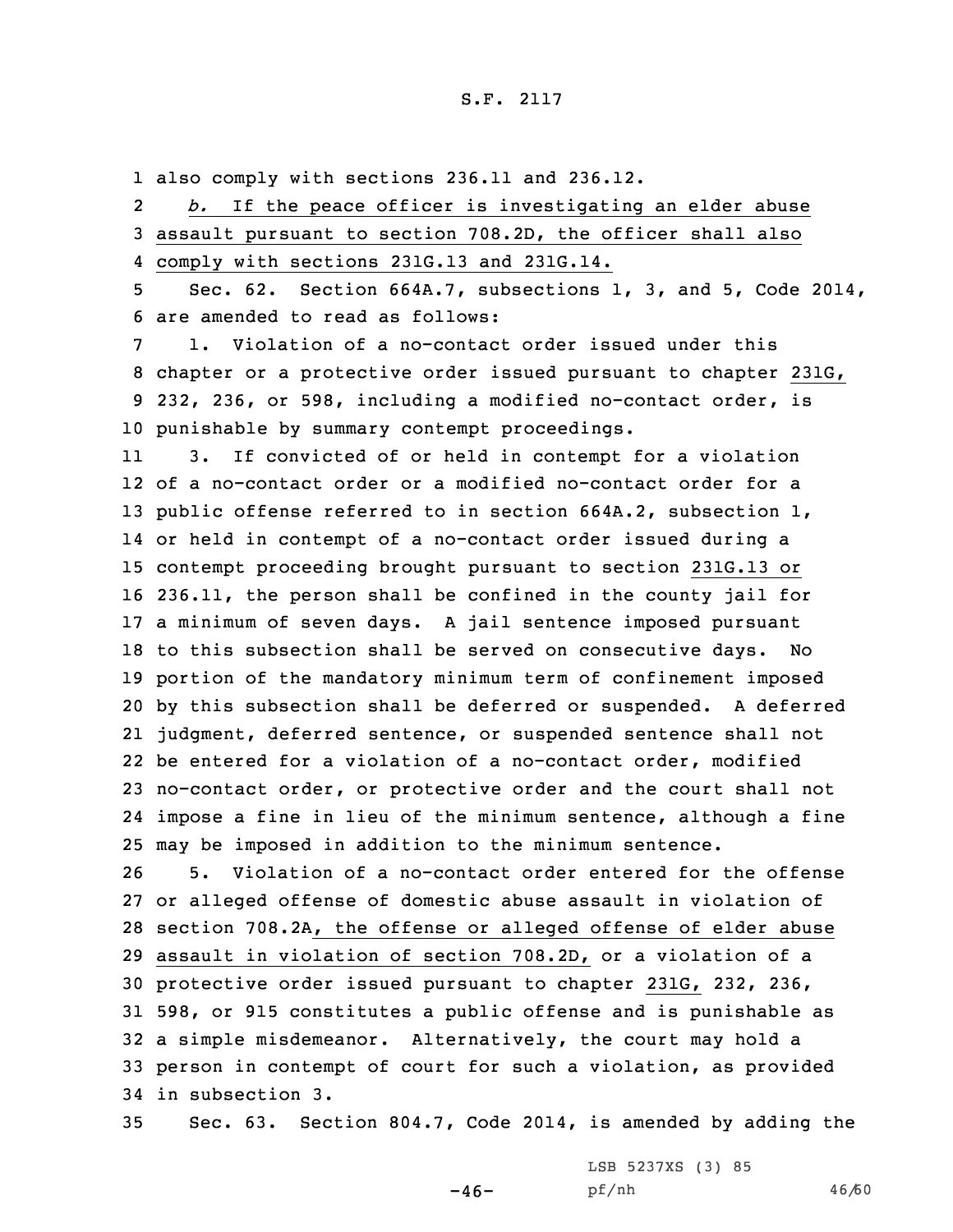1 following new subsections:

2 NEW SUBSECTION. 7. If the peace officer has reasonable 3 grounds for believing that elder abuse, as defined in section 4 231G.1, has occurred and has reasonable grounds for believing 5 that the person to be arrested has committed it.

6 NEW SUBSECTION. 8. As required by section 231G.14, 7 subsection 2.

8 Sec. 64. Section 915.22, Code 2014, is amended by adding the 9 following new subsection:

 NEW SUBSECTION. 6. The clerk of the district court shall provide notice and copies of restraining orders issued pursuant to this section in <sup>a</sup> criminal case involving an alleged violation of section 708.2D to the applicable law enforcement agencies and the twenty-four-hour dispatcher for the law enforcement agencies, in the manner provided for protective orders under section 231G.8. The clerk shall provide notice and copies of modifications or vacations of these orders in the same manner.

19 Sec. 65. Section 915.23, subsection 1, Code 2014, is amended 20 to read as follows:

21 1. An employer shall not discharge an employee, or take or fail to take action regarding an employee's promotion or proposed promotion, or take action to reduce an employee's wages or benefits for actual time worked, due to the service of an employee as <sup>a</sup> witness in <sup>a</sup> criminal proceeding or as <sup>a</sup> plaintiff, defendant, or witness in <sup>a</sup> civil proceeding pursuant to chapter 231G or 236.

28 Sec. 66. NEW SECTION. **915.50A General rights of elder abuse** 29 **victims.**

 In addition to other victim rights provided in this chapter, victims of elder abuse shall have the following rights: 1. The right to file <sup>a</sup> pro se petition for relief from elder abuse in the district court, pursuant to sections 231G.3 through 231G.12.

35 2. The right, pursuant to section 231G.14, for law

 $-47-$ 

LSB 5237XS (3) 85 pf/nh 47/60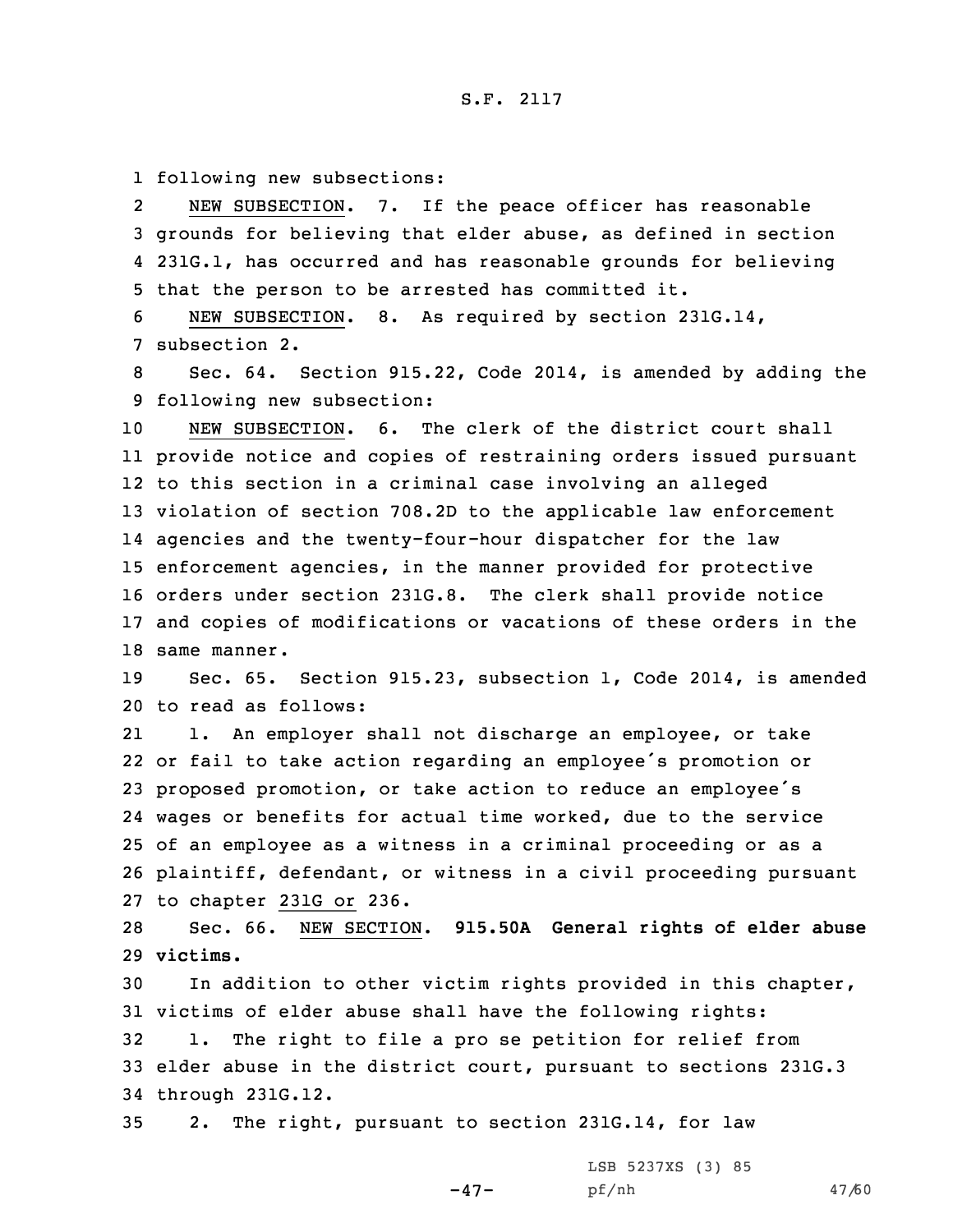enforcement to remain on the scene, to assist the victim in leaving the scene, to assist the victim in obtaining transportation to medical care, and to provide the person with <sup>a</sup> written statement of victim rights and information about emergency shelters, support services, and the aging and disability resource center network.

7 3. The right to receive <sup>a</sup> criminal no-contact order upon <sup>a</sup> 8 finding of probable cause, pursuant to section 664A.3.

9 Sec. 67. Section 915.82, subsection 1, paragraph a, 10 subparagraph (8), Code 2014, is amended to read as follows:

11(8) A person representing  $the$  elderly older individuals. 12 Sec. 68. Section 915.94, Code 2014, is amended to read as 13 follows:

14**915.94 Victim compensation fund.**

 <sup>A</sup> victim compensation fund is established as <sup>a</sup> separate fund in the state treasury. Moneys deposited in the fund shall be administered by the department and dedicated to and used for the purposes of section 915.41 and this subchapter. In addition, the department may use moneys from the fund for the purpose of the department's prosecutor-based victim service coordination, including the duties defined in sections 910.3 and 910.6 and this chapter, and for the award of funds to programs that provide services and support to victims of elder abuse as provided in chapter 231G, domestic abuse or sexual assault as provided in chapter 236, to victims under section 710A.2, and for the support of an automated victim notification system established in section 915.10A. The department may also use up to one hundred thousand dollars from the fund to provide training for victim service providers. Notwithstanding section 8.33, any balance in the fund on June 30 of any fiscal year shall not revert to the general fund of the state. Sec. 69. CODE EDITOR DIRECTIVE. The Code editor shall revise the subchapter VI heading under chapter 915 to read "Victims of domestic abuse, elder abuse, and human trafficking".

 $-48-$ 

LSB 5237XS (3) 85 pf/nh 48/60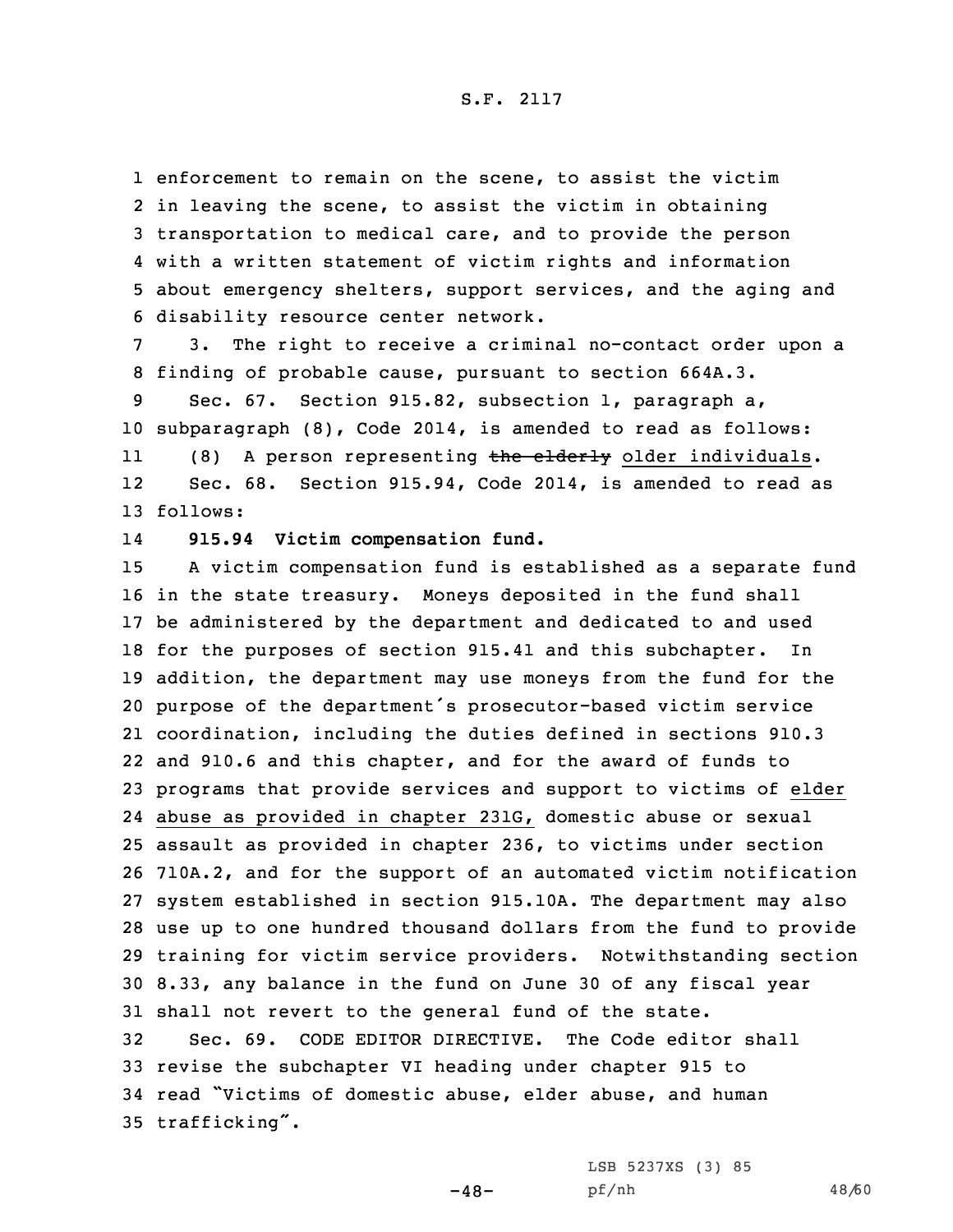# EXPLANATION

1 $\mathcal{L}$ 

 **The inclusion of this explanation does not constitute agreement with** <sup>3</sup> **the explanation's substance by the members of the general assembly.**

4 This bill relates to older individuals, including civil and 5 criminal protections.

 The bill establishes provisions relating to elder abuse which is the abuse, neglect, or financial exploitation of an older individual. "Older individual" is defined as an individual who is 60 years of age or older.

 The bill directs the department on aging (IDA) to establish an elder abuse resource and referral program. The purposes of the program are to empower older individuals to maximize their autonomy; to recognize the rights of older individuals including the right to be free of abuse, neglect, and financial exploitation; to increase the awareness of elder abuse and provide options for older individuals at risk of elder abuse; and to provide <sup>a</sup> mechanism to address prevention, detection, and reporting of and intervention in cases of abuse, neglect, and financial exploitation of older individuals. IDA is to utilize the area agencies on aging to implement the program in each designated planning and service area through <sup>a</sup> designated elder rights specialist and <sup>a</sup> local network of partners and stakeholders. The aging and disability resource center network is the primary point of entry for individuals seeking information and assistance regarding elder abuse. The program includes <sup>a</sup> public education component to increase awareness regarding elder abuse and the services provided through the program and <sup>a</sup> component to provide for response to reports of suspected elder abuse. IDA is authorized to adopt rules to administer the program.

 The bill provides for the commencement of actions by an older individual, or the guardian, conservator, attorney in fact, or guardian ad litem of an older individual, to seek relief from elder abuse including the filing of <sup>a</sup> petition for <sup>a</sup> protective order or temporary or emergency orders. The relief

 $-49-$ 

LSB 5237XS (3) 85 pf/nh 49/60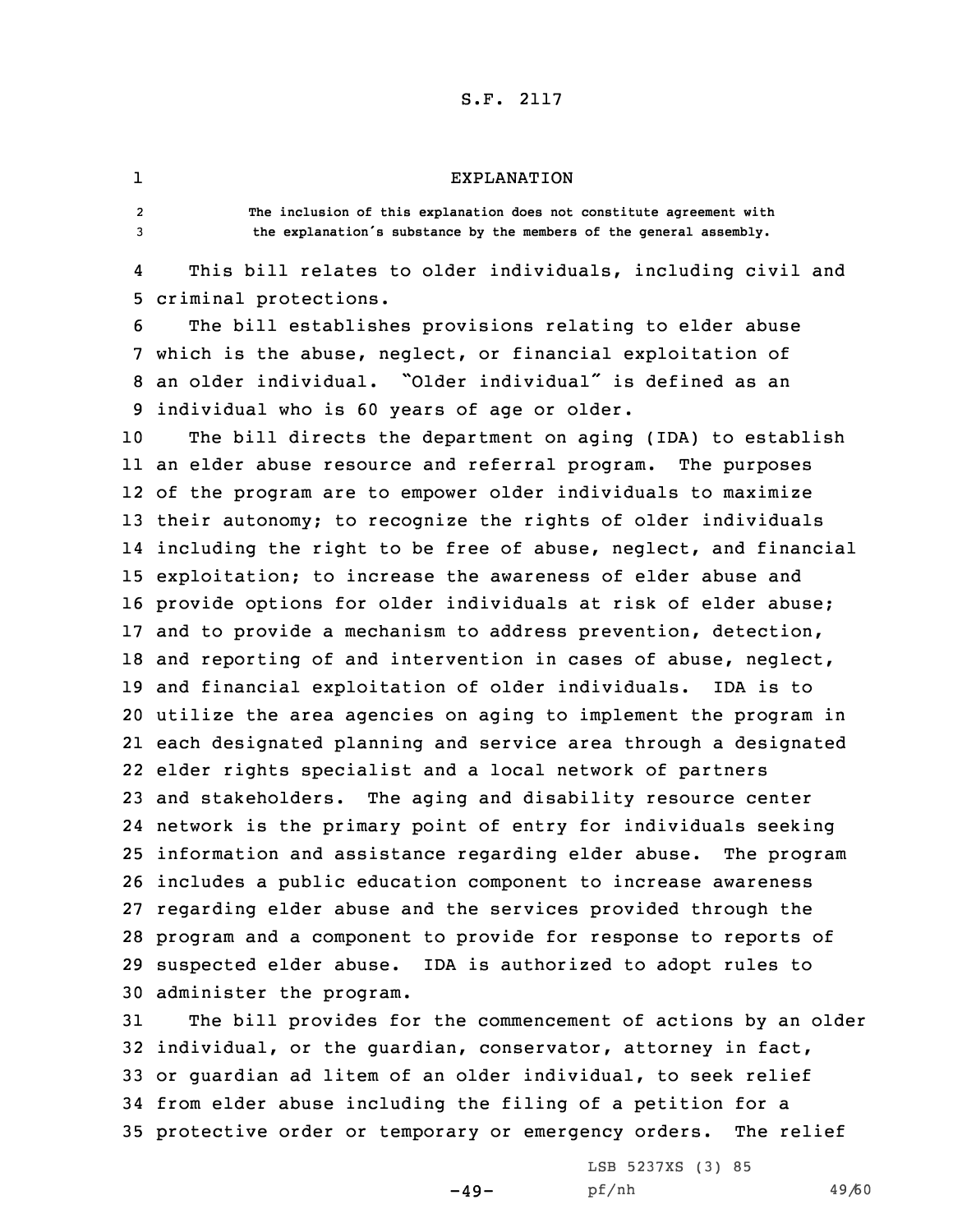provided under the bill is not available if the action involves <sup>a</sup> guardian or conservator of the older individual and the relief sought is more appropriately obtained in <sup>a</sup> protective proceeding filed under Code chapter 633 (probate code). The bill provides for plaintiffs proceeding pro se; provides authorization for assistance by the county attorney and the appointment of <sup>a</sup> guardian ad litem for the older individual; and provides the process for actions under the bill. Following <sup>a</sup> finding of elder abuse, the bill specifies the disposition the court may order, if requested by the plaintiff; that the defendant under certain circumstances be required to move from the residence of the older individual; that the defendant provide suitable alternative housing for the older individual; that <sup>a</sup> peace officer accompany the party who is leaving or has left the party's residence to remove essential personal effects of the party; that the defendant be restrained from abusing, intimidating, molesting, interfering with, or menacing the older individual, or attempting to abuse, intimidate, molest, interfere with, or menace the older individual; that the defendant be restrained from entering or attempting to enter on any premises when it appears to the court that such restraint is necessary to prevent the defendant from abusing, intimidating, molesting, interfering with, or menacing the older individual; that the defendant be restrained from exercising any powers on behalf of the older individual through <sup>a</sup> court-appointed guardian, conservator, or guardian ad litem, an attorney in fact, or another third party; that the defendant be restrained from owning, possessing, purchasing, receiving, or attempting to receive <sup>a</sup> firearm, offensive weapon, or ammunition; and in addition to other specific relief, other relief that the court considers necessary to provide for the safety and welfare of the older individual.

33 If the court finds that the older individual has been the 34 victim of financial exploitation, the court may order the 35 relief the court considers necessary to prevent or remedy the

-50-

LSB 5237XS (3) 85 pf/nh 50/60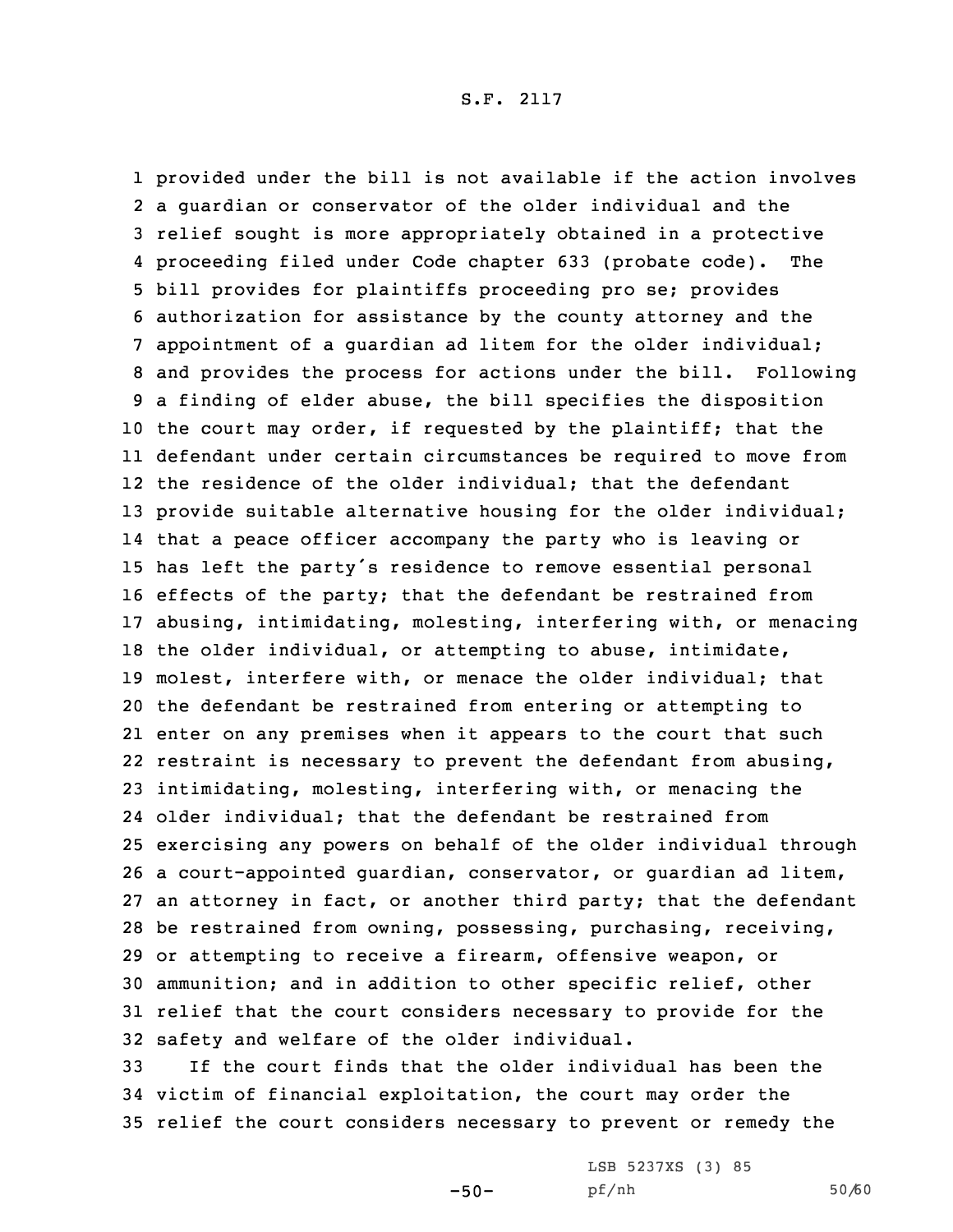financial exploitation, including but not limited to directing the defendant to refrain from exercising control over the benefits, property, resources, belongings, or assets of the older individual; requiring the defendant to return custody or control of the benefits, property, resources, belongings, or assets to the older individual; requiring the defendant to follow the instructions of the guardian, conservator, or attorney in fact of the older individual; and prohibiting the defendant from transferring the benefits, property, resources, belongings, or assets of the older individual to any person other than the older individual. The court is prohibited from using an order to allow any person other than the older 13 individual to assume responsibility for the benefits, property, resources, belongings, or assets of the older individual; or to provide relief that is more appropriately obtained in <sup>a</sup> protective proceeding filed under Code chapter 633. The bill also provides for relief through approval of <sup>a</sup> consent agreement but limits the content of such consent agreement. An approved consent agreement cannot contain <sup>a</sup> provision that prohibits any party to the action from contacting or cooperating with any government agency, <sup>a</sup> licensing or regulatory agency that has jurisdiction over any license or certification held by the defendant, <sup>a</sup> protection and advocacy agency, or the defendant's current employer; prohibits any party to the action from filing <sup>a</sup> complaint with or reporting <sup>a</sup> violation of law to any government agency, <sup>a</sup> licensing or regulatory agency that has jurisdiction over any license or certification held by the defendant; <sup>a</sup> protection and advocacy agency, or the defendant's current employer; or <sup>a</sup> provision that requires any party to the action to withdraw <sup>a</sup> complaint filed with or <sup>a</sup> violation reported to any government agency, <sup>a</sup> licensing or regulatory agency that has jurisdiction over any license or certification held by the defendant, <sup>a</sup> protection and advocacy agency, or the defendant's current employer. <sup>A</sup> protective order or approved consent agreement is limited

-51-

LSB 5237XS (3) 85 pf/nh 51/60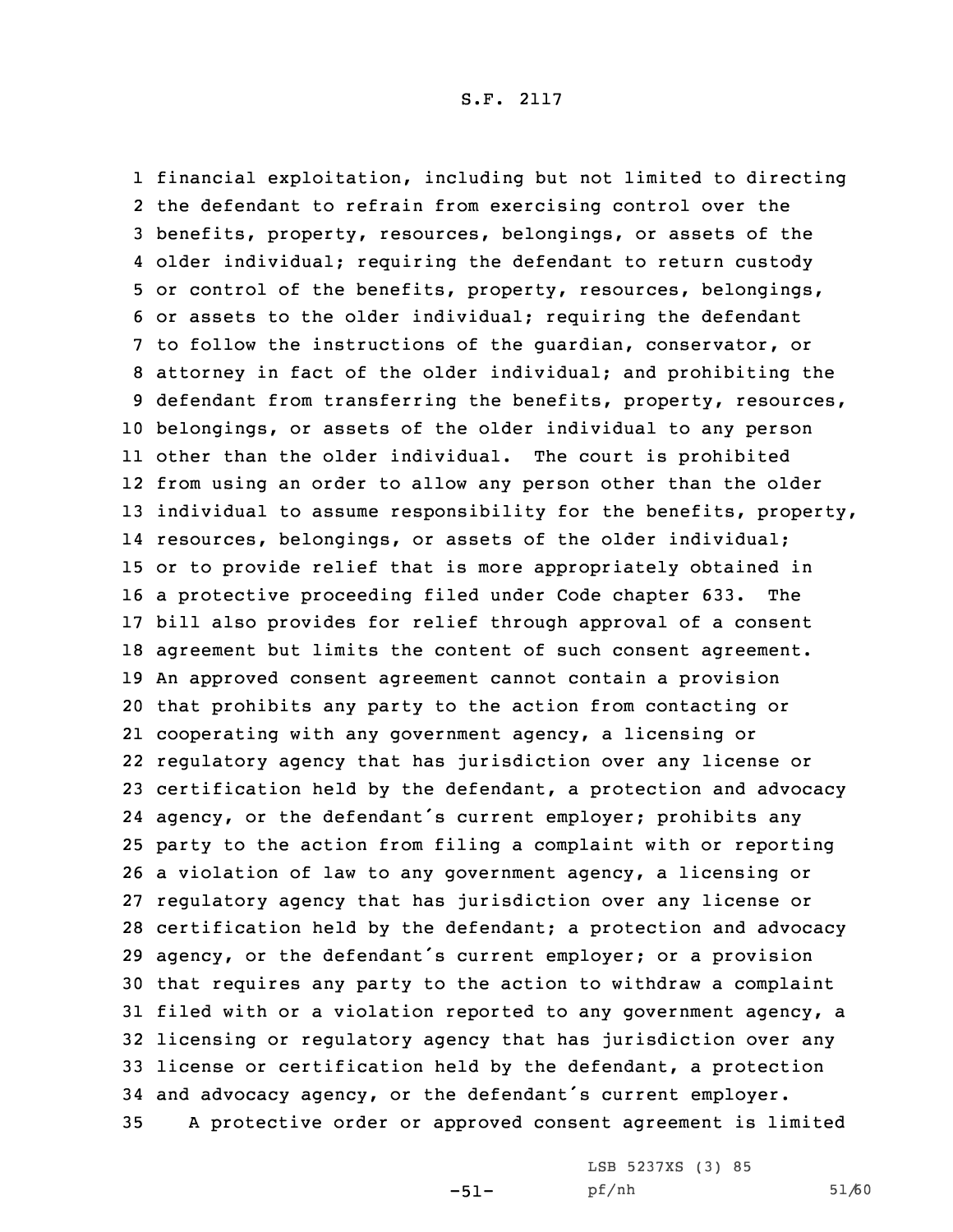to <sup>a</sup> fixed period of time not to exceed one year. The court may amend or extend its order or <sup>a</sup> consent agreement at any time upon <sup>a</sup> petition filed by either party and after notice and hearing. The number of extensions that may be granted by the court is not limited. An order or approved consent agreement under this Code section shall not affect title to real property. <sup>A</sup> copy of any order or approved consent agreement must be issued to the plaintiff, the defendant, the county sheriff of the county in which the order or consent decree is initially entered, and the 24-hour dispatcher for the county sheriff. Any subsequent amendment or revocation of an order or consent agreement must be forwarded by the clerk to all individuals previously notified. The bill directs that clerk to notify the county sheriff and the 24-hour dispatcher for the county sheriff in writing so that the county sheriff and the county sheriff's dispatcher receive written notice within six hours of filing the order, approved consent agreement, 18 amendment, or revocation. The county sheriff's dispatcher must notify all law enforcement agencies having jurisdiction over the matter and the 24-hour dispatcher for the law enforcement agencies upon notification by the clerk.

22 The bill directs IDA to collect and maintain information on incidents involving elder abuse, and to design and implement <sup>a</sup> uniform method of collecting data on elder abuse from entities involved in the prevention, detection, and reporting of and intervention in cases of abuse, neglect, and financial exploitation of older individuals. IDA is authorized to compile statistics and issue reports on elder abuse in Iowa, provided individual identifying details of the elder abuse are deleted. IDA may request the cooperation of the department of justice in compiling the statistics and issuing the reports, and the department of justice is to provide to IDA, without charge, all information and documentation requested for this purpose. IDA may also provide nonidentifying information on individual incidents of elder abuse to persons conducting bona

-52-

LSB 5237XS (3) 85 pf/nh 52/60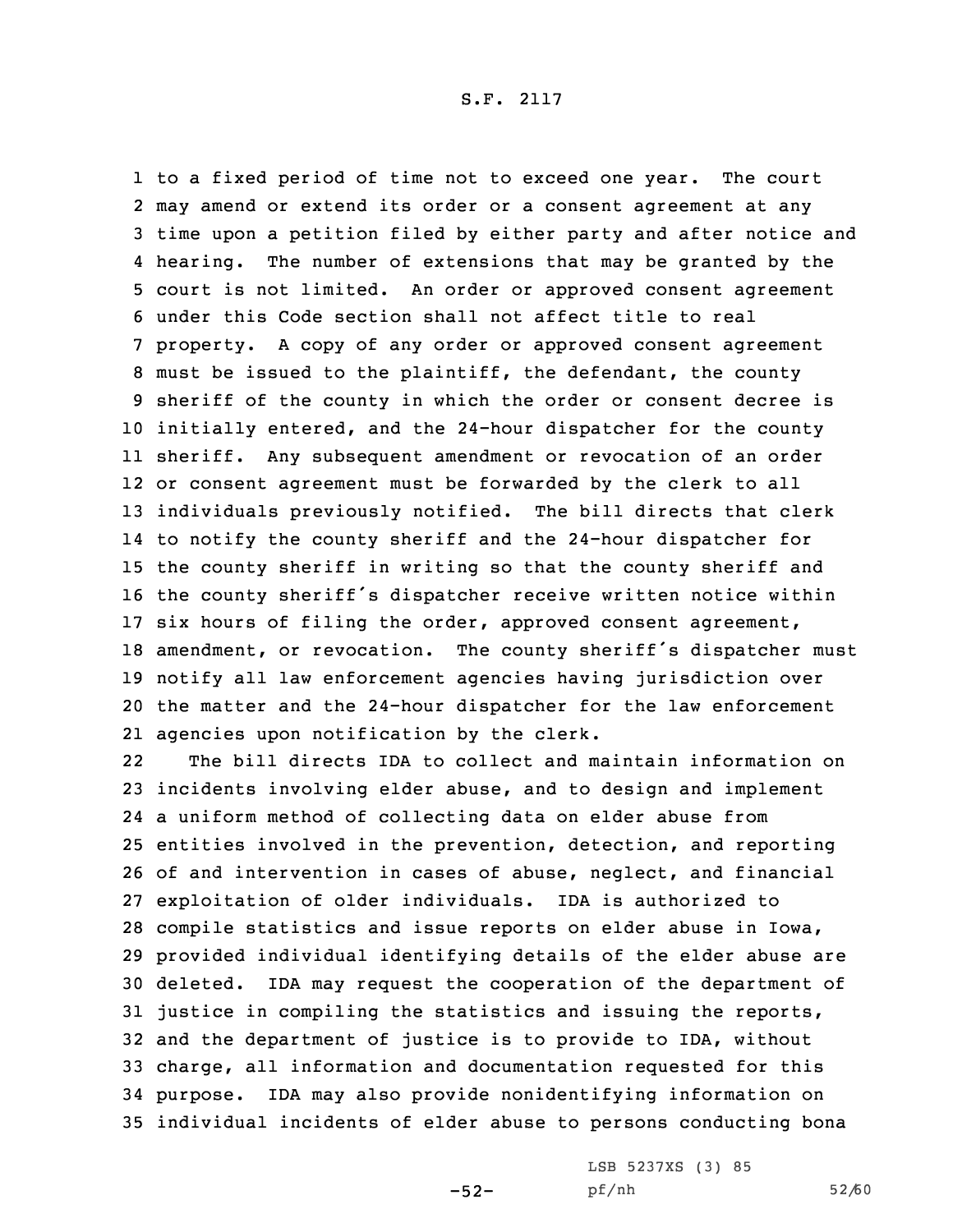1 fide research, including but not limited to personnel of the 2 department of justice.

 The bill provides for the confidentiality of the address of an individual filing the petition; specifies the duties of peace officers and magistrates in enforcing orders and consent agreements entered under the bill; and provides for assistance provided by peace officers in preventing further elder abuse. The assistance includes providing the older individual with <sup>a</sup> statement of the older individual's rights and the arrest of <sup>a</sup> person based on probable cause of the commission of elder abuse assault or financial exploitation of the older individual. 12 Under the bill, in <sup>a</sup> criminal action arising from elder abuse, the prosecuting attorney or court shall not refer or order the parties involved to mediation or other nonjudicial procedures prior to judicial resolution of the action.

 The bill provides for application by <sup>a</sup> public or private nonprofit organization, upon receipt of federal or state funds designated for victims of elder abuse, for grants to provide emergency shelter services and support services to victims of elder abuse.

21 The bill provides other civil and criminal relief for older individuals. The bill establishes the crime of elder abuse assault which is assault of an older individual. The bill provides criminal penalties for elder abuse assault ranging from <sup>a</sup> simple misdemeanor to <sup>a</sup> class "D" felony, provides for the determination of whether <sup>a</sup> violation is <sup>a</sup> second or subsequent offense, and provides for minimum sentencing.

 The bill establishes the crime of theft against an older individual which enhances the penalties for the existing crime of theft by one degree based upon the victim being an older individual in addition to certain other considerations.

32 The bill establishes criminal penalties for elder abuse <sup>33</sup> ranging from <sup>a</sup> serious misdemeanor to <sup>a</sup> class "C" felony.

34 The bill establishes the crime of financial exploitation of 35 an older individual. <sup>A</sup> person commits financial exploitation

 $-53-$ 

LSB 5237XS (3) 85 pf/nh 53/60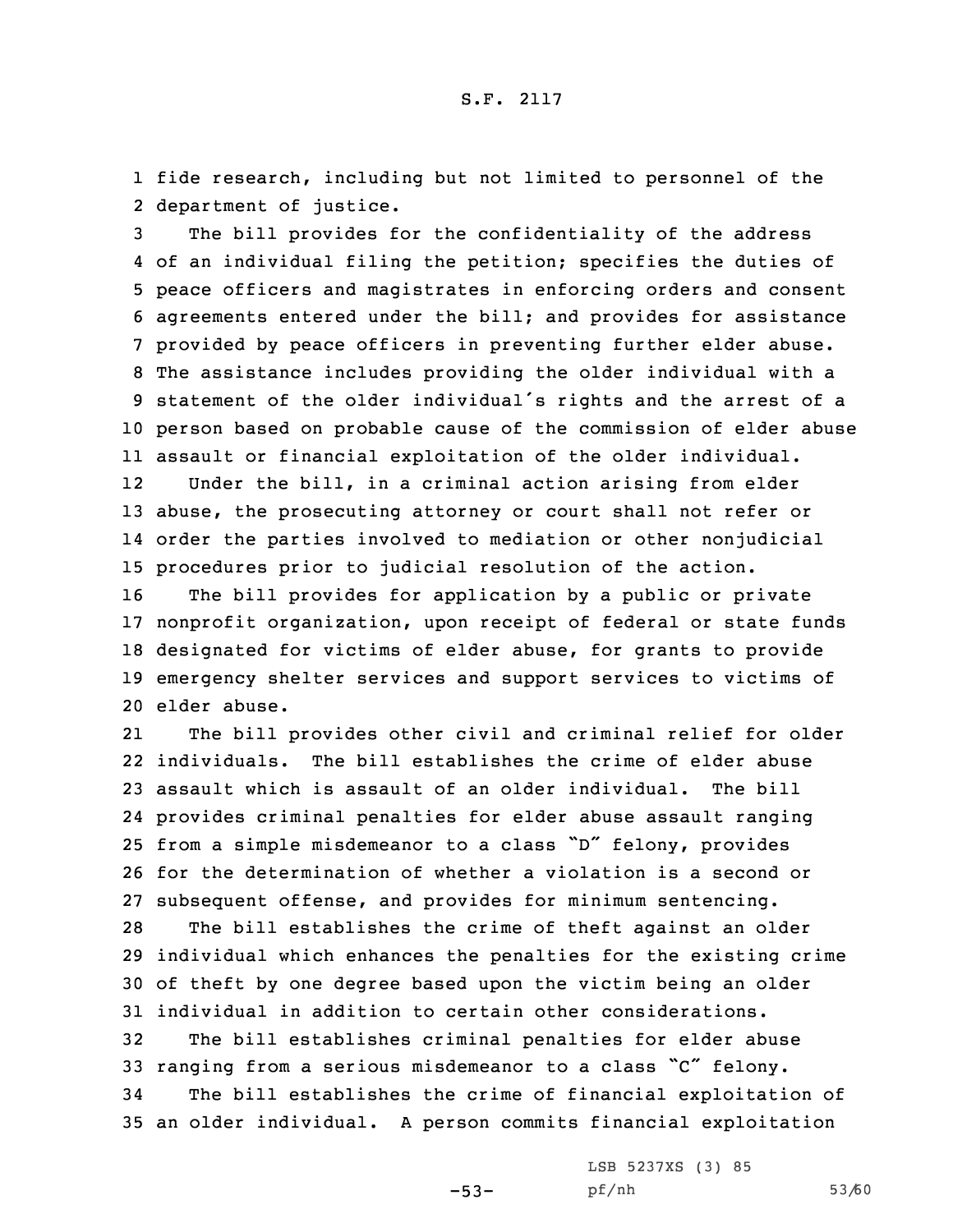of an older individual when the person stands in <sup>a</sup> position of trust or confidence with the older individual and knowingly and by undue influence, deception, coercion, fraud, breach of fiduciary duty, or extortion, obtains control over or otherwise uses the benefits, property, resources, belongings, or assets of the older individual. The criminal penalties range from <sup>a</sup> serious misdemeanor to <sup>a</sup> class "B" felony based on the amount of benefits, property, resources, belongings, or assets of the older individual involved.

 The bill relocates the criminal penalties for dependent adult abuse as they currently exist from Code chapter 235B (dependent adult abuse) to Code chapter 726 which relates to protection of the family and dependent persons.

14 The bill changes the existing additional civil penalty for consumer frauds committed against elders (those 65 years of age or older) to apply to older individuals, those 60 years of age and older, consistent with other provisions relating to older individuals under the bill.

 With regard to the curriculum for mandatory reporters of dependent adult abuse, the bill provides that the department of public health is to review and approve the curriculum for mandatory reporters of child abuse and is to work with IDA to approve <sup>a</sup> curriculum to satisfy the combined training requirement for child and dependent adult abuse. IDA is directed to develop and maintain, in consultation with the department of human services and the department of inspections and appeals, <sup>a</sup> dependent adult abuse mandatory reporter training curriculum for those persons who work in <sup>a</sup> position classification that under law makes the persons mandatory reporters of dependent adult abuse and the position classification does not have <sup>a</sup> mandatory reporter training curriculum approved by <sup>a</sup> licensing or examining board. IDA must collaborate with the department of human services and the department of public health in approving <sup>a</sup> curriculum to satisfy the combined training requirements for child and

 $-54-$ 

LSB 5237XS (3) 85 pf/nh 54/60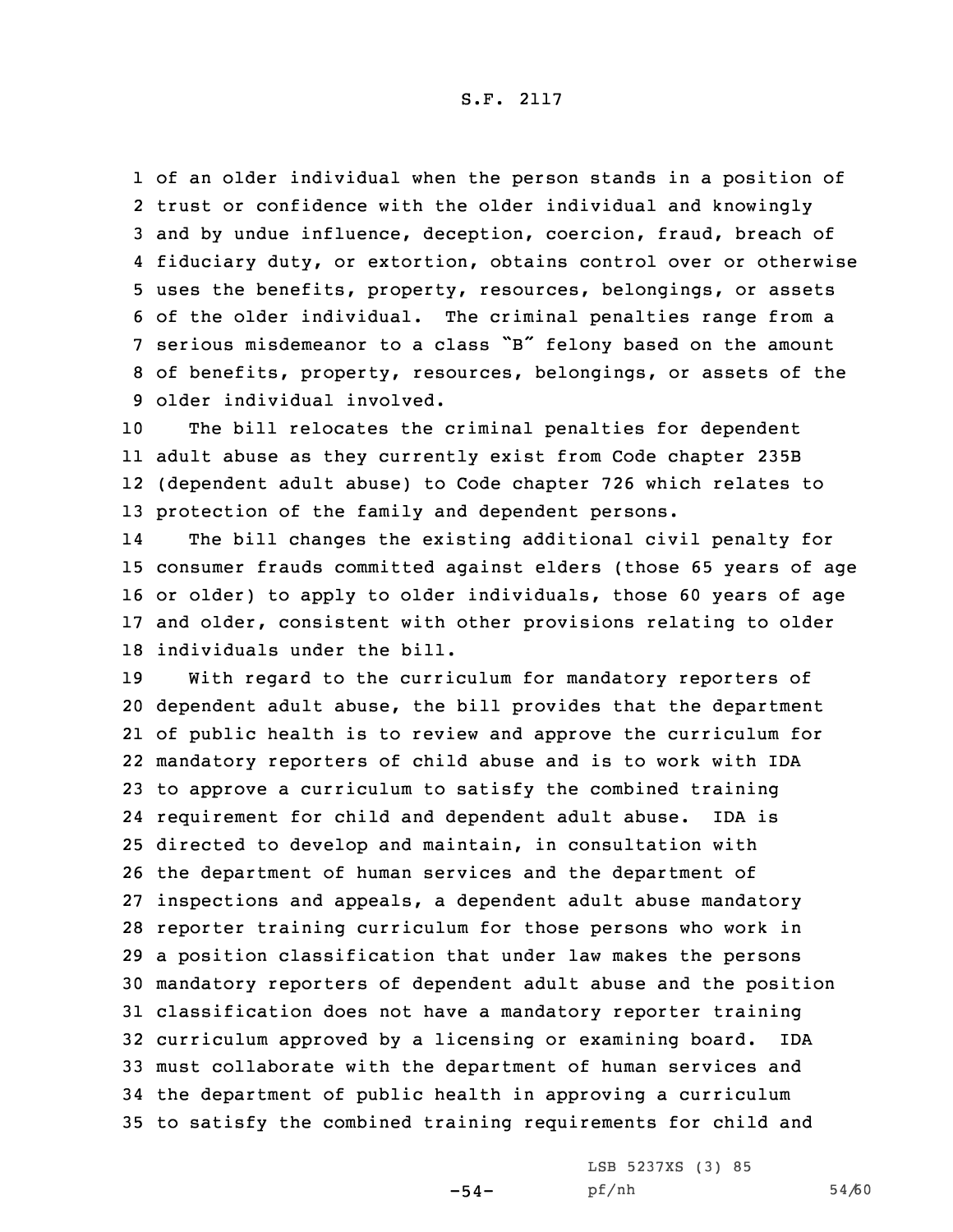dependent adult abuse. The bill also directs IDA to certify trainers to provide the dependent adult abuse mandatory reporter training curriculum developed and maintained by the department.

 The bill provides that the office of the attorney general, instead of the attorney for the department of human services responsible for representing the department, is to have access to unfounded and founded dependent adult abuse information.

 The bill amends provisions relating to the current public information and education program administered by IDA in cooperation with the department of human services to encompass elder abuse and dependent adult abuse.

 The bill makes conforming changes throughout the Code including those that mirror provisions relating to other types of protective orders, such as those provided under Code chapter 236 (domestic abuse).

 Code section 13.2: adds as <sup>a</sup> duty of the attorney general to develop written procedures and policies to be followed by prosecuting attorneys in the prosecution of elder abuse, elder abuse assault, theft against an older individual, consumer frauds committed against an older individual, and financial exploitation of an older individual.

 Code section 13.31: adds as part of the victim assistance program established by the department of justice, the administration of elder abuse actions commenced under new Code chapter 231G.

 Code section 135B.7: adds as <sup>a</sup> duty for the department of inspections and appeals in its licensure and regulation of hospitals to adopt rules requiring hospitals to establish and implement protocols for responding to the needs of patients who are victims of elder abuse.

 Code section 231.23: adds to the duties of IDA to collaborate with the DPH to develop protocols, functions, timing, roles, and responsibilities relating to the suspicious deaths of older individuals review team.

-55-

LSB 5237XS (3) 85 pf/nh 55/60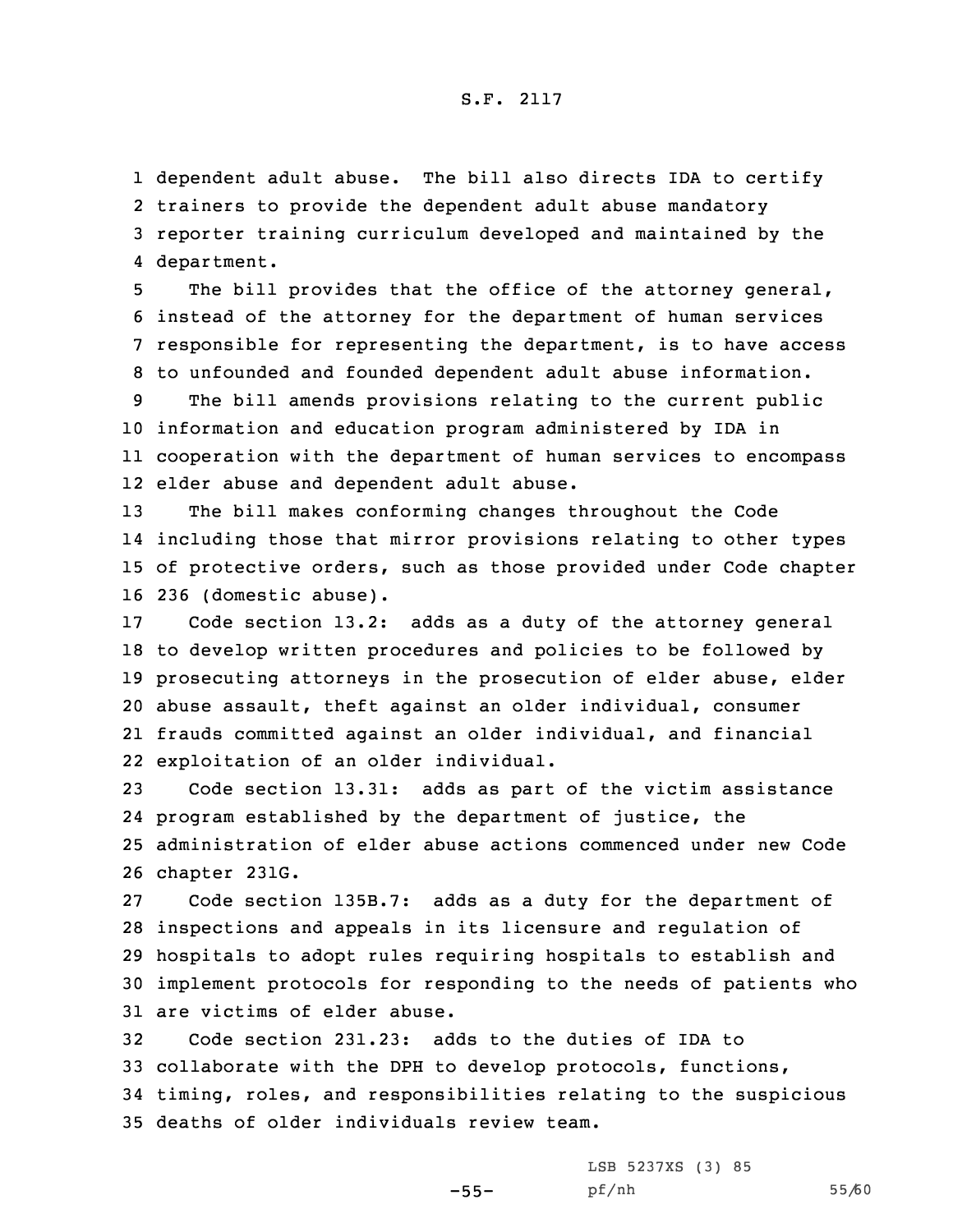1 Code section 231.64: adds to the responsibilities of the 2 aging and disability resources centers to be the primary point 3 of entry for the elder abuse resource and referral program 4 created in the bill.

 Code section 232.8: adds to the jurisdiction of the juvenile court, jurisdiction in proceedings commenced against <sup>a</sup> child relating to relief sought against elder abuse under new Code chapter 231G.

 Code section 232.22: relates to placement of <sup>a</sup> juvenile in detention when there is probable cause to believe that the child has committed <sup>a</sup> delinquent act which would be elder abuse or an elder abuse assault if committed by an adult.

 Code section 232.52: adds to provisions relating to the disposition of <sup>a</sup> child found to have committed <sup>a</sup> delinquent act, to attend <sup>a</sup> batterers' treatment program if the child committed an act which would be elder abuse or elder abuse assault if committed by an adult.

18 Code section 331.424: authorizes <sup>a</sup> county supplemental levy 19 to add to those costs of the maintenance and operation of the 20 courts, court-ordered costs in elder abuse.

21 Code section 507B.4: adds as an unfair method of competition and unfair or deceptive act or practice in the business of insurance, in addition to practices relating to domestic abuse, the making or permitting of any discrimination in the sale of insurance solely on the basis of elder abuse.

 Code section 562A.27A: provides under the landlord tenant law that if activities that present <sup>a</sup> clear and present danger are being conducted by <sup>a</sup> person on the premises other than <sup>a</sup> tenant, the tenant is not subject to termination and notice to quit if the tenant seeks <sup>a</sup> protective order, restraining order, order to vacate the homestead, or other similar relief pursuant to Code chapter 231G or any other applicable provision which would apply to the person conducting the activities causing the clear and present danger.

35 Code section 562B.25A: provides under landlord and tenant

-56-

LSB 5237XS (3) 85 pf/nh 56/60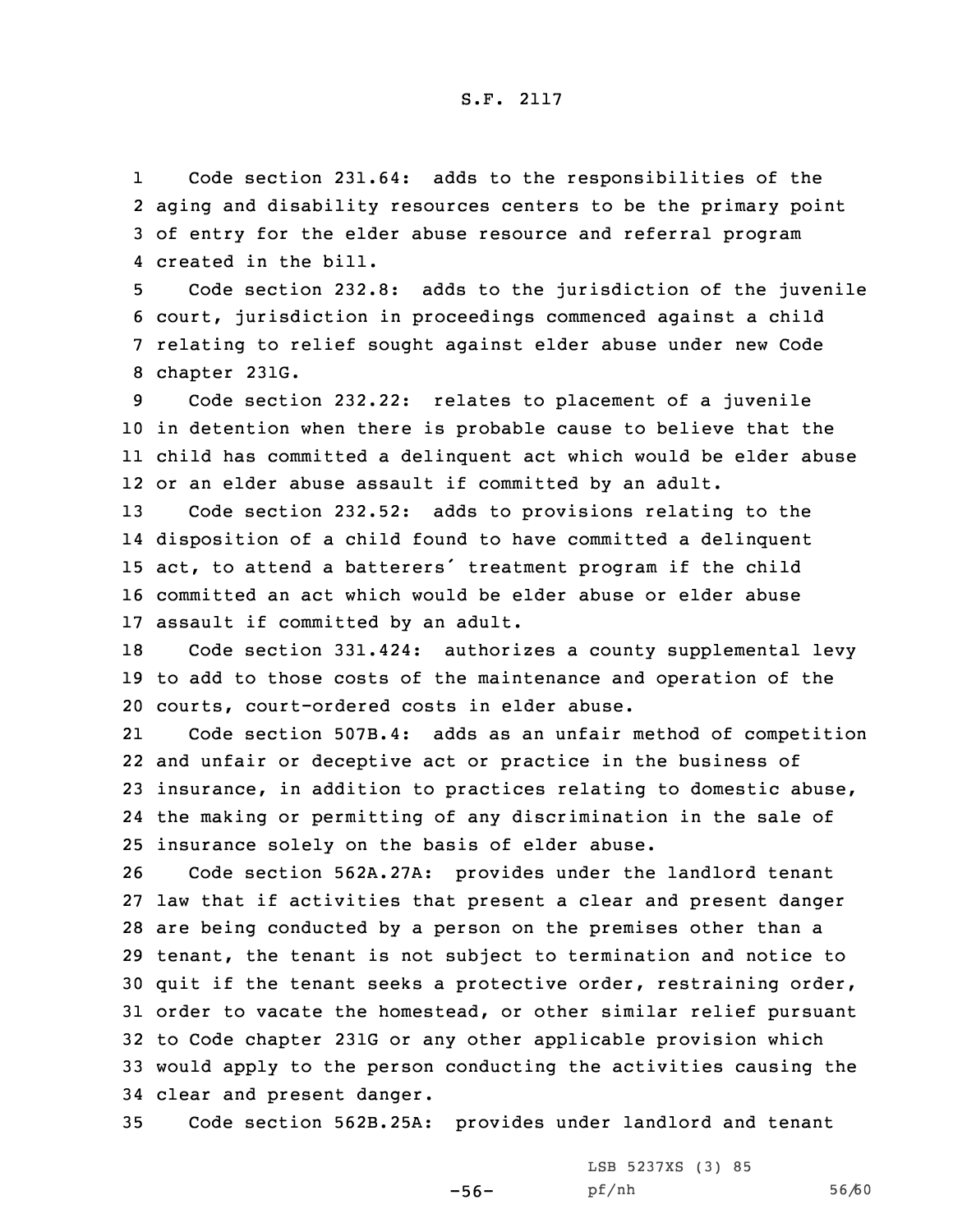provisions relating to manufactured home communities or mobile home parks that if activities that present <sup>a</sup> clear and present danger are being conducted by <sup>a</sup> person on the premises other than <sup>a</sup> tenant, the tenant is not subject to termination and notice to quit if the tenant seeks <sup>a</sup> protective order, restraining order, order to vacate the homestead, or other similar relief pursuant to Code chapter 231G or any other applicable provision which would apply to the person conducting the activities causing the clear and present danger.

10 Code section 598.7: provides that mediation requirements 11 relating to <sup>a</sup> dissolution of marriage do not apply if the 12 action involves elder abuse.

 Code section 598.16: provides for the waiver from requirements for conciliation in dissolution actions if <sup>a</sup> history of elder abuse exists and provides for <sup>a</sup> determination of the existence of elder abuse.

 Code section 598.41: provides that in determining custody arrangements for children, the court may consider whether <sup>a</sup> history of elder abuse exists and provides for <sup>a</sup> determination of the existence of elder abuse.

21 Code section 598.41D: provides in the determination of the best interest of <sup>a</sup> child in the assignment of visitation or physical care parenting time to <sup>a</sup> specified family member of <sup>a</sup> parent serving active duty that the court ensure that the specified family member not have <sup>a</sup> history of elder abuse.

 Code section 598.42: provides that under the dissolution Code chapter, the clerk of the district court shall provide notice and copies of temporary or permanent protective orders and orders to vacate the homestead entered pursuant to Code chapter 598 to the applicable law enforcement agencies and the 24-hour dispatcher for the law enforcement agencies, in the manner provided for protective orders under Code section 33 231G.8.

34 Code section 602.6306: provides that district associate 35 judges also have jurisdiction to enter <sup>a</sup> temporary or emergency

-57-

LSB 5237XS (3) 85 pf/nh 57/60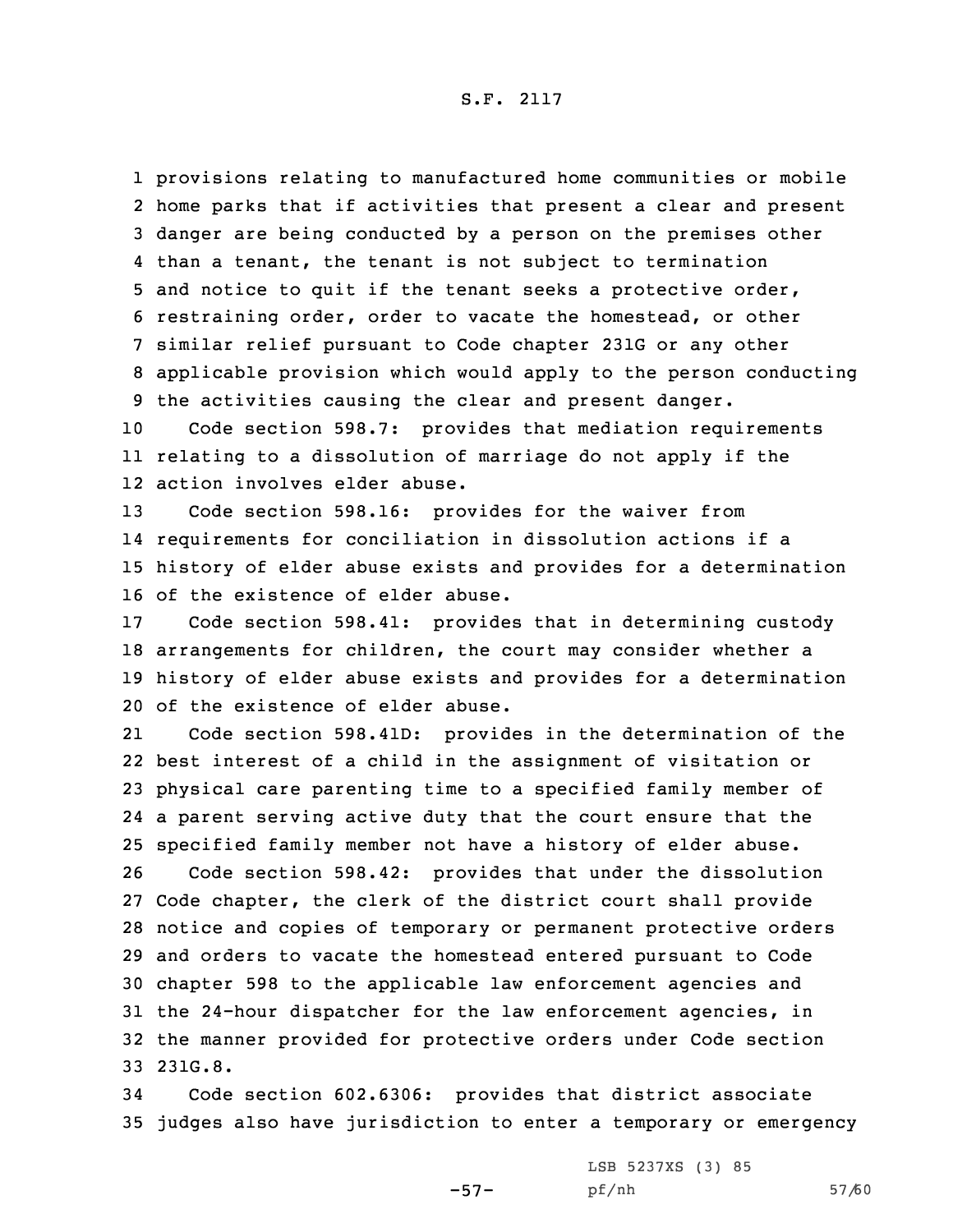1 order of protection under Code chapter 231G.

2 Code section 611.23: provides that in <sup>a</sup> civil case in 3 which <sup>a</sup> plaintiff is seeking relief or damages for alleged 4 elder abuse, the plaintiff may seek, and the court may grant, 5 an order requiring the defendant to receive professional 6 counseling, in addition to any other appropriate relief or 7 damages.

 Code section 664A.1: includes in the definition of "protective orders" under the Code chapter relating to no-contact and enforcement of protective orders, <sup>a</sup> court order or court-approved consent agreement entered pursuant to Code chapter 231G, including <sup>a</sup> valid foreign protective order and <sup>a</sup> protective order or sentencing order in <sup>a</sup> criminal prosecution arising from elder abuse assault.

 Code section 664A.2: provides that the Code chapter is applicable to no-contact orders issued for violations or alleged violations related to elder abuse assault and to protective orders issued in civil proceedings issued under Code chapter 231G.

20 Code section 664A.3: provides for actions by <sup>a</sup> magistrate 21 when <sup>a</sup> person is taken into custody for contempt proceedings 22 relating to enforcement of an order relating to elder abuse.

 Code section 664A.4: provides for provision by the clerk of the district court of <sup>a</sup> notice and copy of the no-contact order to the appropriate law enforcement agencies and the 24-hour dispatcher for the law enforcement agencies in the same manner as provided in Code section 231G.8 relating to orders relating to elder abuse.

 Code section 664A.5: provides that modification and entry of permanent no-contact orders provisions apply to violations of protective orders issued regarding elder abuse under Code chapter 231G.

33 Code section 664A.6: provides for the mandatory arrest for 34 violation of <sup>a</sup> no-contact order relating to elder abuse or 35 elder abuse assault and provides civil and criminal immunity

-58-

LSB 5237XS (3) 85 pf/nh 58/60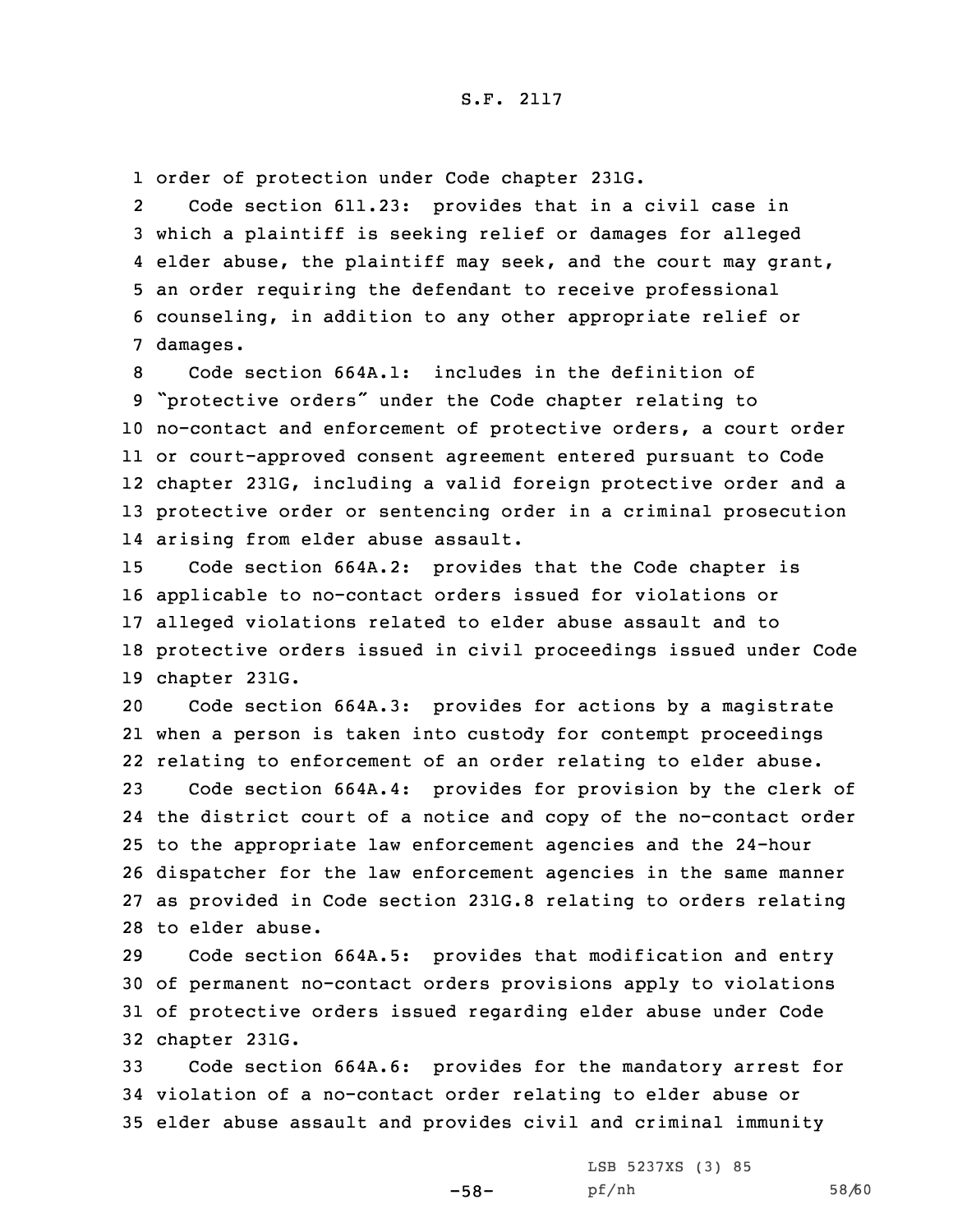1 for <sup>a</sup> peace officer acting in good faith and on reasonable 2 grounds if the officer's acts do not constitute <sup>a</sup> willful or 3 wanton disregard for the rights or safety of others.

4 Code section 664A.7: provides that violation of <sup>a</sup> no-contact order or <sup>a</sup> protective order issued under Code chapter 231G is punishable by summary contempt proceedings punishable by confinement in the county jail or simple misdemeanor penalties.

 Code section 804.7: allows for arrests by peace officers if the peace officer has reasonable grounds for believing that elder abuse has occurred and has reasonable grounds for believing that the person to be arrested has committed it; or if required to arrest <sup>a</sup> person based on probable cause that elder abuse assault has been committed.

 Code section 915.22: provides under Code chapter 915 (victim rights) that the clerk of the district court shall provide notice and copies of restraining orders in <sup>a</sup> criminal case involving alleged elder abuse assault to the applicable law enforcement agencies and the 24-hour dispatcher for the law enforcement agencies, in the manner provided for protective orders under Code section 231G.8. The clerk shall provide notice and copies of modifications or vacations of these orders in the same manner.

24 Code section 915.23: prohibits an employer from discharging an employee, or from taking or failing to take action regarding an employee's promotion or proposed promotion, or taking action to reduce an employee's wages or benefits for actual time worked, due to the service of an employee as <sup>a</sup> witness in <sup>a</sup> criminal proceeding or as <sup>a</sup> plaintiff, defendant, or witness in <sup>a</sup> civil proceeding pursuant to Code chapter 231G.

 Code section 915.50A: provides for specific rights for victims of elder abuse in addition to the victim rights provided under Code chapter 915 including the right to file <sup>a</sup> pro se petition for relief from elder abuse in the district court; the right for law enforcement to remain on the scene, to

-59-

LSB 5237XS (3) 85 pf/nh 59/60